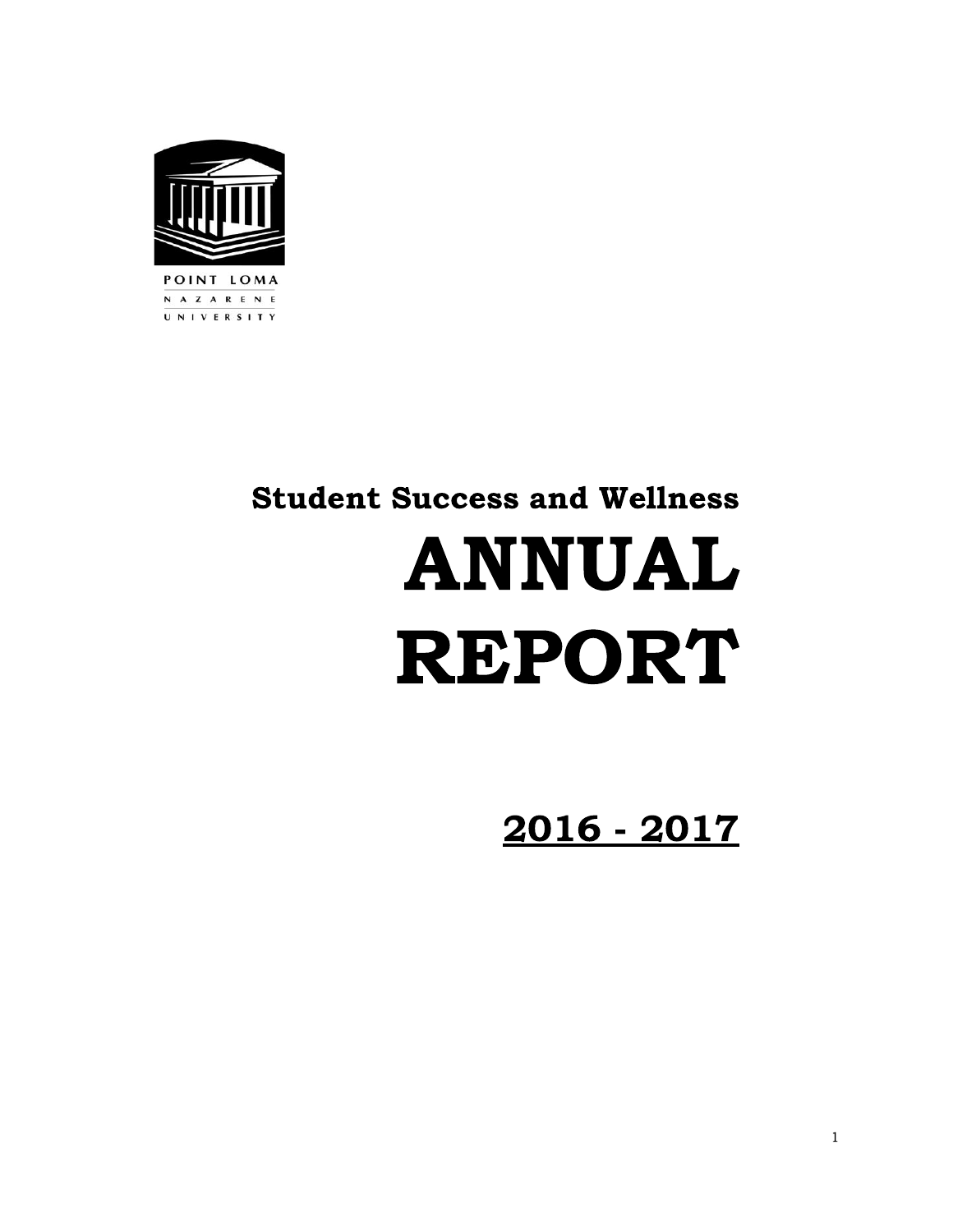# Student Success and Wellness

# Mission Statement

Student Success and Wellness exists to provide a seamless continuum of programs and services that support each student's academic achievement and holistic growth.

# **Overview**

Student Success and Wellness supports both institutional and Student Development mission and vision to provide a seamless continuum of programs and services that support each student's academic achievement and holistic growth. Developed and implemented in 2010/11, Student Success and Wellness exemplifies higher education's best practices of high collaboration and coordination in order to facilitate co-curricular student learning and personal development toward degree completion. The following list describes the integrative multi-disciplinary programming within the department of Student Development at PLNU:

- Academic Success Planning and Support
- Academic Coaching
- Counseling Services
- Disability Resource Center
- Health/Medical Services
- Health Outreach and Education Activities
- Incoming Freshmen Registration
- Learning Experiences for Academic Progress (LEAP)
- Life Skills Coaching
- Nutritional Consultation
- Tutorial Services
- Undeclared Student Academic Advising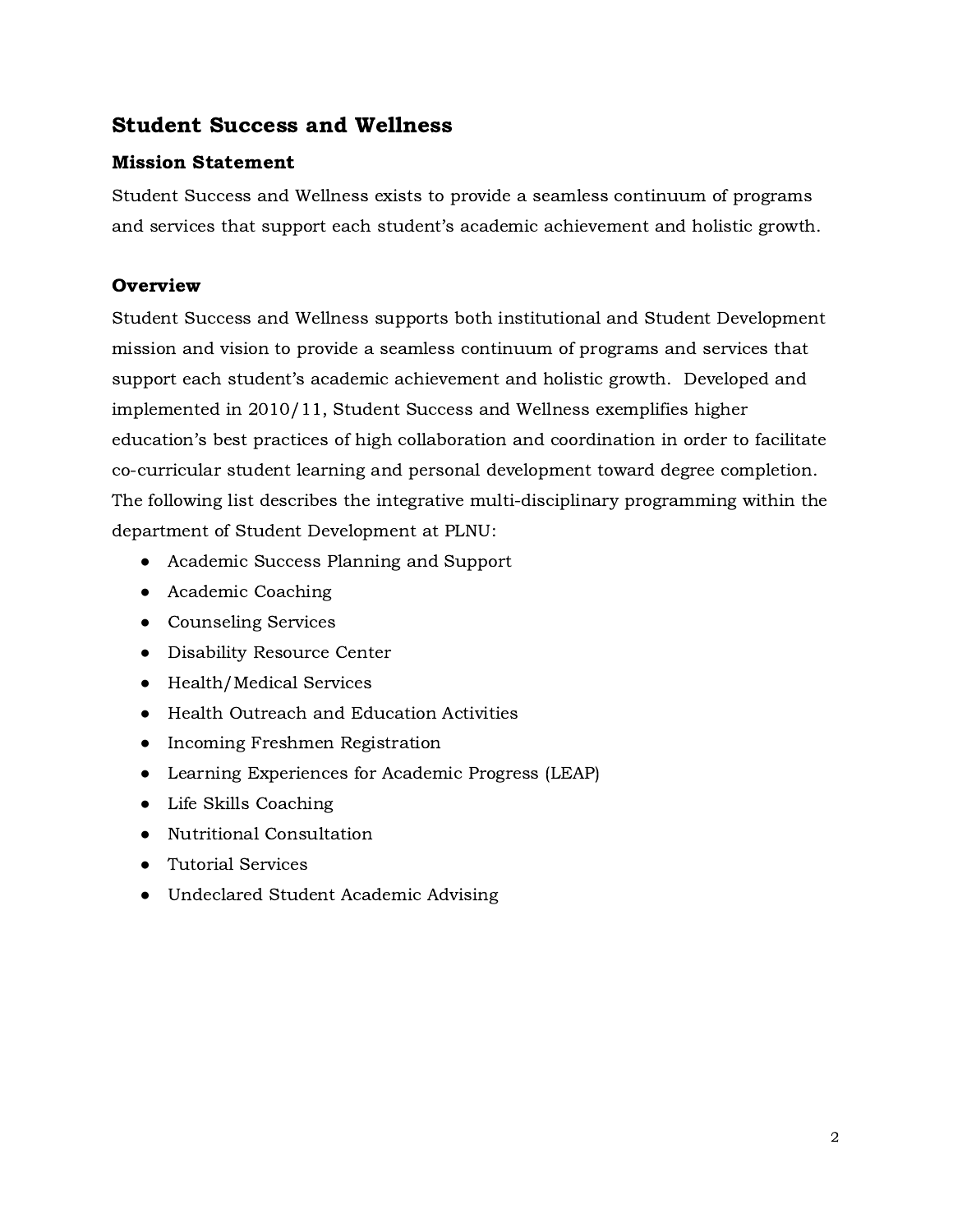#### Associate Dean for Student Success and Wellness

The Associate Dean for Student Success and Wellness provides administrative leadership for all aspects for the office of Student Success and Wellness. In addition, the Associate Dean's office offers General Academic Advising for the undergraduate population at PLNU, Crisis Advising (in partnership with Counseling, Health/Medical Services, Student Care Group and Residential Life); LEAP Intervention and Support, Incoming Freshmen Registration, Academic Improvement Planning and Support in conjunction with the Satisfactory Academic Progress (SAP) Financial Aid Appeal Process and Probationary Student Academic Improvement Planning. The Associate Dean's Office also offers student support as Student Development Ombudsman, Title IX Campus Victim/Survivor Advocate and ADA/504 Compliance Coordinator.

#### Counseling Services

The Student Success and Wellness Counseling Team consisting of four licensed Marriage and Family Therapists (LMFT) delivers brief therapeutic services to students which address the whole person including emotional, social, physical, intellectual and spiritual aspects. The Student Success and Wellness Assistant and 6 student employees provide administrative support to the team for the following services to undergraduate students (registered on the main PLNU campus):

- Crisis Counseling, Mental Health Assessment and Intervention
- Individual Counseling
- Life Skills Coaching
- Health Education Outreach Activities
- Substance Abuse Assessments (SASSI)
- Undeclared Academic Advising

#### Disability Resource Center

The Disability Resource Center(DRC) functions as the University's point of contact for for undergraduates on the main campus requesting academic and non-academic accommodations. The DRC is comprised of a Director and Academic and Disability Support Specialist (ADSS). The DRC Director and ADSS strengthen collaborative cooperation within and across the community to provide education and advocacy for disability issues. The DRC promotes equal access for undergraduate students and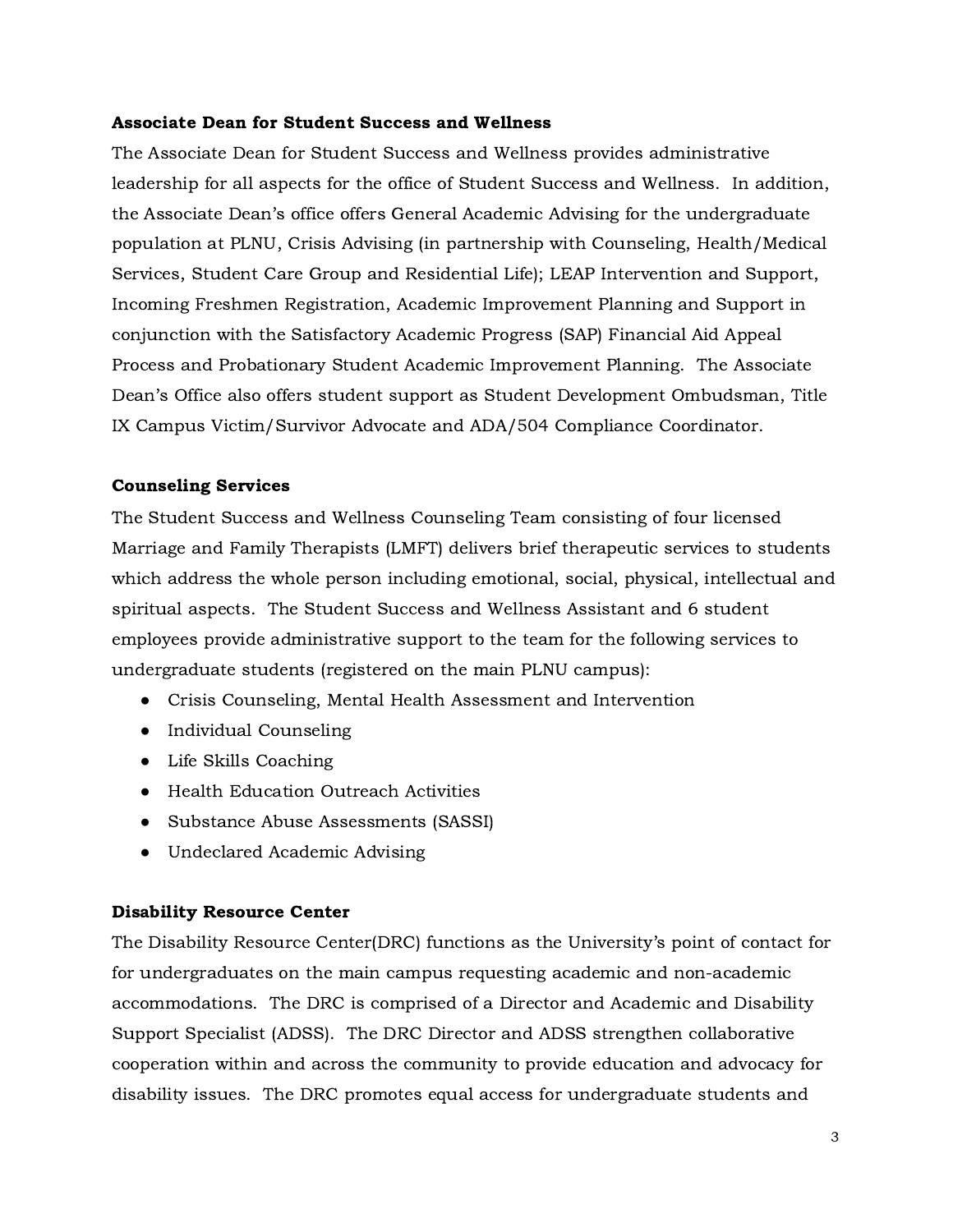facilitates the provision of effective reasonable accommodations in accordance with Section 504 and the Americans with Disabilities Act (ADA).

#### Health/Medical Services

The Student Success and Wellness Health/Medical Services Team consists of a Nurse Practitioner, Registered Nurse/Clinical Care Director, Consulting Physician, Registered Dietitian/Nutritional Consultant, and Student Success and Wellness Assistant. The health/medical services team works interdependently to assist students in maintaining a high level of wellness to facilitate academic achievement and holistic growth. The primary focus of health/medical services is to promote healthy living, provide limited primary clinical care, nutritional counseling and the identification of psychosocial issues that require further evaluation across Student Success and Wellness and Student Development (i.e., Counseling Services, Disability Resource Center, LEAP, Academic Coaching, Residential Life, Student Life, Tutorial Services, and/or Undeclared Academic Advising).

#### Learning Experience for Academic Progress (LEAP)

LEAP at PLNU exists to provide academically underprepared incoming freshmen with a year of structured educational programming, co-curricular opportunities, and on-campus support services. In 2016/17 the Provost revised administrative and academic leadership of the LEAP program. Collaborative relationships with Student Development consisted primarily of tutorial support and academic advising training for grad intern/advisors. This new collaboration provided effective strategies facilitating multiple student engagements within Student Development and across the campus community resulting in an increase in collegiate academic success skills and retention to the second year of studies at PLNU.

#### Tutorial Services

The Disability Resource Center (DRC) Director and Academic and Disability Support Specialist (ADSS) work collaboratively to provide robust academic enrichment resources to assist undergraduate students as they manage the demands of multiple course requirements. A roster of 100+ student employees provide tutorial services and office support for tutorial service delivery.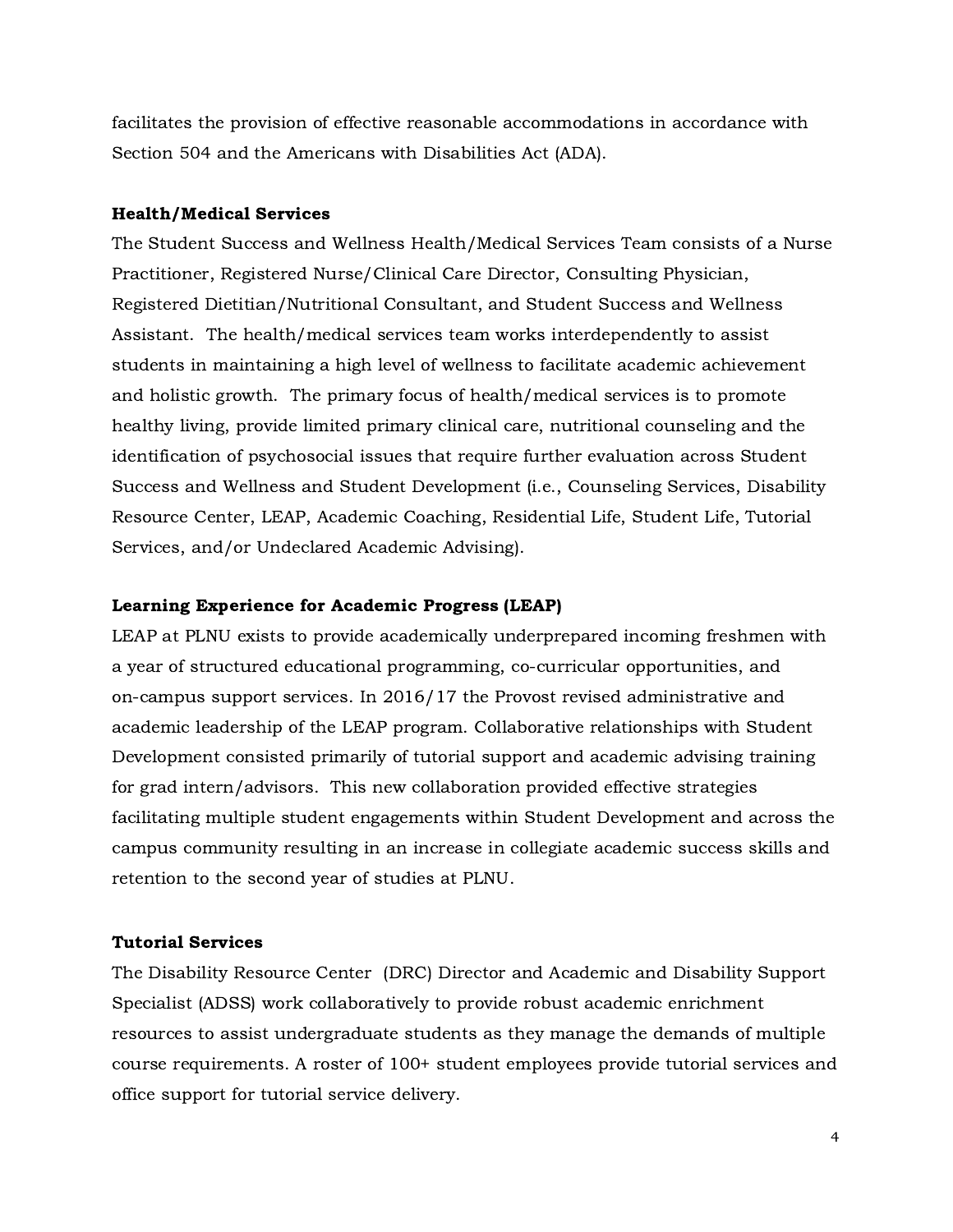#### Undeclared Student Advising

The Counseling Team provides cross-functional collaborative services to Undeclared Students at PLNU. In their role as Undeclared Academic Advisors, each professional engages with students to provide comprehensive, developmental, strengths-based academic advising toward selection of an academic major and the development of meaningful educational plans consistent with their educational, career, personal, and spiritual goals.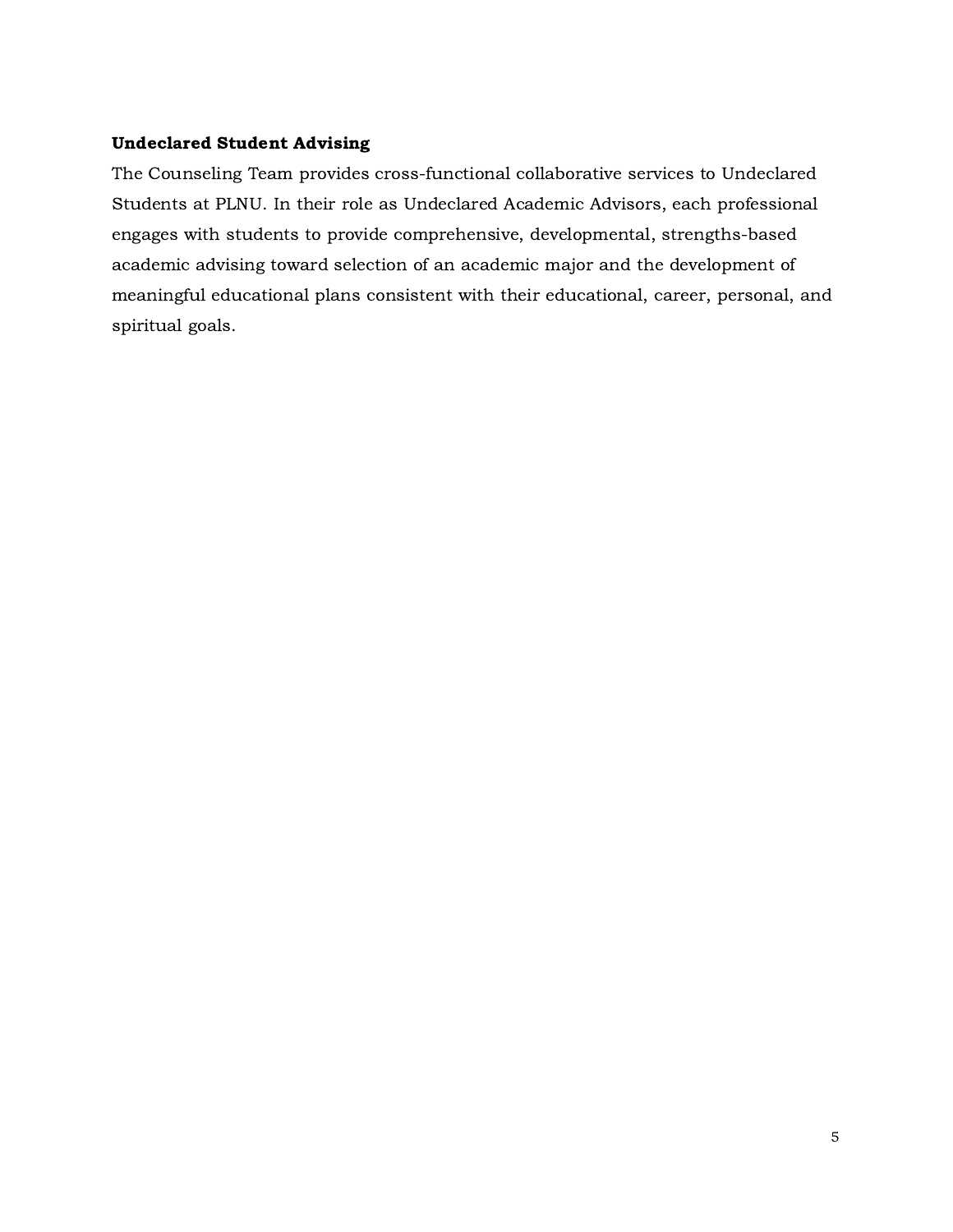# Counseling Services

# Mission Statement

Student Success and Wellness Counseling Services at Point Loma Nazarene University exists to serve, promote and enhance holistic health and academic success through a variety of professional mental health services, prevention and education, academic advising, coaching and health education outreach activities.

Student Success and Wellness Counseling Services are dedicated to providing assistance and support to students by addressing the whole person including emotional, social, physical, intellectual and spiritual aspects as students achieve their academic goals.

# **Overview**

The following list describes the integrative multi-disciplinary programming within Counseling Services.

- Individual Counseling
- Life Skills Coaching
- Health Education Outreach Activities
- Undeclared Student Advising
- SASSI (Substance Abuse Subtle Screening Inventory) Assessments and Reviews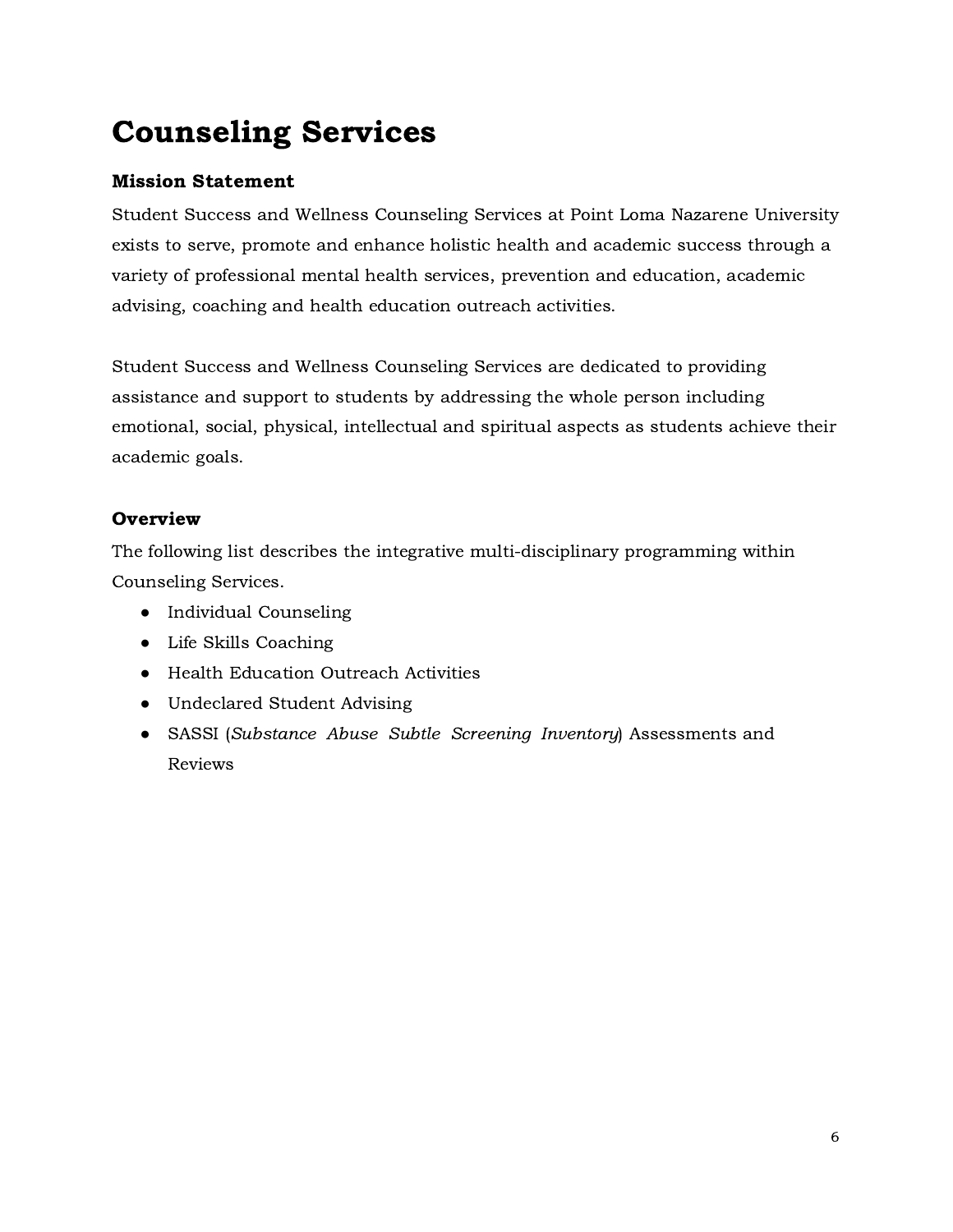|                                                                                                            | <b>Student Development Intended Learning Outcomes</b> |                                                                |                                                          |                                                     |                                |  |  |
|------------------------------------------------------------------------------------------------------------|-------------------------------------------------------|----------------------------------------------------------------|----------------------------------------------------------|-----------------------------------------------------|--------------------------------|--|--|
| Counseling<br><b>Services</b><br>and Programs                                                              | Cognitive<br>Complexity                               | Knowledge<br>Acquisition,<br>Integration<br>and<br>Application | <b>Humanitarianism</b><br>and<br><b>Civic Engagement</b> | Interpersonal<br>and<br>Intrapersonal<br>Competence | <b>Practical</b><br>Competence |  |  |
| Individual<br>Counseling                                                                                   |                                                       |                                                                |                                                          |                                                     |                                |  |  |
| Life Skills<br>Coaching                                                                                    |                                                       |                                                                |                                                          |                                                     |                                |  |  |
| Health<br>Education<br>Outreach<br>Activities                                                              |                                                       |                                                                |                                                          |                                                     |                                |  |  |
| <b>Undeclared</b><br><b>Student</b><br>Academic<br>Advising                                                |                                                       |                                                                |                                                          |                                                     |                                |  |  |
| <b>SASSI</b><br>(Substance<br>Abuse Subtle<br>Screening<br>Inventory)<br><i>Assessments</i><br>and Reviews |                                                       |                                                                |                                                          |                                                     |                                |  |  |

# Student Development Intended Learning Outcomes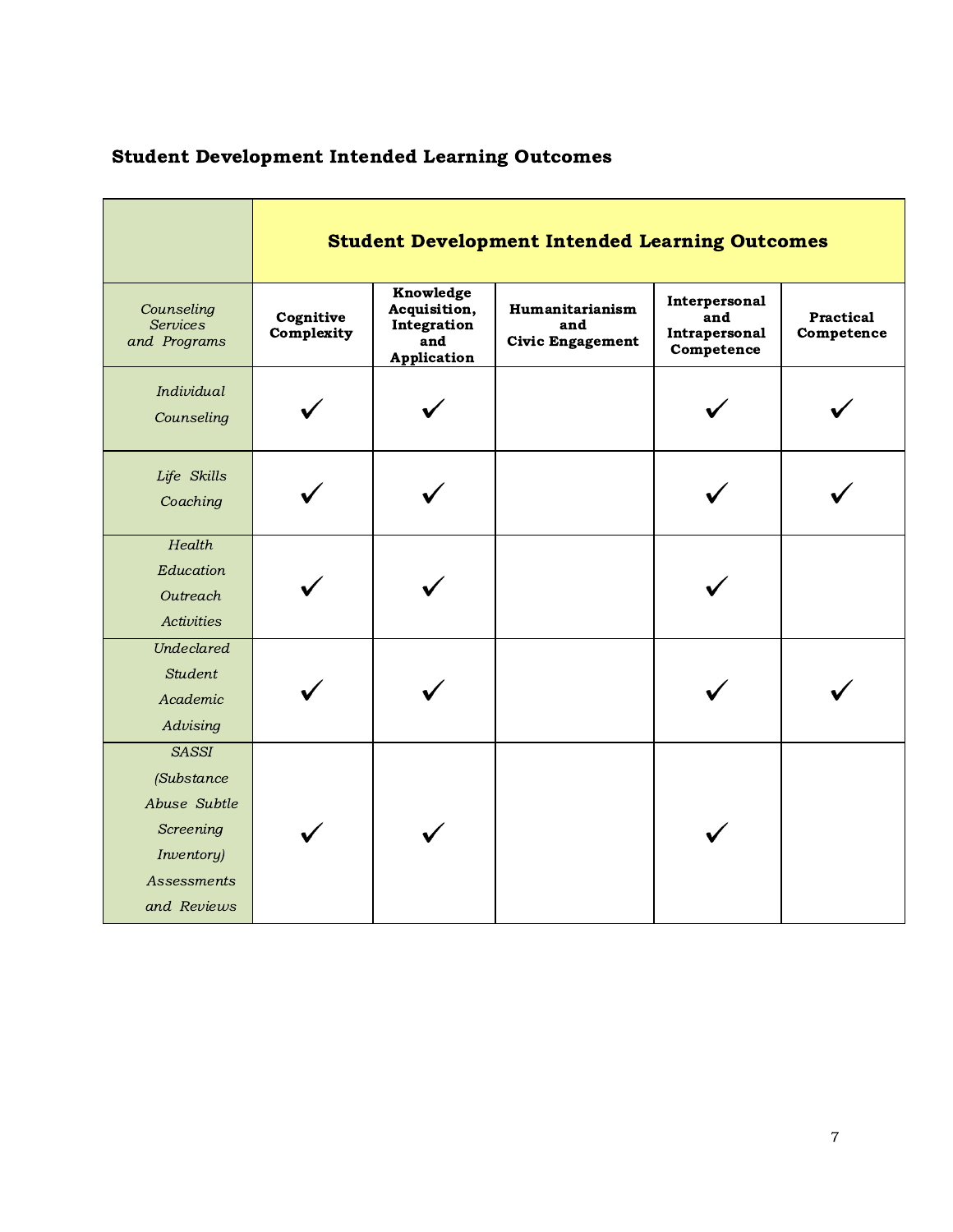# Evidence of Learning

### Student Development Learning Outcomes

Reflective of The Council for the Advancement of Standards in Higher Education (CAS) domains $^{\rm l}$ , the five Student Development Learning Outcomes are reflective of the PLNU mission, vision, and core values statements as well as support the Institutional Learning Outcomes.

The five Student Development Learning Outcomes are:

- 1. **Cognitive Complexity** Engages with others in constructive ways, assessing assumptions and considering alternative ideas, perspectives and solutions.
- 2. Knowledge, Acquisition, Integration, and Application Seeks new information and uses co-curricular and curricular experiences to integrate knowledge with beliefs, values, and actions.
- 3. Humanitarianism and Civic Engagement Engages in humanitarianism and civic engagement, showing a willingness to engage with individuals from a variety of abilities, cultures, ethnicities, and socio-economic backgrounds.
- 4. Interpersonal and Intrapersonal Competence Gains holistic awareness of self (including emotional, social, occupational, physical, intellectual, and spiritual) and practices self-efficacy.
- 5. Practical Competence Engages in practical skill-building experiences in preparation for one's vocation.

<sup>&</sup>lt;sup>1</sup> Council for the Advancement of Standards in Higher Education. (2009). CAS professional standards for higher education ( $7^{\text{th}}$  ed.). Washington, DC. Author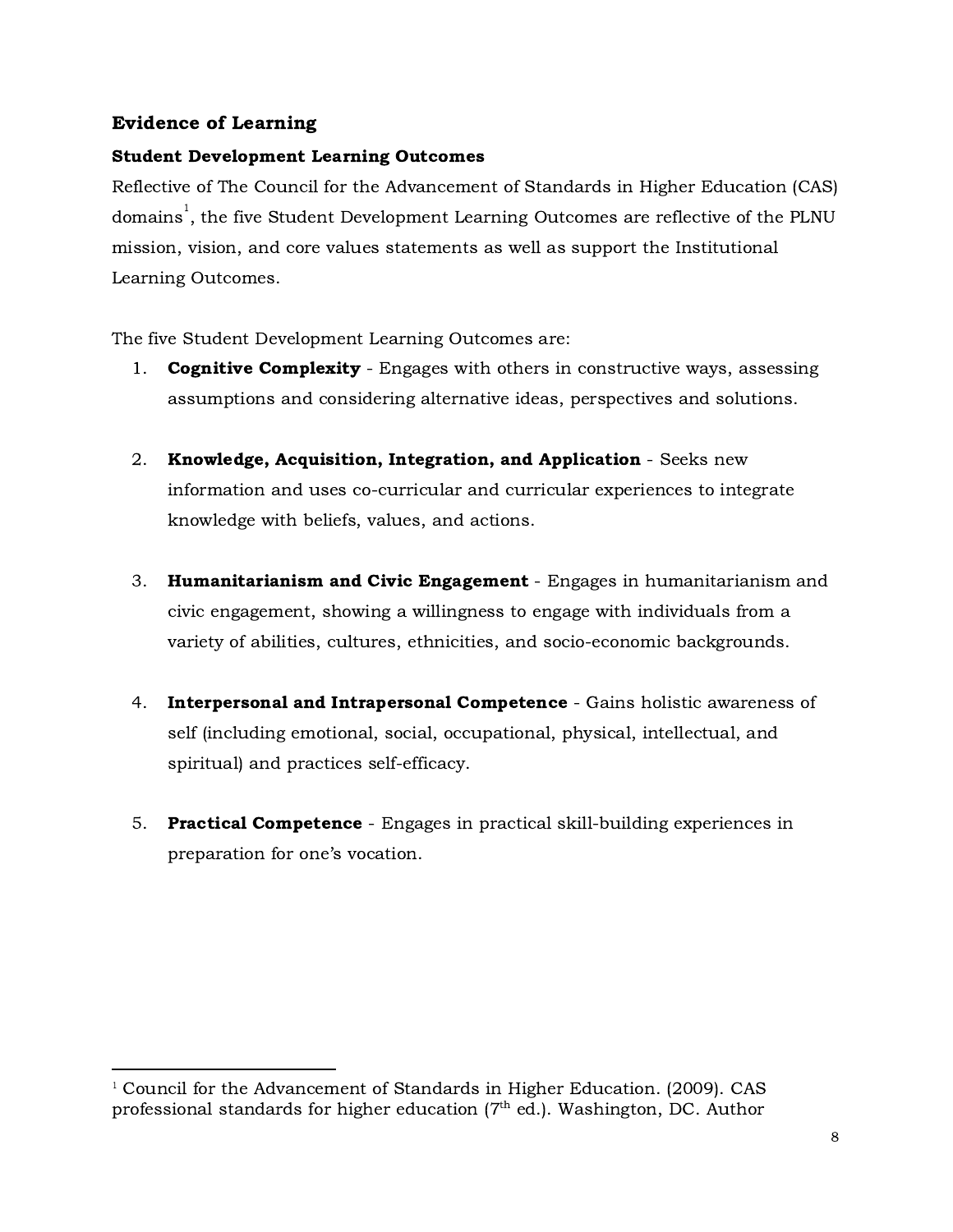#### Counseling Services Learning Outcomes

Consistent with the institutional and departmental mission, vision, and core values statements, Counseling Services has identified the following relevant student learning and development outcomes from the five Student Development Learning Outcome domains:

#### Cognitive Complexity:

The Counseling Team – engages cross-functionally with students as Counselor, Undeclared Student Academic Advisor, or Life Skills Coach. In each of these facilitative roles, the Counselor engages collaboratively with the Student to assess current needs, consider alternative perspectives and solutions to address these needs in constructive ways. These interactions address the emotional, social, physical, intellectual and spiritual aspects of each student relative to the identified focus of need. In 2016-2017, a total of 1759 student contacts were recorded across the various roles of the Counseling Team.

Health Education Outreach Activities - combine resources from campus and community partners to advance health promotion initiatives at PLNU (e.g., Alcohol Awareness, National Depression Screening Day, National Eating Disorder Awareness Month, Fuel Success-Celebrate Good Health, and PAWS Awhile-Finals Week Student Stress Relief). Each activity is designed to engage students while providing arenas to consider new information, ideas and perspectives about Depression, Eating Disorders and related Health Issues, Alcohol, Drug and Other Substance Abuse (ATODs), and Stress Management. A list of each event, including the number of participants and our campus and community partners, is included in Appendix A.

The SASSI (Substance Abuse Subtle Screening Inventory) Assessment and Review process - engages students in the completion of an assessment that produces data which forms the basis of the discussion leading to the possibility of alternative perspectives and solutions.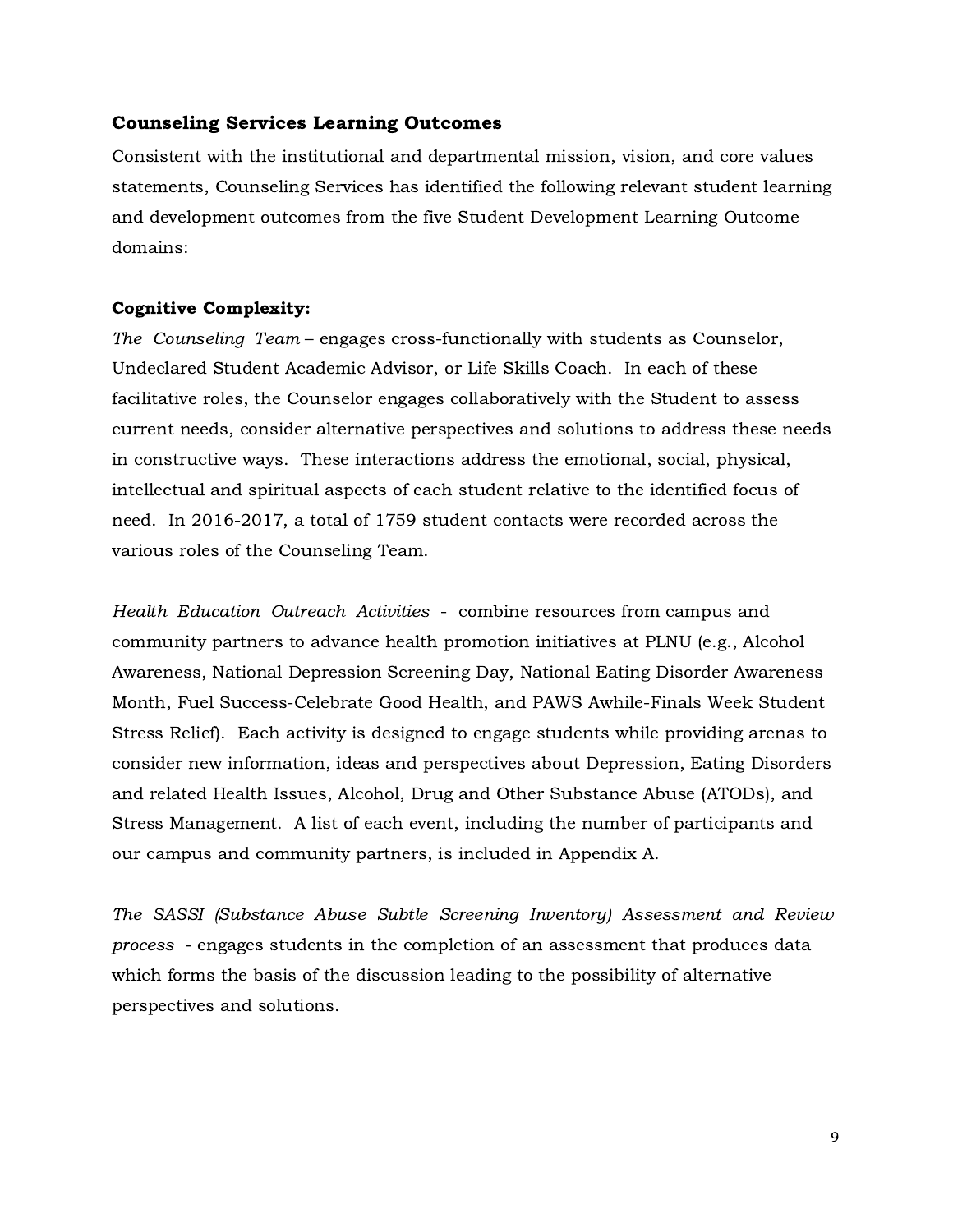#### Knowledge, Acquisition, Integration, and Application:

Individual Counseling - as the Counselor processes the presenting issue(s) with the Counselee, the student is encouraged to identify the impact of their choices and decisions, to explore new insights and perspectives, and to gain new knowledge to assist in resolving their issues. Making connections between the student's actions and his/her academic growth is fundamental to the counseling process. (See Appendix A for a comprehensive list of presenting issues.)

Life Skills Coaching - Coaching focuses on presenting and developing new and creative approaches to support and augment the student's academic progress. The sessions serve as accountability for application and follow-through of new skills acquired – skills for academic success and for life in the workforce.

Outreach Education Activities - There were five outreach education activities in 2016/17. These events were designed to disseminate information and to provide opportunities of engagement with campus and community resource representatives to undergird integration and application of ideas and insight.

Undeclared Student Academic Advising - Academic Advising for the Undeclared Student is committed to knowledge acquisition about the Student's Advising Guide and the General Education Requirements. The Advisors facilitate the student's pursuit of information and application by encouraging contact with OSV, the Records Office and Faculty in departments of their interest. These conversations address areas of interest and possible choice of major and life direction.

SASSI (Substance Abuse and Subtle Screening Inventory)/Review - SASSI administration and review sessions provide a visual graphing of students' results and engages them in conversations facilitating insight and synthesis in preparation of the Growth Group experience with Residential Life staff.

#### Interpersonal and Intrapersonal Competence:

Counseling, Advising, Coaching, and SASSI/Review - target emotional, spiritual, and psychological issues (and their resolutions) as presented by each student.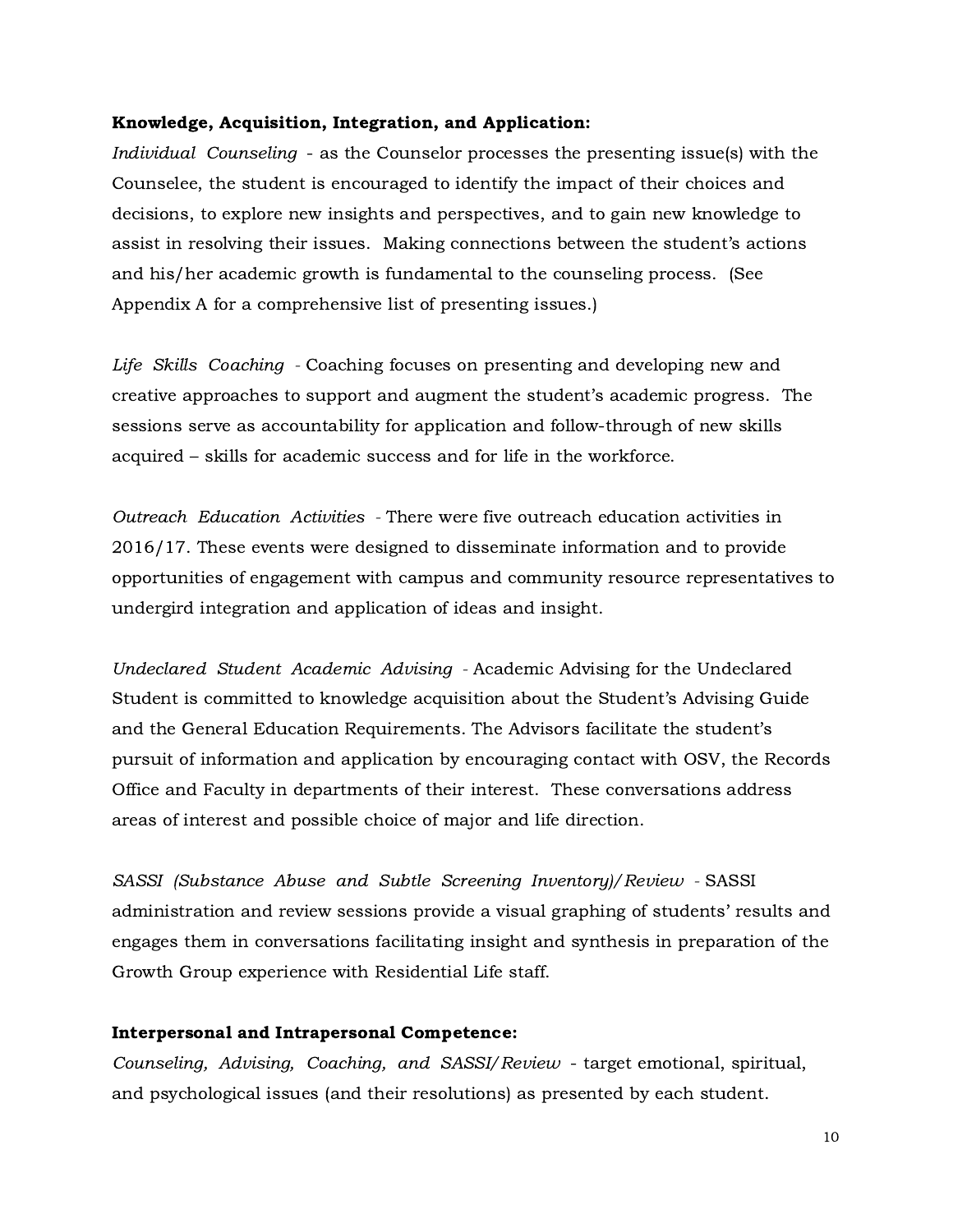Contacts with students are primarily accomplished through interpersonal and intrapersonal interaction.

Life Skills Coaching - interactions assist students to focus on specific skills and develop practical approaches to achieve academic success. In each case, the relationship with the student and the subsequent exchanges are the conduit for positive outcomes in the student's life.

Advising for Undeclared Students - focuses on academic schedule planning and conversations to gain clarity in choosing a major. SASSI Assessments and Reviews are interpersonal conversations purposed to augment each student's intrapersonal awareness and growth.

Health Education Outreach Activities - offered interactive stations for students to experience current relevant topics and have the opportunity to exercise self-efficacy in making positive life choices. All activities included the use of multi-media experiences (relevant films, music, educational handouts, experiential activities and visuals.) Community partners were incorporated into the events including Teen Challenge, La Jolla Recovery, MADD, and Eating Disorder Treatment Providers – Center for Discovery, Montecatini, NEDA, and UCSD Eating Disorder Center. The Counseling Team collaborated with Public Safety in presenting Alcohol Awareness Day. Fuel Success-Celebrate Health utilized our multidisciplinary team members (i.e., Disability Resource Center Director, Registered Dietitian, Physician, Nurse Practitioners/RN, and Counseling Team), as well as the PLNU Student Dietetics Club.

#### Practical Competence:

Individual Counseling, Life Skills Coaching, and Academic Advising for Undeclared Students – facilitates learning as students identify, set and pursue individual goals in the process of student growth and degree completion. Progress toward the accomplishment of these goals is documented.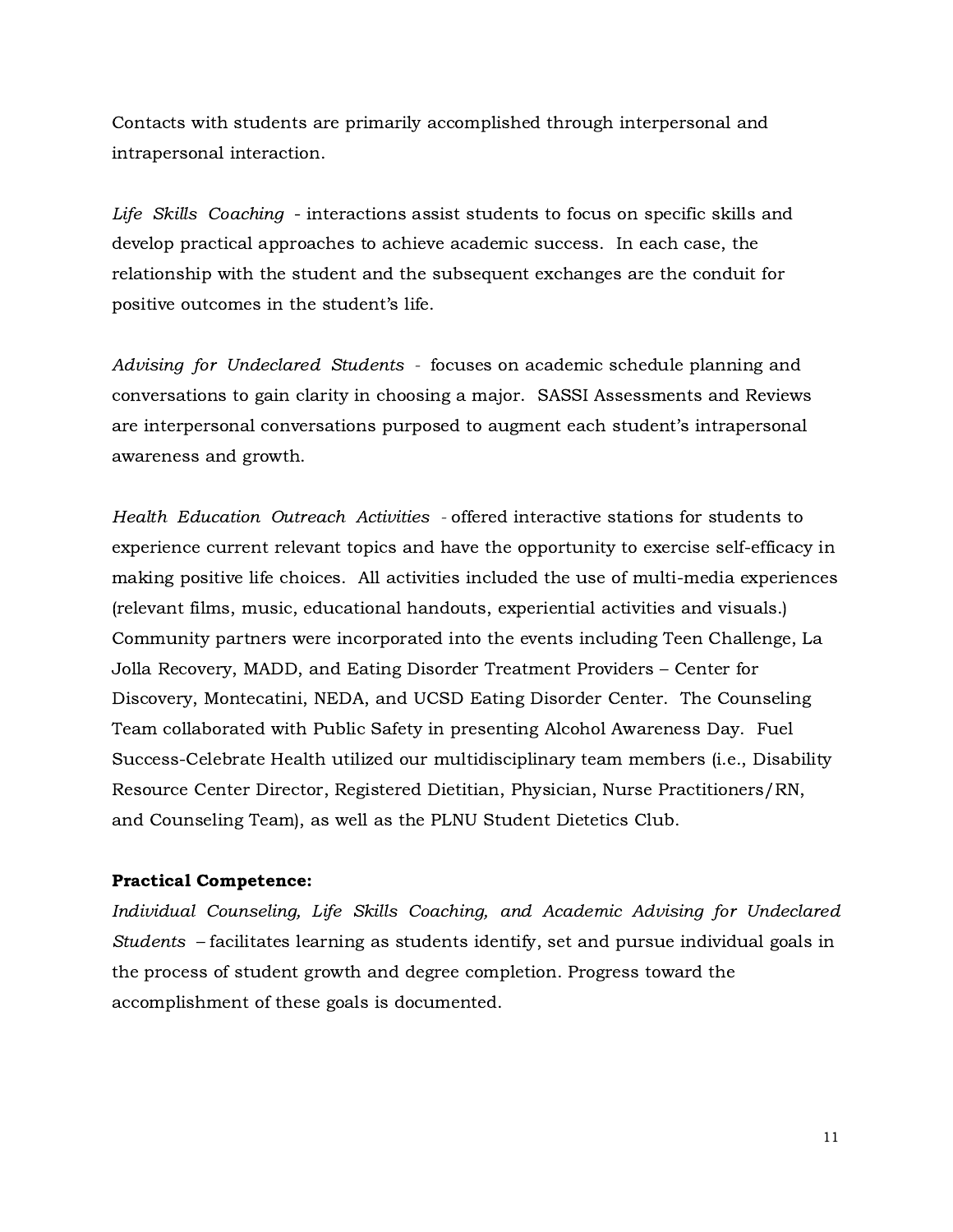#### 2016-2017 Area Assessment

Counseling Services purposed to continue to develop and expand communication and collaboration with campus constituents, specifically Student Dietetics Club, Public Safety, OSV, Media Services and the Art Department in order to expand campus awareness of health education outreach activities and promotions offered through Student Success and Wellness. (Statistics describing activities of engagement and numbers of participants are recorded in Appendix A).

### Use of Evidence of Learning

The success of the multi-disciplinary programming within the department of Counseling Services is demonstrated by the growing utilization of these services by PLNU undergraduate students. For 2017/18, Counseling Services will continue the the process of Client Satisfaction Survey development to further assess and quantify the effectiveness of our programming.

### Areas of Study and Professional Development

#### Webinars:

| "Compassion Fatigue Workshop"                                                   |           |  |  |  |
|---------------------------------------------------------------------------------|-----------|--|--|--|
| "Legal and Ethical Issues in Behavioral Health in California"<br>(8/16/16)      |           |  |  |  |
| "Real Love Versus Fantasy: How to Keep Romantic Love Alive"                     | (8/23/16) |  |  |  |
| "Effective Short Term Trauma Interventions"                                     | (8/25/16) |  |  |  |
| "Use of Social Media in School Behavioral Assessments"                          | (9/2/16)  |  |  |  |
| "Integrating Bullying Prevention Efforts into<br>Emergency Management Planning" | (9/7/16)  |  |  |  |
| "Incorporating Sextortion into School EOP Planning"                             | (9/9/16)  |  |  |  |
| "Marijuana: Don't get Stuck in the Weed(s)"                                     | (9/21/16) |  |  |  |
| "Social Engineering/Sensitive Data Handling Training"                           | (9/23/16) |  |  |  |
| "Kevin Hines: Triumph Over Adversity"                                           | (9/27/16) |  |  |  |
| "What we Need to Know to Prevent Suicide"                                       | (9/27/16) |  |  |  |
| "Managing Urges and Rewiring the Brain"                                         | (1/18/17) |  |  |  |
| "Improving Student Retention by Promoting Emotional                             |           |  |  |  |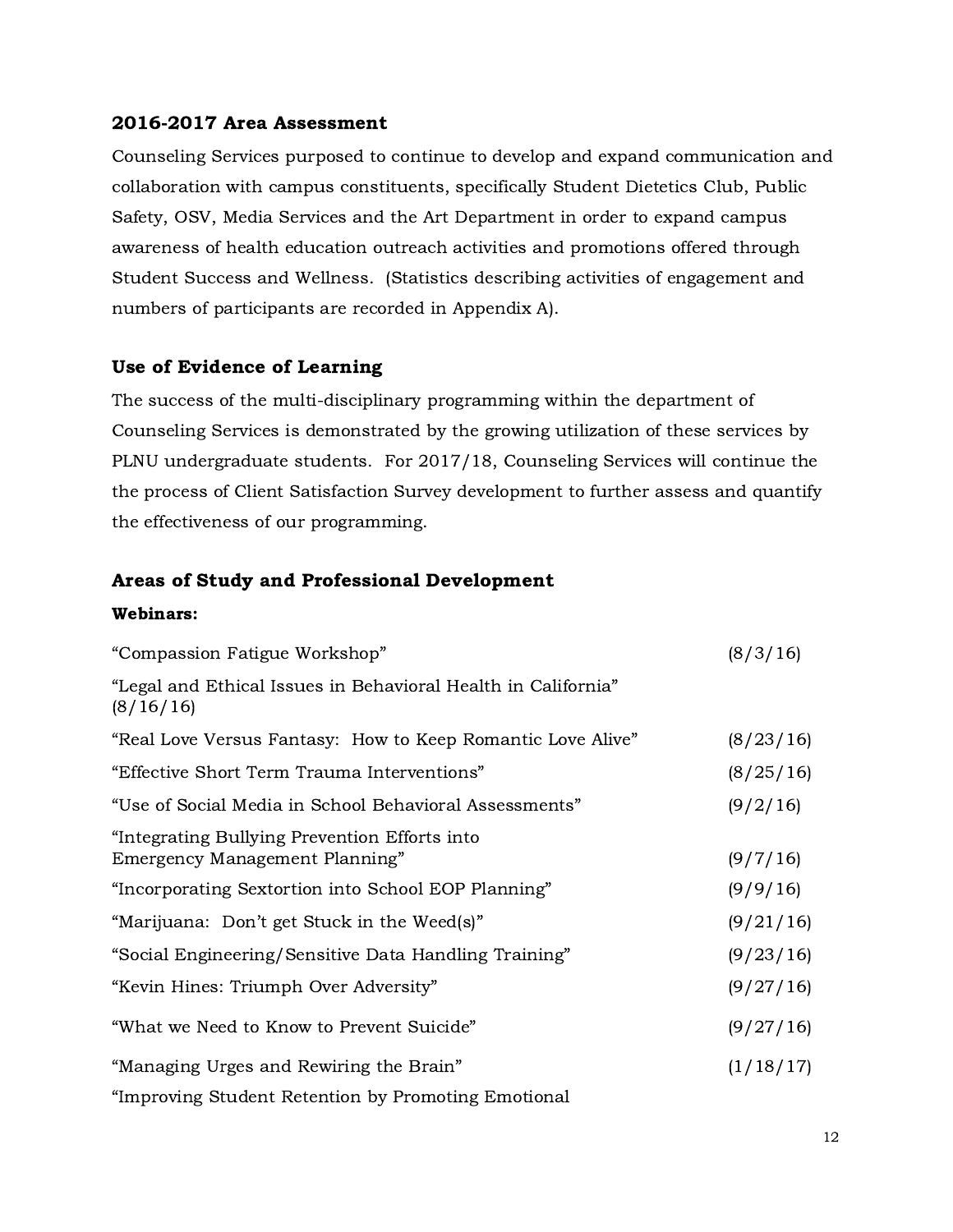| Wellness on Campus"                                        | (2/22/17)     |
|------------------------------------------------------------|---------------|
| "101 Practical Strategies for the Treatment of GAD, Panic, |               |
| OCD, Social Anxiety Disorder, Phobias and Insomnia"        | $(5/9-11/17)$ |

Continuing Education Units

Each Counselor must complete 36 CEUs every two years in order to fulfill requirements for LMFT licensure renewal. The counseling team has satisfied continuing education units for the renewal cycle.

### Areas of Distinction

There was an 18% increase over the previous year in the total number of student contacts in the 2016/17 academic year, with Spring Semester showing the largest increase. The Counseling Team expediently served these students without requiring a "Wait List". An increase was also noted in the number of students who continued their counseling work with community providers through their insurance. The Counselors provided on campus support through check-in appointments to many students in community counseling and/or treatment programs.

The top three presenting issues were (1) Anxiety/Stress, (2) Relational Issues and (3) Depression/Depressed Mood. The Counselors noted an increase in Pornography Related Issues for males and females often related to Videos and Gaming and an increase in Eating Disorders, Trauma, and Substance Abuse and Misuse. (Refer to the Appendix for Counseling Team Data and a list of presenting issues in Individual Counseling Sessions.)

"In a single school year, treating 100 depressed students can possibly avert 6 dropouts saving an average of \$240,000 in tuition fees."

Source: Data from the Healthy Minds Network; The Economic Case for Student Health Senvices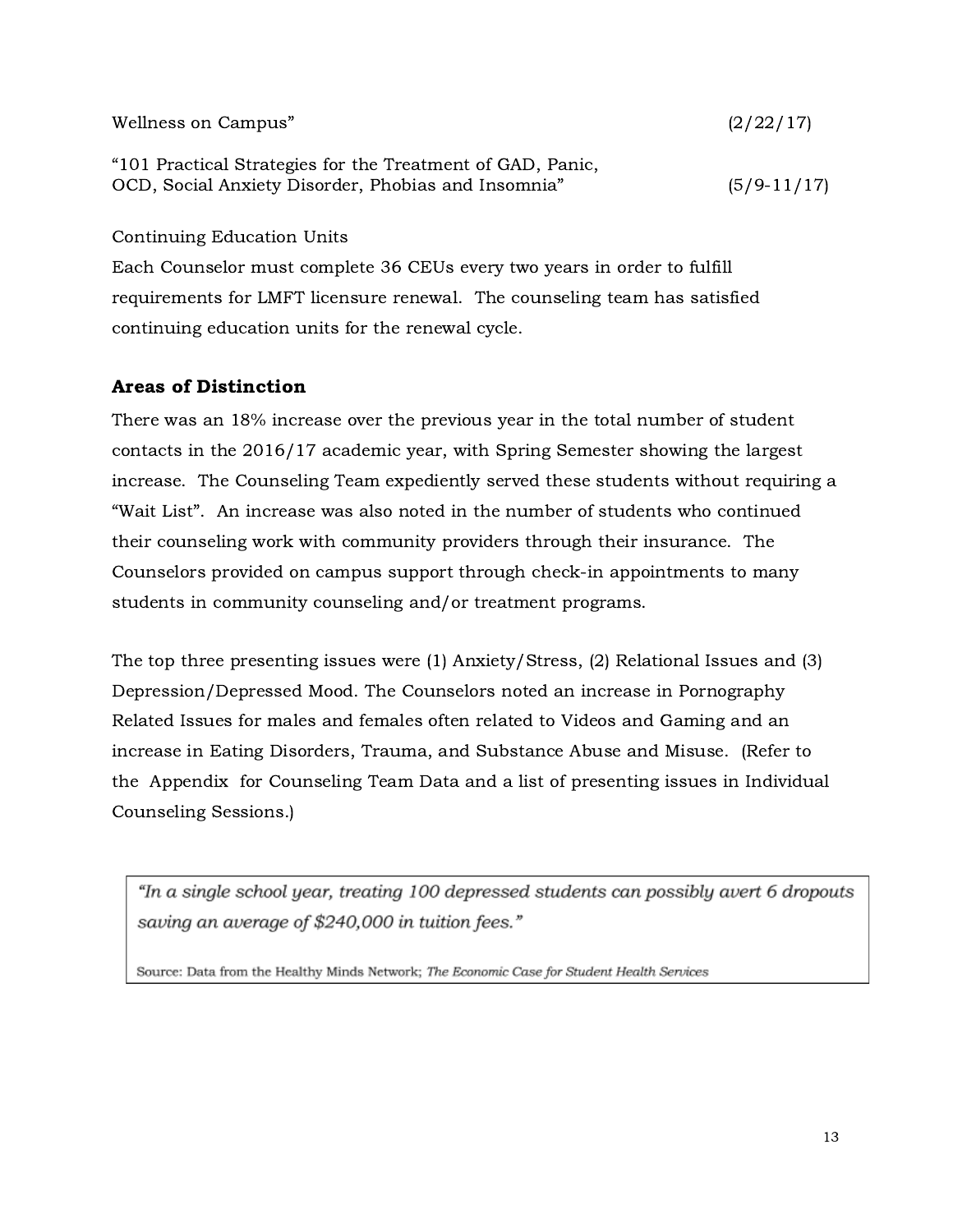# Disability Resource Center

# Mission Statement

The Student Success and Wellness Disability Resource Center facilitates effective, reasonable accommodations in accordance with Section 504 and the ADA; educates the campus community about disability issues; strengthens collaborative cooperation within the community; and promotes equal access and opportunity for all students.

# **Overview**

The Disability Resource Center (DRC) is committed to supporting the ongoing development of an accessible university. Supports and services for undergraduate students registered on the main campus include providing academic and non-academic accommodations across the campus including Liberty Station. Academic accommodations include extended test-taking with separate proctoring; note taking services; audiobooks; assistive technology; and priority registration. Non-academic accommodations include, but are not limited to, housing placement; accessible parking; and dietary accommodations.

The following list describes the integrative multi-disciplinary programming within the department of Disability Services:

- Disability Support and Academic Accommodations
	- o Proctored Exams
	- o Assistive Technology
	- o Academic Coaching
- Live Well Campaign (Non-academic, Dietary Accommodation and Access)
- Delta Alpha Pi International Honor Society for students with disabilities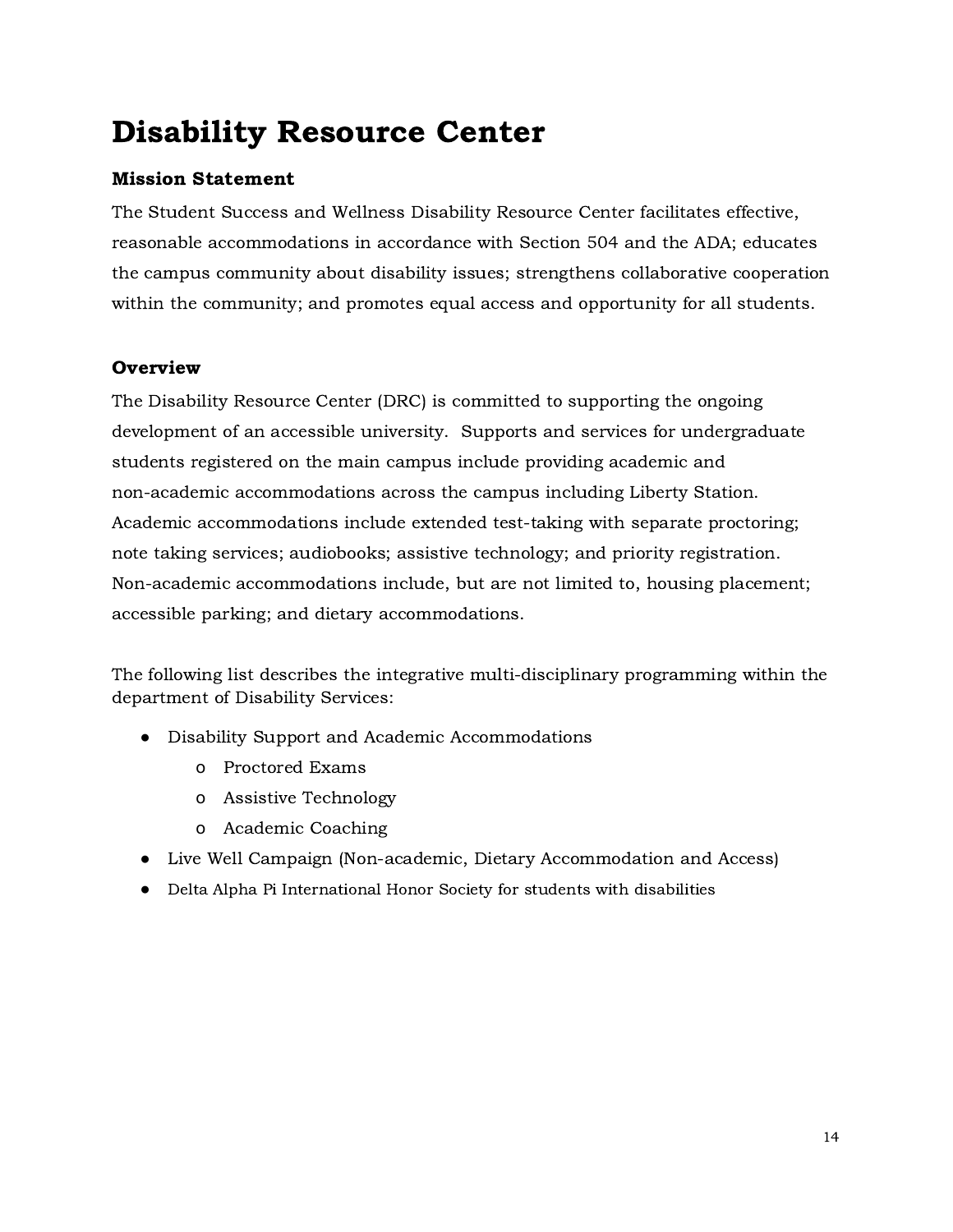# Student Development Intended Learning Outcomes

|                                                               | Student Development Intended Learning Outcomes |                                                                |                                                   |                                                     |                         |  |  |  |
|---------------------------------------------------------------|------------------------------------------------|----------------------------------------------------------------|---------------------------------------------------|-----------------------------------------------------|-------------------------|--|--|--|
| <b>Disability Resource</b><br>Center Programs<br>and Services | Cognitive<br>Complexity                        | Knowledge<br>Acquisition,<br>Integration<br>and<br>Application | Humanitarianism<br>and<br><b>Civic Engagement</b> | Interpersonal<br>and<br>Intrapersonal<br>Competence | Practical<br>Competence |  |  |  |
| Disability Support<br>and Academic<br>Accommodations          |                                                |                                                                |                                                   |                                                     |                         |  |  |  |
| Academic<br>Coaching                                          |                                                |                                                                |                                                   |                                                     |                         |  |  |  |
| Live Well<br>Campaign                                         |                                                |                                                                |                                                   |                                                     |                         |  |  |  |
| Delta Alpha Pi                                                |                                                |                                                                |                                                   |                                                     |                         |  |  |  |

# Evidence of Learning

## Student Development Learning Outcomes

Reflective of The Council for the Advancement of Standards in Higher Education (CAS) domains $\degree$ , the five Student Development Learning Outcomes are reflective of the PLNU mission, vision, and core values statements as well as support the Institutional Learning Outcomes.

The five Student Development Learning Outcomes are:

1. **Cognitive Complexity** - Engages with others in constructive ways, assessing assumptions and considering alternative ideas, perspectives and solutions.

<sup>2</sup> Council for the Advancement of Standards in Higher Education. (2009). CAS professional standards for higher education ( $7^{\text{th}}$  ed.). Washington, DC. Author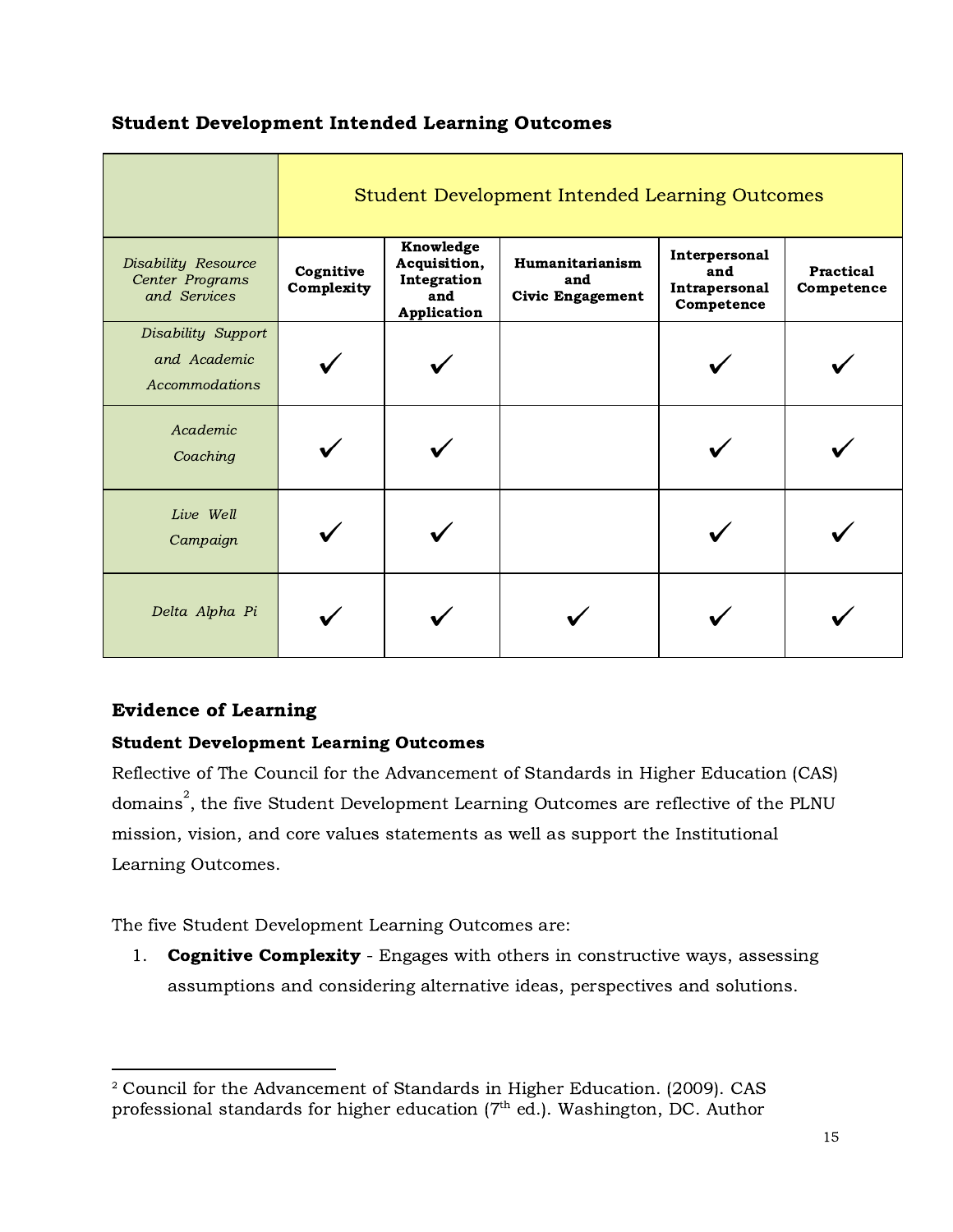- 2. Knowledge, Acquisition, Integration, and Application Seeks new information and uses co-curricular and curricular experiences to integrate knowledge with beliefs, values, and actions.
- 3. Humanitarianism and Civic Engagement Engages in humanitarianism and civic engagement, showing a willingness to engage with individuals from a variety of abilities, cultures, ethnicities, and socio-economic backgrounds.
- 4. Interpersonal and Intrapersonal Competence -Gains holistic awareness of self (including emotional, social, occupational, physical, intellectual, and spiritual) and practices self-efficacy
- 5. Practical Competence Engages in practical skill-building experiences in preparation for one's vocation.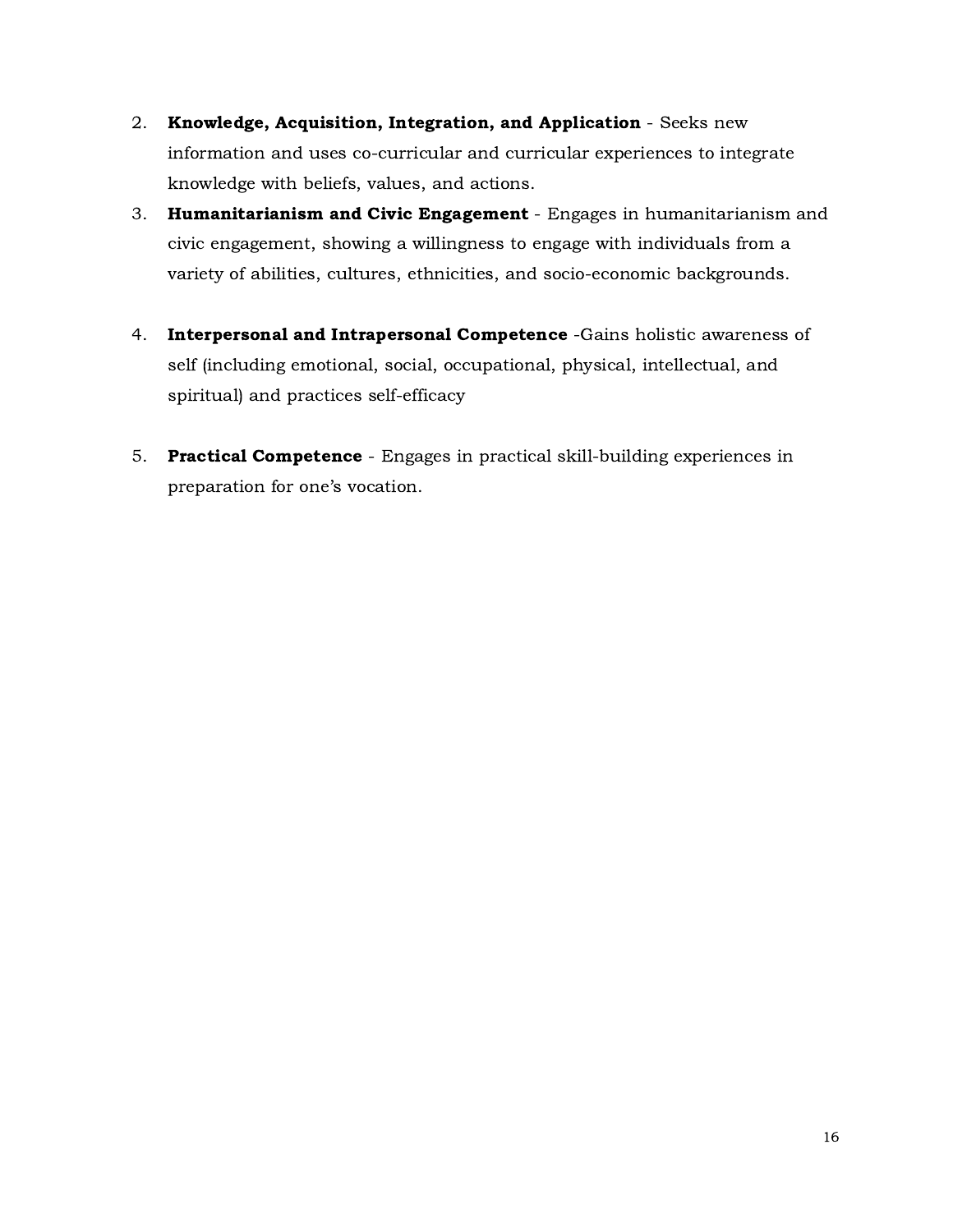### Disability Resource Center (DRC) Learning Outcomes

Consistent with the PLNU institutional, Student Development and Student Success and Wellness mission, vision, and core values statements, the DRC has identified the following relevant student learning and development outcomes from the five Student Development Learning Outcome domains. (See Appendix D for DRC program activity data).

## Cognitive Complexity

The Live Well campaign, Academic Coaching, Delta Alpha Pi and Disability Support programs support cognitive complexity by engaging students in constructive ways, supporting alternative solutions, and allowing students to develop new ideas and perspectives. Both programs focus on addressing the needs the students by reviewing their individual disability-related need and developing a plan that is accommodating and supports the students' abilities to be successful at Point Loma Nazarene University.

### Knowledge, Acquisition, Integration, and Application

The Live Well campaign, Academic Coaching,Delta Alpha Pi and Disability Support program use sources of information (i.e. students' health-related documentation and legal information) to create accommodation plans related to students' dietary needs and academic needs. The Live Well Campaign, Academic Coaching and Disability Support establish and/or build upon students' current Executive Functioning skills, connecting knowledge to other knowledge, ideas and experiences for enhanced course performance.

#### Humanitarianism and Civic Engagement

Delta Alpha Pi International Honor Society engages students as they demonstrate civic responsibility, commitment to public life through communities of practice and effective leadership. Throughout the academic year, students work alongside staff to develop civic and humanitarianism service learning activities such as Delta Alpha Pi initiation and Special Olympics.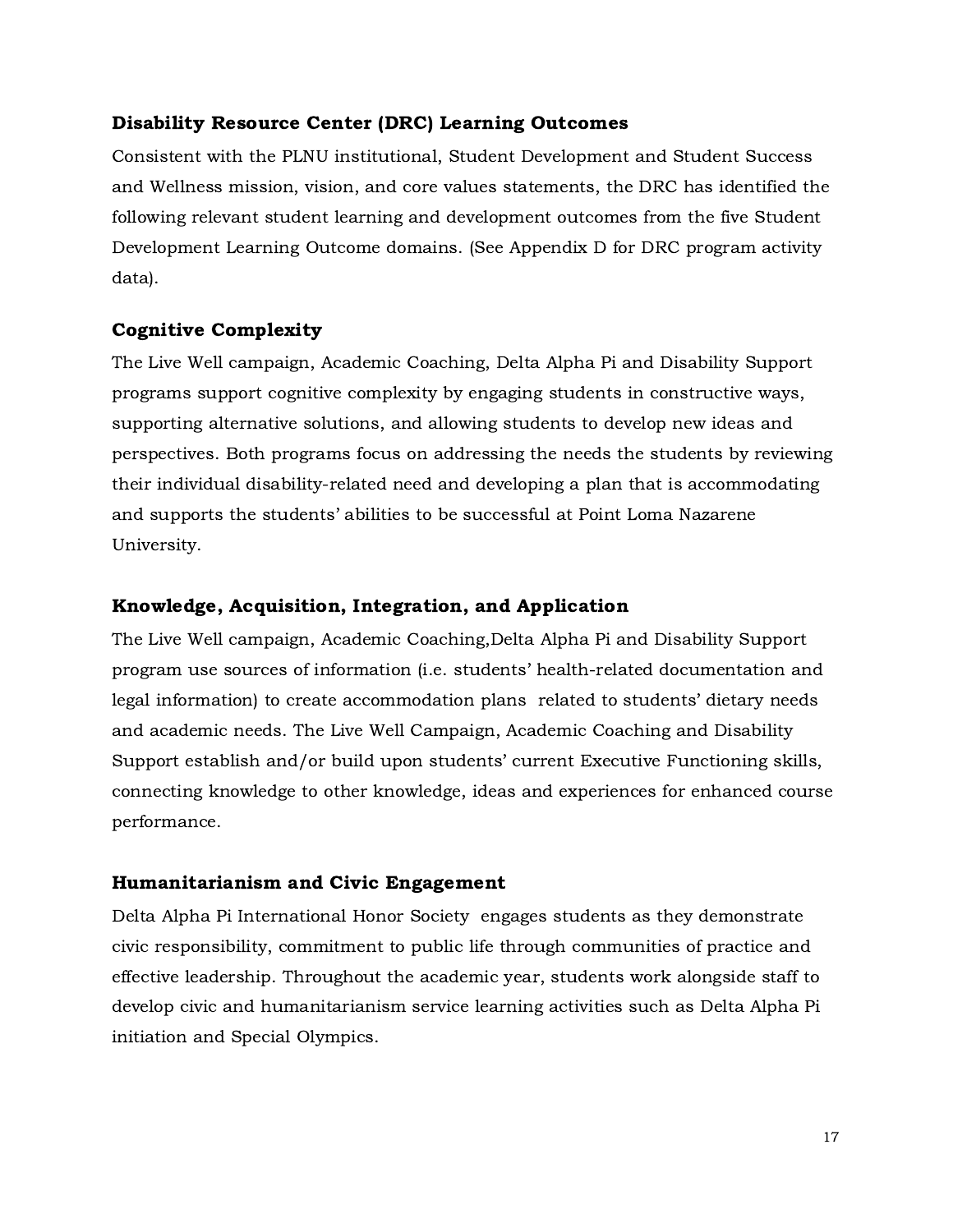#### Interpersonal and Intrapersonal Competence

Academic Coaching includes pursuing knowledge integrated with the students' beliefs, values, and action. The Live Well campaign, Delta Alpha Pi and Academic Coaching allow students to manage their conflicts constructively by accessing resources and support available in the Academic Resource Center.

The Academic Coaching program also allows students to gain a holistic awareness of themselves by working alongside academic coaches who help the students integrate Executive Function strategies that support course success and degree completion. Test proctoring, the Intake and Accommodation process, and Live Well campaign allow students to practice self-efficacy by requiring students to engage in self-advocacy and follow through with directives to be successful at PLNU.

The Accommodation process and Live Well campaign support students' ability to work collaboratively with others in the classroom and throughout the campus. The Academic Coaching program, Accommodation process, and Live Well campaign allow students to demonstrate how their self-interest is balanced by a sense of social responsibility.

The Intake and Accommodation process supports this student learning outcome by helping students gain self-advocacy strategies that they may possibly use beyond college with communicating their needs to a future employer. College students with disabilities are responsible for learning how to manage their disability-related needs in the workplace, after completing their degree. As a result, these students with disabilities are responsible for ensuring their disability-related needs are addressed in the workplace without their disability compromising their quality of work or work output.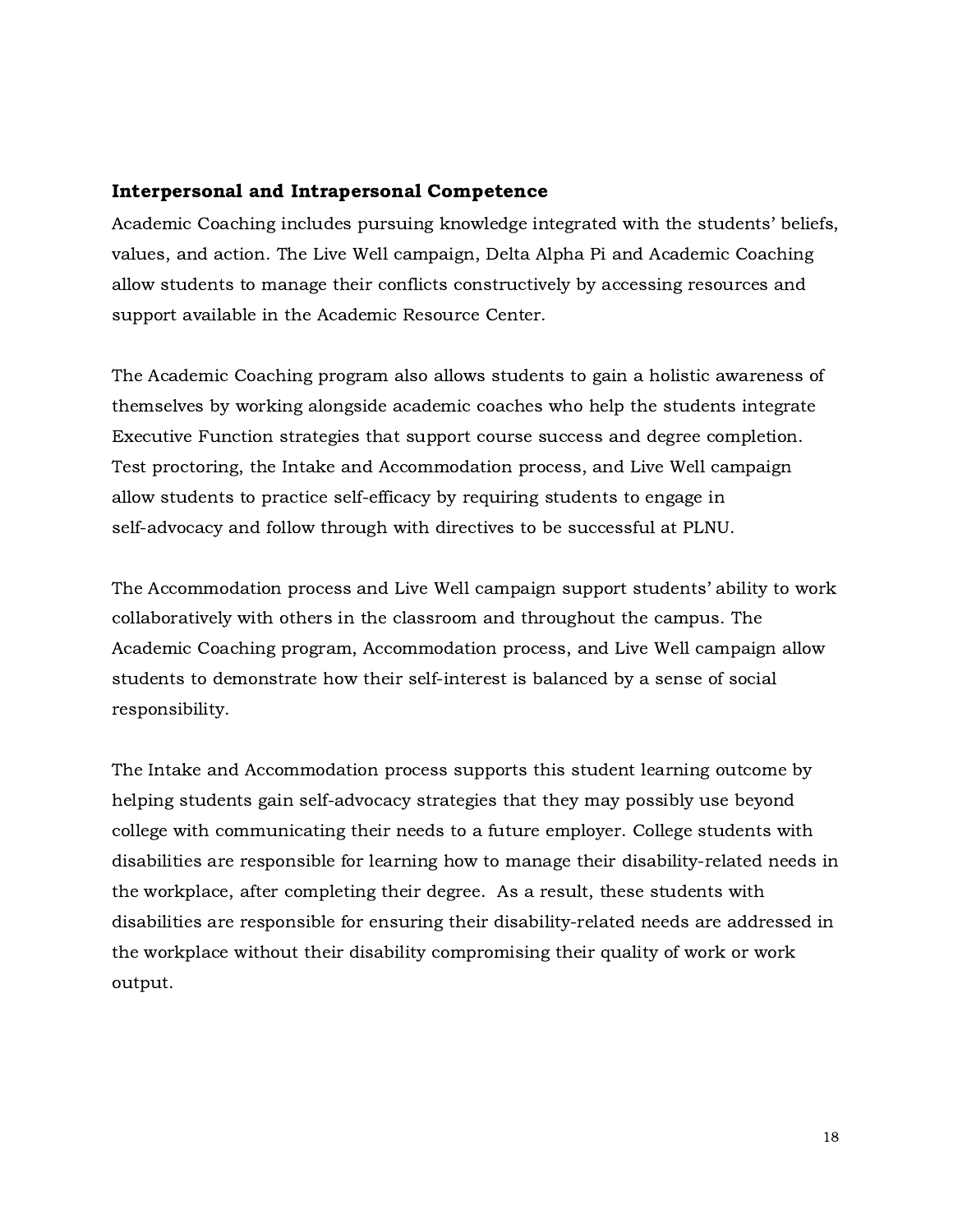#### Practical Competence

All of programs listed above support students in accessing and using resources related to disability services at PLNU. Accommodations give DRC students equal access to course materials, courses, and campus facilities. Accommodations and disability-related supports help DRC students prepare for degree completion and future jobs by enhancing opportunities to develop: effective communication, capacity to manage one's personal and academic affairs, maintain personal health, wellness and self-sufficiency.

#### 2016-2017 Area Assessment

In 2016/17, the undergraduate student Academic Coaching program was piloted. The program was offered to underperforming students who committed to meet weekly with an academic coach with the goal of enhancing Executive Functioning Skills (i.e. organization, planning, study skills, test-taking skills, note-taking, etc.).

#### Use of Evidence of Learning

During 2016/17 the academic progress of students participating in Academic Coaching was closely monitored each semester by their Academic Coach. GPA, current course progress, and current academic prep skills were noted. As the semester progressed, student feedback was noted and strategies were modified to support an upward movement towards a letter grade of "A" or "B". Academic Coaching students also accessed additional support services (i.e. tutoring, review sessions, and disability services, if applicable). Results of this piloted year proved to show success. As seen in Appendix D, the Fall semester Grade Point Average for the thirteen (13) coaching students was a 3.02. The Spring semester Grade Point Average for the twenty (20) coaching students was 3.21. 17 of the 33 Academic Coaching students participated in the program for both the Fall and Spring semester.

The goal for 2017/18 will be a campus wide offering of Academic Coaching services with a focus on students enrolled in the LEAP program, in addition to students on Academic Improvement Plans, Academic Probation, and Probation Alert.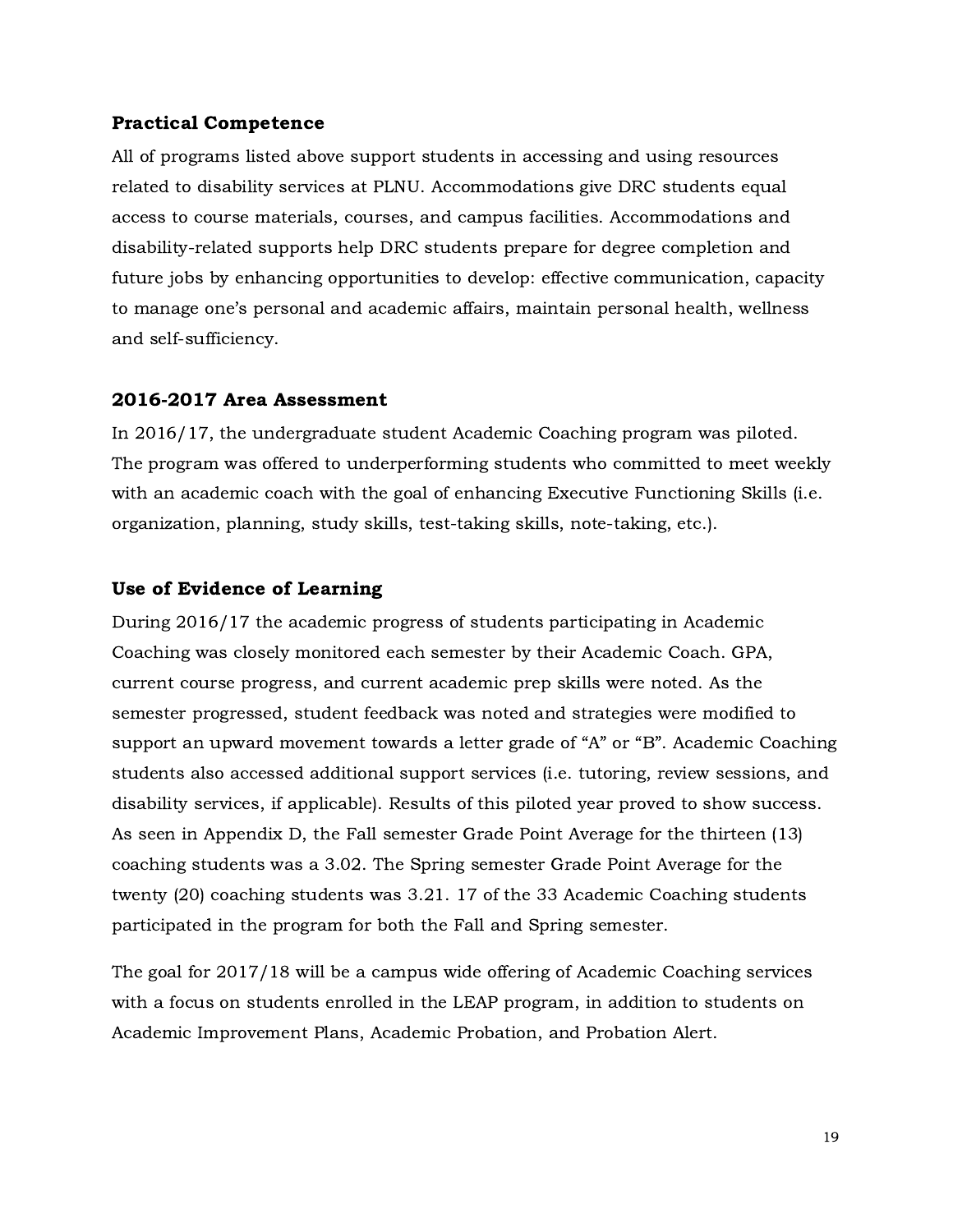# Areas of Study and Professional Development

San Diego Disability Directors Collaboration Meetings (meets three times a year) AHEAD Conference

Books:

- "Building Cultural Competence" by K. Berardo & D. Deardorff
- "ADHD Coaching Matters" by S. Wright

# Areas of Distinction

- Faculty Professional Development Day: Faculty Resources for Teaching Students with Disabilities
- Co-Chairperson, 2017 Special Olympics Track and Field Event
- Advisor, Delta Alpha Pi International Honor Society for students with disabilities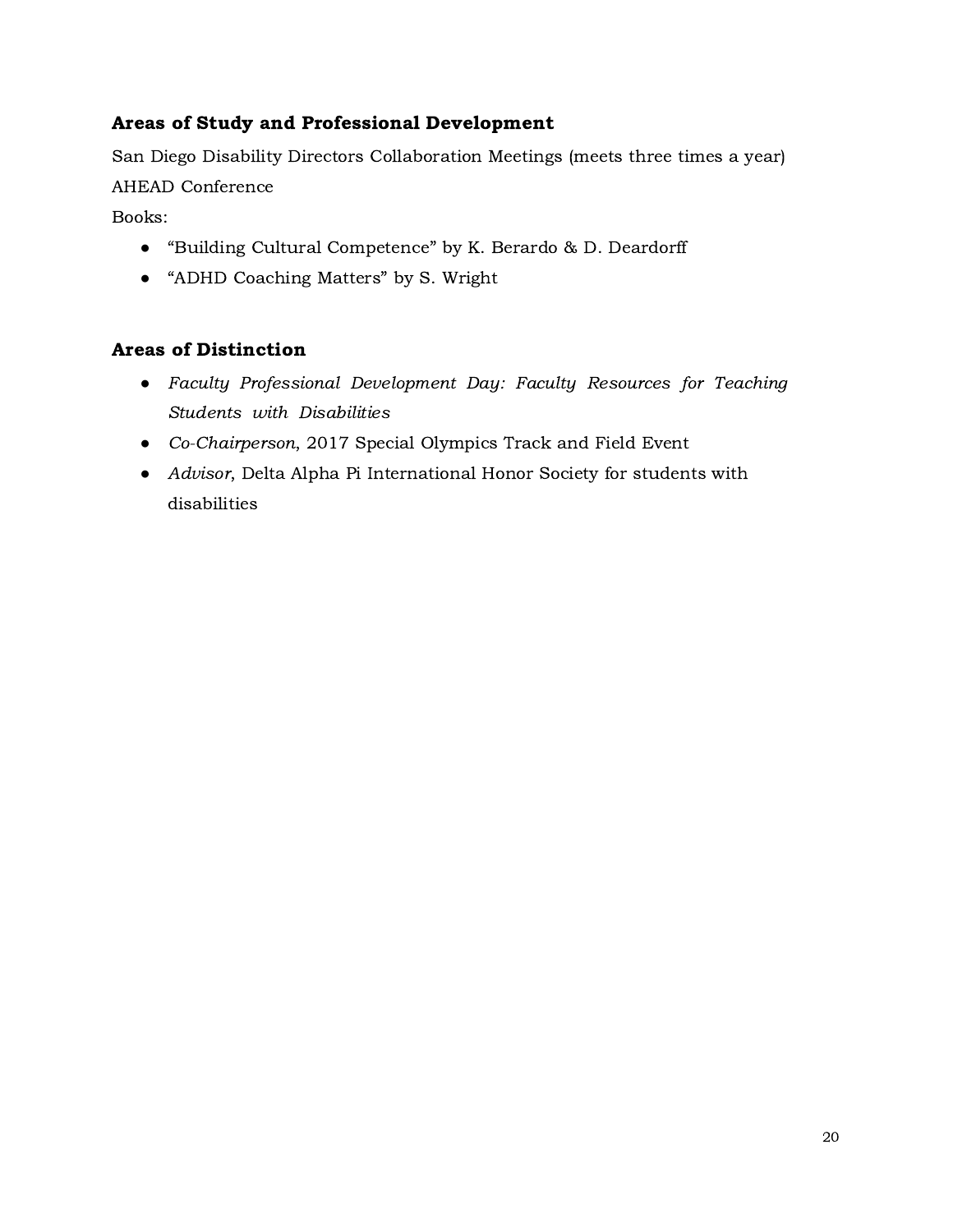# Health/Medical Services

# Mission Statement

Student Success & Wellness Health/Medical Services is dedicated to assisting students in maintaining their optimal level of wellness as they work to achieve their academic, personal and spiritual goals. Medical care and nutritional consultation professionals facilitate multiple educational and clinical care engagements emphasizing healthy physical, emotional and spiritual wellbeing as students learn, grow and serve at PLNU.

# **Overview**

Student Success & Wellness Health/Medical Services provides quality and accessible primary health care to Point Loma Nazarene University undergraduate students. The team is comprised of the Associate Dean for Student Success & Wellness, 1 full-time Registered Nurse, 1 full-time Administrative Assistant, 1 part-time Consulting Physician, 1 part-time Nurse Practitioner, 1 part-time Registered Dietitian, and 6 student assistants.

Undergraduate students registered on the main campus utilize Health/Medical Services primarily for assistance with symptoms of acute illness or injury. There are also students who seek medical consultation for health-related questions and requirements, or for the continued care of ongoing health needs.

Services offered through Health/Medical Services include:

- The assessment, diagnosis, and treatment of acute illness and injury
- Referrals to specialists/urgent care/ER when further evaluation and management is indicated
- Referrals to Student Success & Wellness partners (counseling, disability, advising, nutritional consultation) as indicated
- Routine immunizations
- Tuberculosis screening
- Laboratory services
- Complete physical exams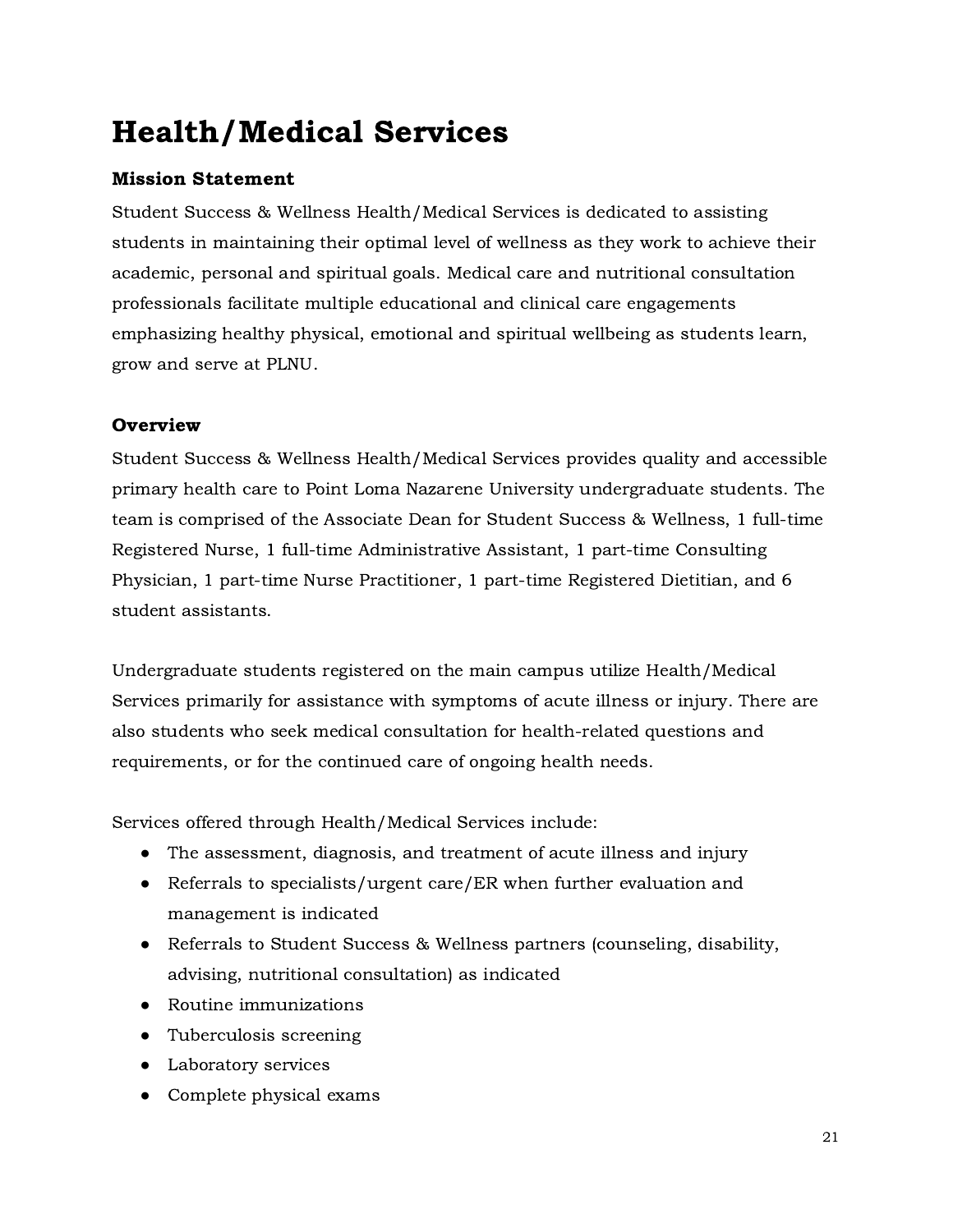- Travel health consultations (e.g., LoveWorks)
- Point of care testing (i.e., testing for strep, mono, etc.)
- Dispensing of appropriate prescription or over-the-counter medications

Health/Medical Services cares for the physical, psychological, emotional and spiritual well-being of Point Loma Nazarene University's undergraduate students. Providing holistic care sets each student on a trajectory toward greater wellness from which success can be achieved. In addition to aiding the physical problems, encounters with students are opportunities to provide one-on-one health education, compassion and encouragement.

Health/Medical Services is a natural venue for identifying psychosocial issues that may require further evaluation across Student Success & Wellness (i.e., Counseling Services, Nutritional Support Services, Disability Resource Center, Tutorial Services, and Academic Advising). Promoting wellness is a shared passion among our team and is accomplished throughout the year in various ways within and beyond the doors of the Wellness Center. We also provide proactive, campus-wide updates regarding health-related current events.(Refer to Appendix B for Health/Medical Services program activity data).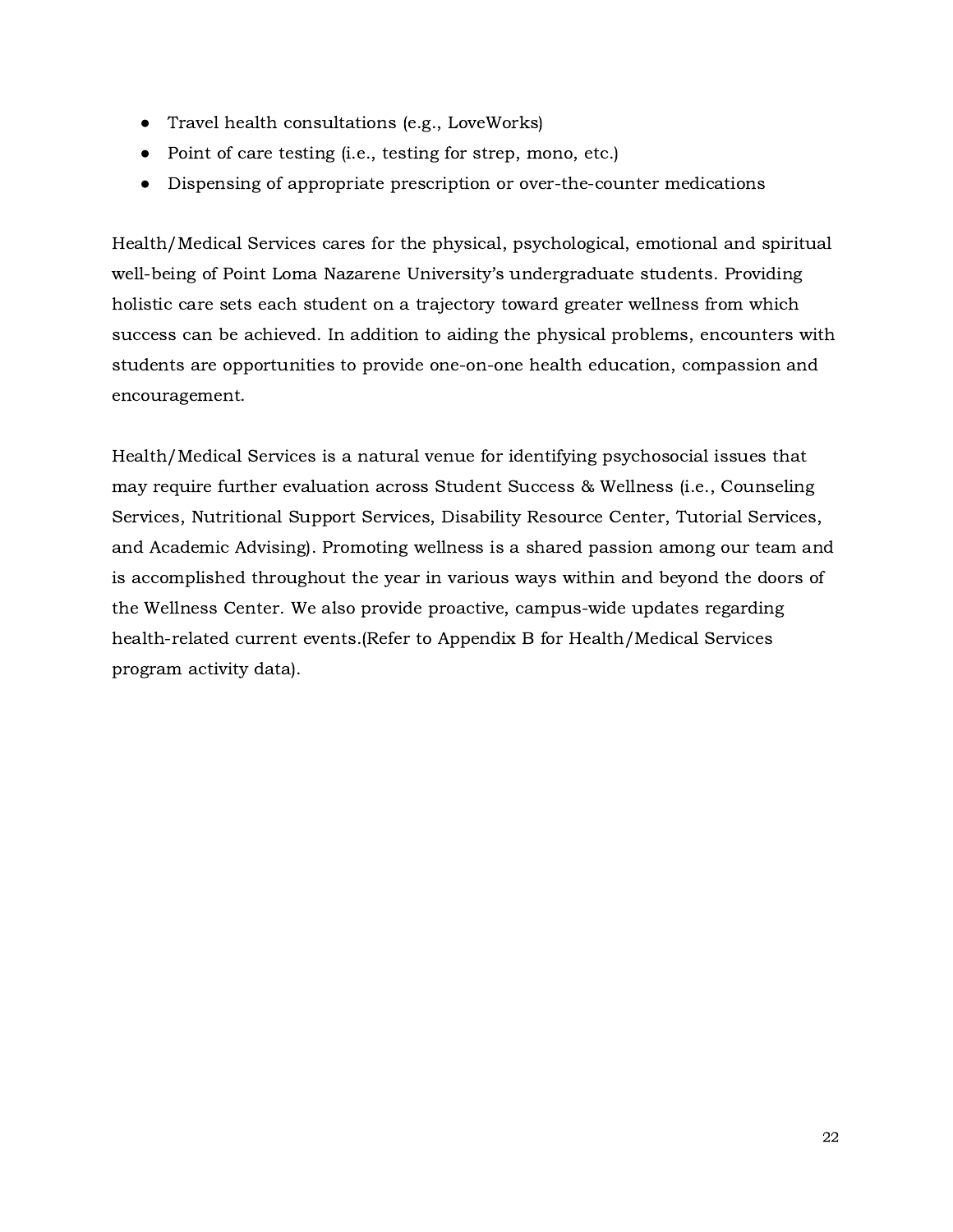# Intended Learning Outcomes

|                                                   | <b>Student Development Intended Learning Outcomes</b> |                                                                |                                                          |                                                     |                         |  |  |
|---------------------------------------------------|-------------------------------------------------------|----------------------------------------------------------------|----------------------------------------------------------|-----------------------------------------------------|-------------------------|--|--|
| <b>Student Success</b><br>and Wellness<br>Program | Cognitive<br>Complexity                               | Knowledge<br>Acquisition,<br>Integration<br>and<br>Application | Humanitarianis<br>m<br>and<br>Civic<br><b>Engagement</b> | Interpersonal<br>and<br>Intrapersonal<br>Competence | Practical<br>Competence |  |  |
| Health/Medical<br><b>Services</b>                 |                                                       |                                                                |                                                          |                                                     |                         |  |  |

# Evidence of Learning

### Student Development Learning Outcomes

The five Student Development Learning Outcomes are:

- 1. **Cognitive Complexity** Engages with others in constructive ways, assessing assumptions and considering alternative ideas, perspectives and solutions.
- 2. Knowledge, Acquisition, Integration, and Application Seeks new information and uses co-curricular and curricular experiences to integrate knowledge with beliefs, values, and actions.
- 3. Humanitarianism and Civic Engagement Engages in humanitarianism and civic engagement, showing a willingness to engage with individuals from a variety of abilities, cultures, ethnicities, and socio-economic backgrounds.
- 4. Interpersonal and Intrapersonal Competence -Gains holistic awareness of self (including emotional, social, occupational, physical, intellectual, and spiritual) and practices self-efficacy
- 5. Practical Competence Engages in practical skill-building experiences in preparation for one's vocation.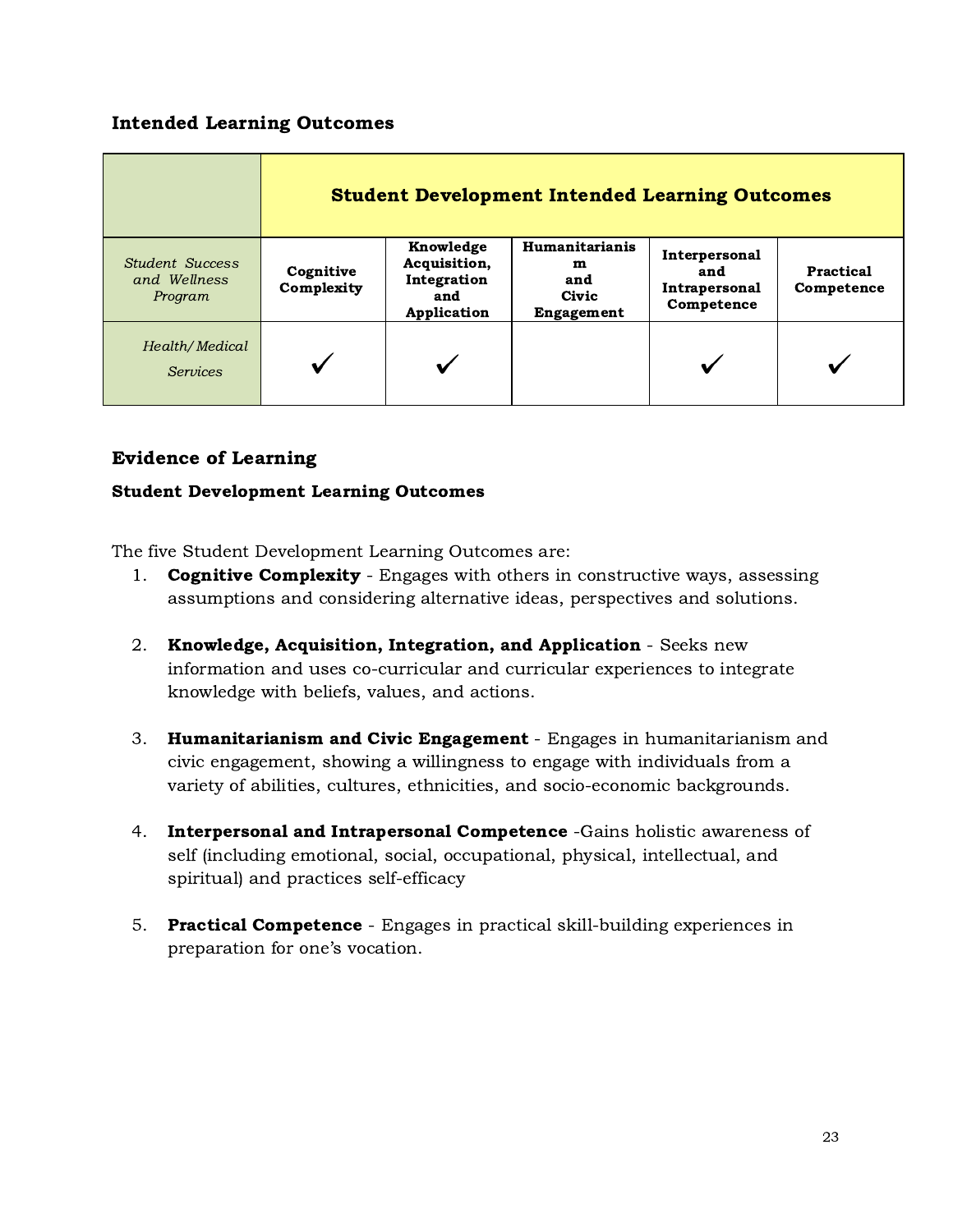#### Health/Medical Services Learning Outcomes

Consistent with the institutional mission, vision, and core values statements, Student Success & Wellness Health/Medical services has identified the following relevant student learning and development outcomes from the five Student Development Learning Outcome domains:

#### Cognitive Complexity

Students who present to the Wellness Center for assistance with their health needs very often have minimal experience in managing their own health care and interacting with health service professionals. As a result, they demonstrate an increased willingness to learn and grow in their understanding of their presenting complaint. As we gather the "history of present illness" from each student we learn about the treatment strategies already attempted.

Our evidence-based treatment plans are interactively communicated to the student, through both verbal and written instructions. Immediate feedback is observed as providers request students to reiterate the plan, ask clarifying questions and comment on the visit. With approximately 165 follow up visits in 2016/17, our providers had opportunities to assess true learning. As students returned they would demonstrate and communicate successes or failures from their treatment plan. Their return visit to the Wellness Center is indicative of their openness to a new or augmented approach to their treatment plan.

#### Knowledge, Acquisition, Integration, and Application

Many students who present to the Wellness Center for Health/Medical Services are living in a community setting which often involve new challenges when considering communicability of infections and illnesses. When students not only hear new information but rather they take new knowledge and apply or integrate it into their daily routines, a positive individual and community health impact is made. Increasing the students' awareness of their role in reducing the spread of viral and bacterial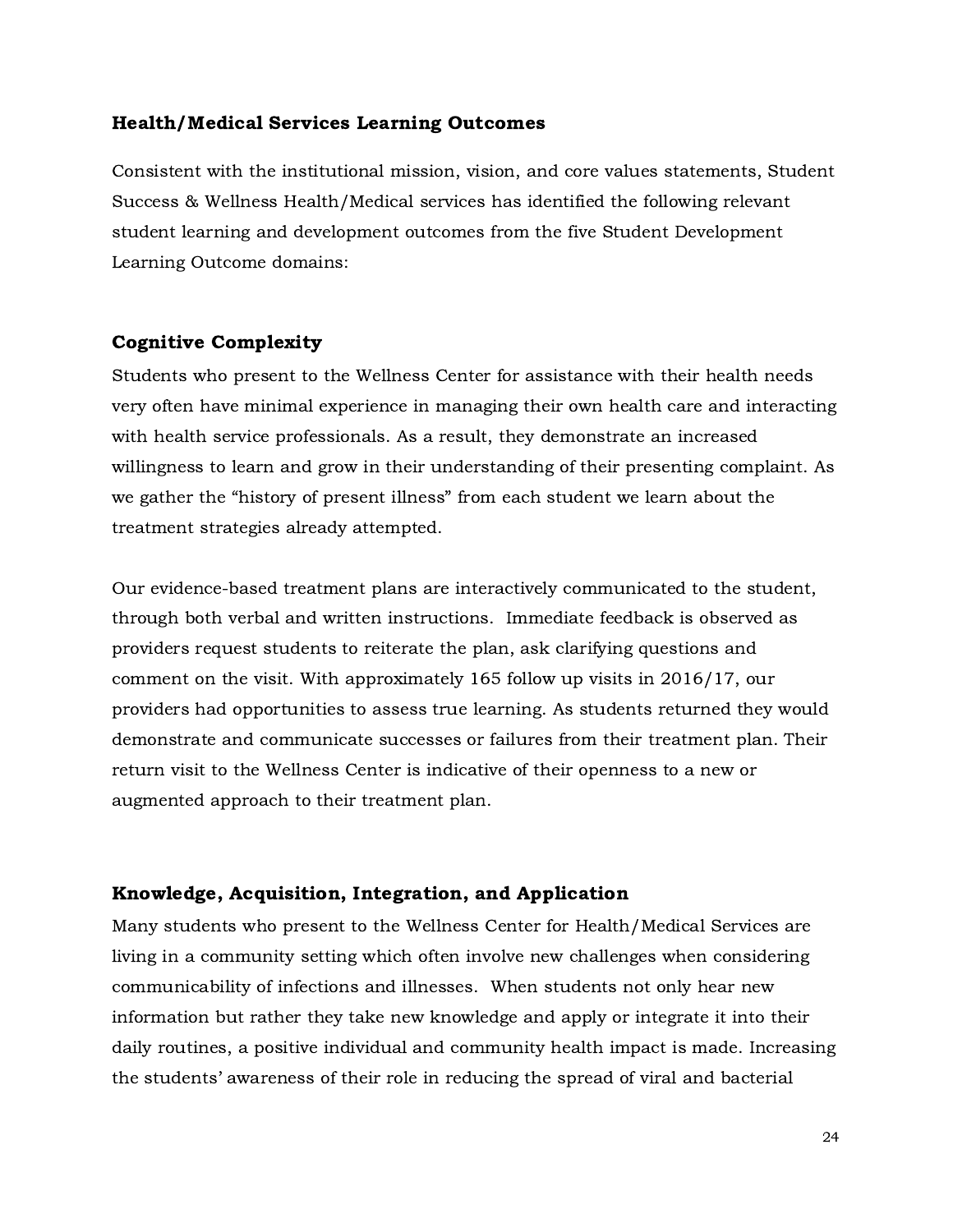germs through hand washing and covering a cough is a great example. This is a regular focus of education for our providers during student visits.

We also often observe students presenting with their own perceptions of their problem based on information gathered from various lay sources (courses taken, parental advice, peer influence, the internet etc.). As a result, they arrive having formulated new beliefs and considered various possible routes through which they might navigate their problem. This again presents the providers an opportunity to redirect potentially misinformed beliefs and see students integrate successful health care values and actions. Our providers encourage students to take ownership of their health by partnering with them to develop an evidence-based and practical plan of care.

#### Interpersonal and Intrapersonal Competence

Throughout the 2016/2017 academic year, the Wellness Center medical care professionals provided 1,759 student services. Each visit was conducted with <sup>a</sup> holistic approach allowing providers to teach students about their illness as it affects them physically as well as emotionally, cognitively, and socially. On multiple occasions there were opportunities to collaborate with our colleagues in counseling, dietetics, and disability support by offering students referrals to these areas of support. In utilizing these services, there was widening of care offered leading students toward successful outcomes and increased holistic awareness.

#### Practical Competence

Students utilizing Health/Medical Services at the Wellness Center are pursuing goals of restoration or maintenance of health. Throughout student-Nurse Practitioner and Student-Physician interactions treatment plans are developed with specific self-care and follow-up instructions. Rather than being tasked with a templated plan of care, students are collaboratively plan and determine the reasonable (aligning with their values and beliefs) and practical steps they are willing to take toward wellness.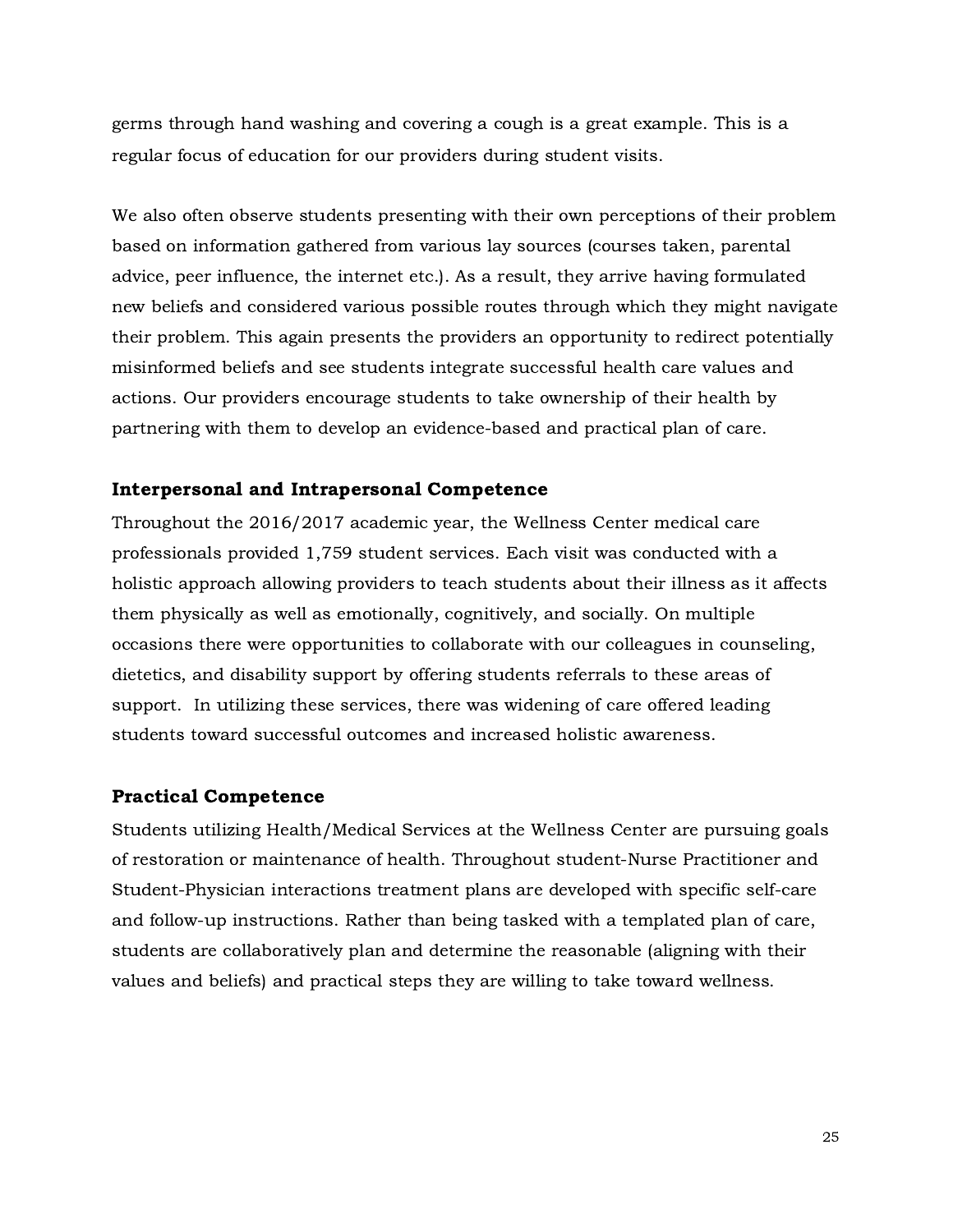#### Areas of Study, Professional Development, and/or Comparator Research

Throughout 2016/17 Health/Medical Services relied on and maintained a vital connection with comparator schools through a variety of resources. Participation in the California Health Alert Network (CAHAN) provides valued updates on current trends and practices in student health care through quarterly meetings for colleges and universities county wide. This year's participation allowed us to keep abreast of the current health concerns experienced on local campuses.

Online subscriptions to Nurse.com, Family Practice Notebook.com, and Up-to-Date.com allowed for our providers to be equipped with thorough, accessible, and current resources. Our providers utilized these resources throughout 2016-2017 to strengthen and validate our approaches to diagnostics, treatment planning, and follow-up evaluation in order to provide quality care for our students. These resources also provide current and concise patient handouts utilized in the education of our student patients.

In addition to several interactions by phone and email with our contacts at our comparator schools throughout the 2016/17 year we also journeyed north for an on-site visit at the University of Concordia, Irvine. We met with the Director of Student Health Services to understand the journey of their development and the unique methods used to provide excellent service to their student body. The exchange of ideas and affirmation of identifiable strengths was an enriching experience for us all. We look forward to future learning, sharing and growing alongside our comparator institutions as we continue our communication efforts in the 2017/18 academic year.

#### Areas of Distinction

This past year brought many great advancements for our Health/Medical Services. Through the vision and forward thinking of our Associate Dean of Student Success & Wellness, Dr. Kim Bogan, we were able to increase the physical presence and expertise of physician care with the hiring of Dr. Charles Hardison, M.D, FAAP. Dr. Hardison serves the PLNU students 20 hours per week, which is a significant (0.05% ->50%) increase in physician care hours.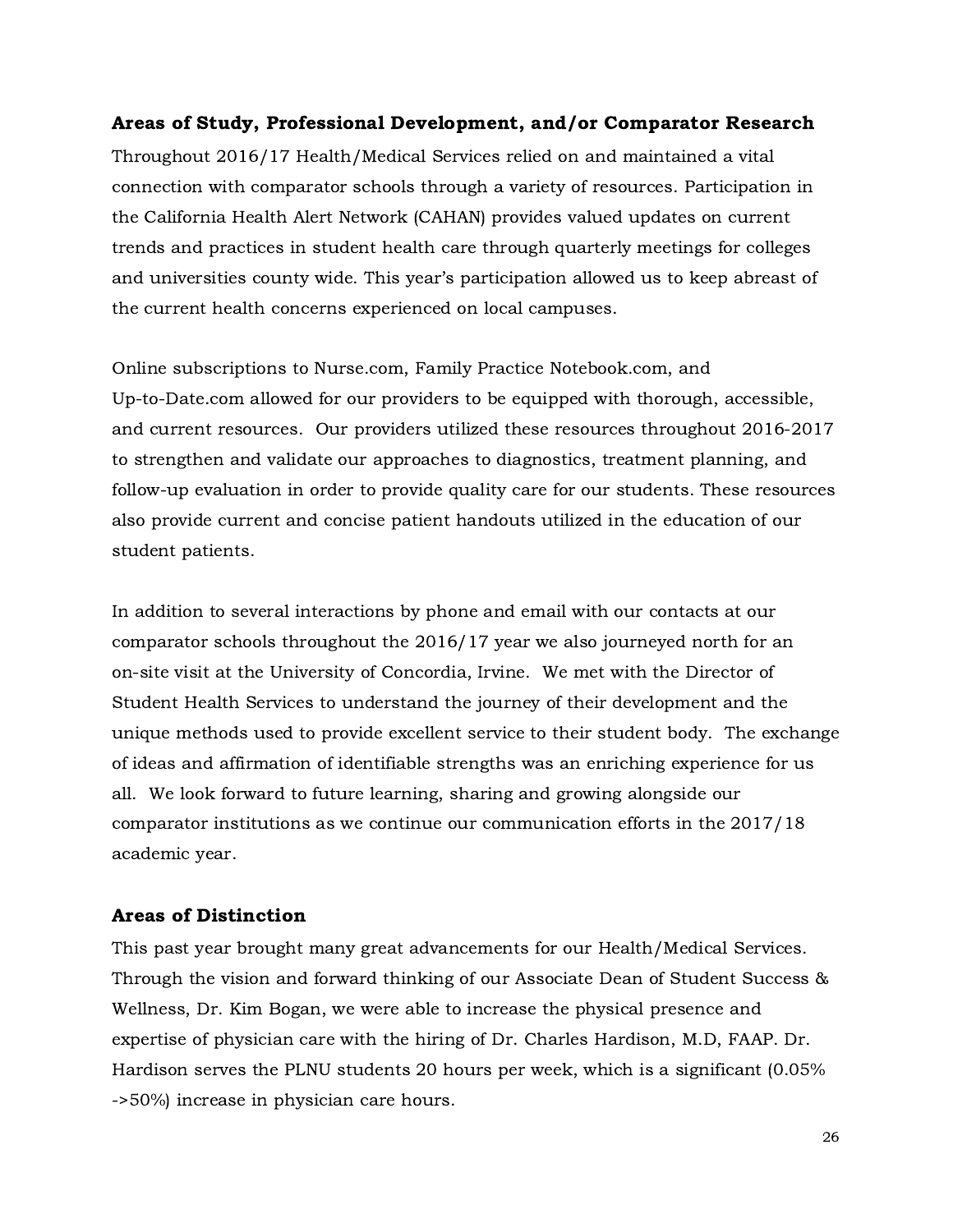Among an wonderful array of qualities, Dr. Hardison brings experience, insight, passion for Christ, and visionary strengths to our team.

Another personnel development that has strengthened our team was having the continuity and camaraderie with a single full-time administrative assistant, (which was previously 2 part-time personnel). Our team has noticed an increase in the consistency of procedures involving front office and improved front office to back office communication. The presence of a full-time front desk professional was also advantageous for the supervision and development of our student workers.

Our electronic health record (EHR), Medicat, continues to enhance our documentation, communication, and report development abilities. We began utilizing its functions for printing prescriptions, referral orders, and individualized patient discharge or 'home care' instructions directly from a patient's electronic chart. The seemingly endless bank of capabilities of this EHR allows for continual development in this area of our practice.

When needs presented involving residential living dynamics (i.e. emergency transports, communicable infections or infestations), collaboration efforts within Student Development Department were reliable and constructive. PLNU students benefit from our collaborative approach. An example of our teamwork with Residential Life was our approach to redefining our treatment recommendations for lice during the Fall 2016 outbreak. In order to accommodate a heightened level of stress and its effects on the physical living situations and interpersonal dynamics of some of the students involved, a new protocol was developed in collaboration with Res Life, for a more aggressive and more sensitive approach to lice treatment and eradication.

Other advancements included: application for the Clinical Laboratory Improvement Amendments (CLIA) laboratory certification; application for Ambulatory Health Care Accreditation; Standard Operating Procedures were updated; Standing Orders for select diagnoses were developed for implementation in Fall 2017; continued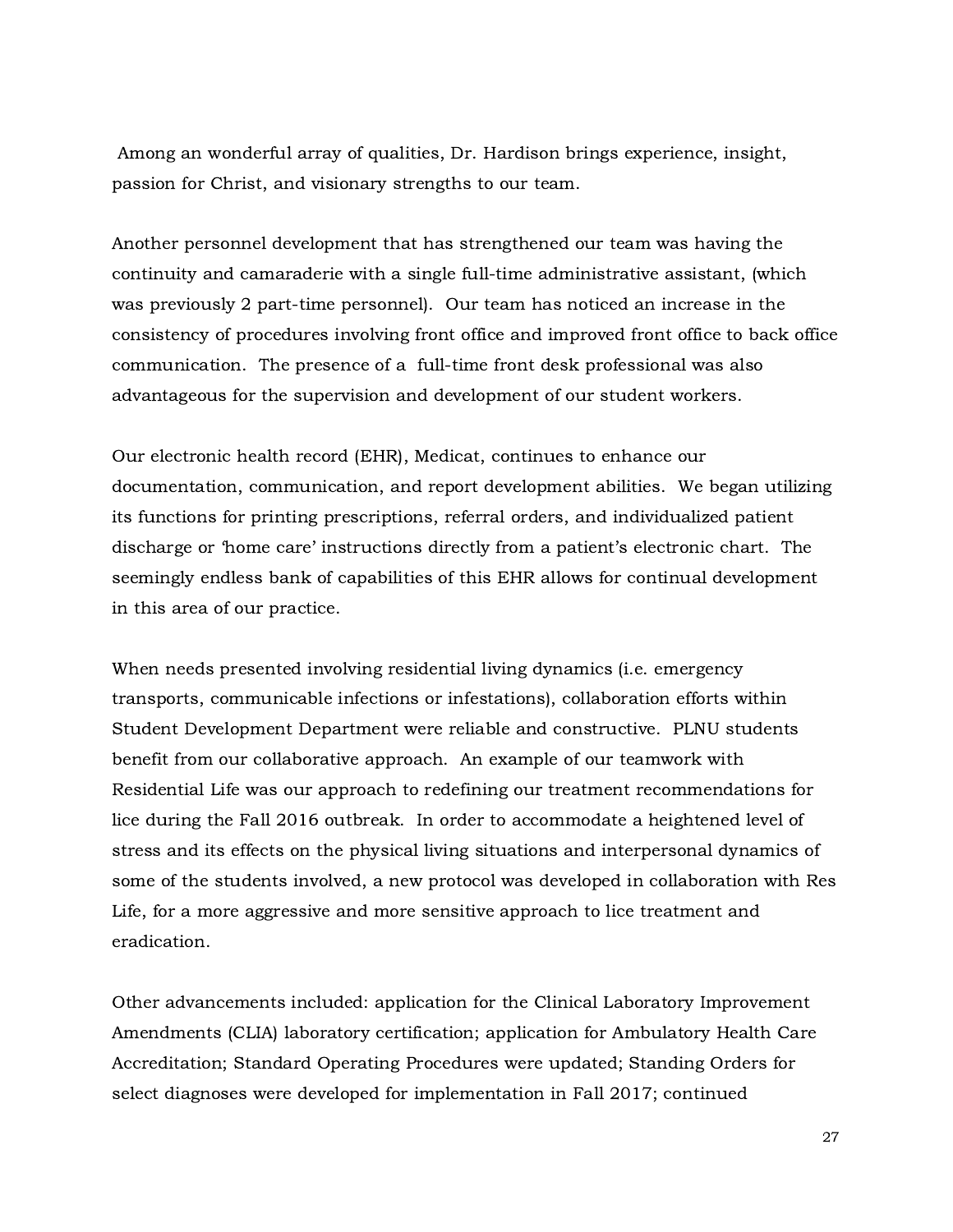participation of the Clinical Care Director in bi-monthly Continuity of Care and Practice (CONCEPT) Team meetings, continued participation in health education and outreach activities such as Fuel Success-Celebrate Health; Medicat EHR consultation as needed, Title IX and ADAAA compliance trainings.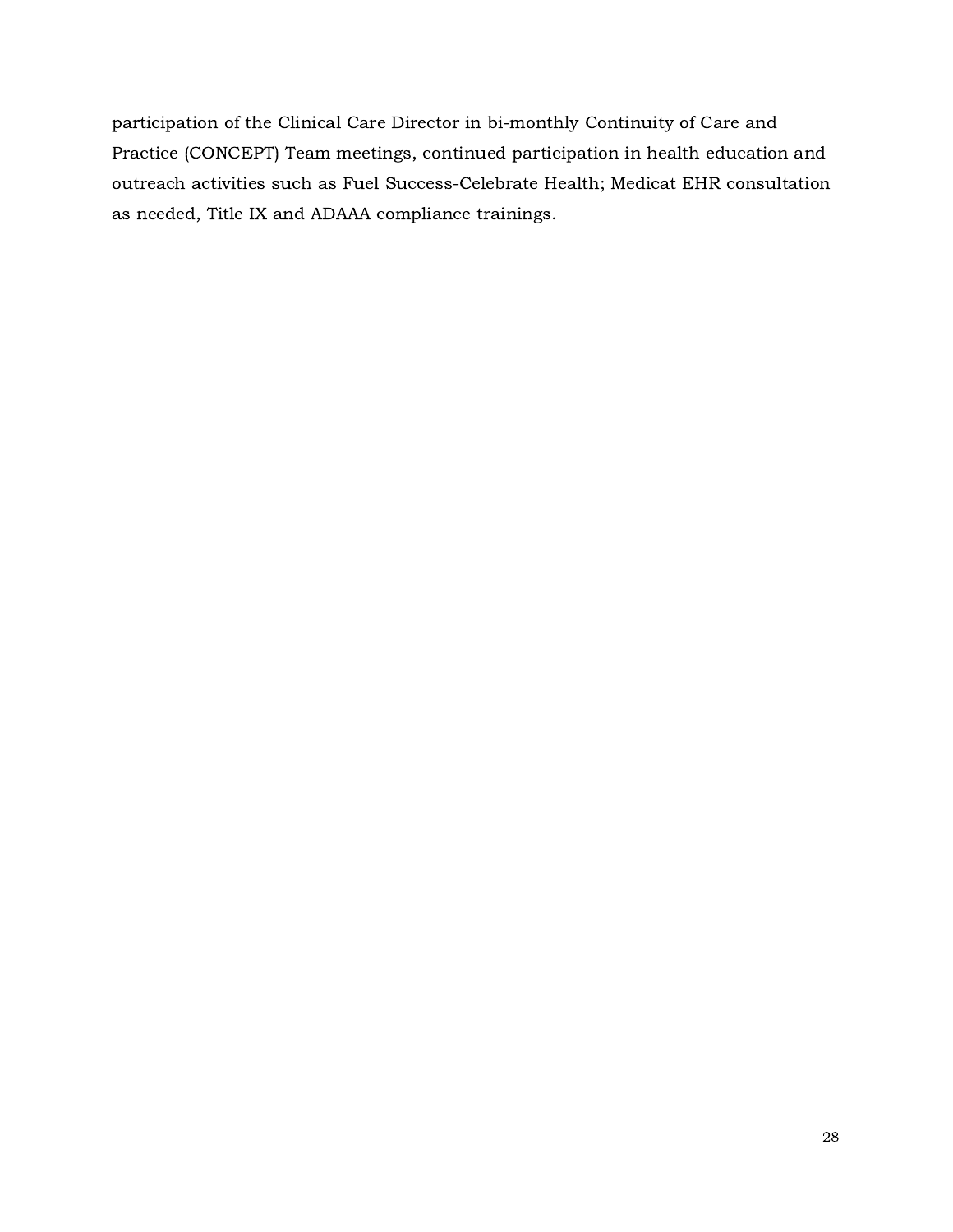# Nutritional Consultation Services

# Mission Statement

The purpose of the Health Services is to assist students in maintaining a high level of wellness as they achieve their academic, personal and spiritual goals. Primary medical care and nutritional consultation professionals facilitate multiple engagements emphasizing healthy lifestyles as students learn, grow and serve at PLNU.

# **Overview**

The following list describes the integrative multi-disciplinary programming within the area of Nutritional Consultation Services:

- Live Well Campaign, guidance with food allergies, intolerances, and sensitivities
- Registered Dietitian/Nutrition Counseling for a variety of nutritional concerns
	- o Assistance with Eating Disorders and Triage
		- **▪** Sports Nutrition and Athletic Team Presentations

|                                                    | Student Development Intended Learning Outcomes |                                                                |                                                          |                                                     |                         |  |  |
|----------------------------------------------------|------------------------------------------------|----------------------------------------------------------------|----------------------------------------------------------|-----------------------------------------------------|-------------------------|--|--|
| <b>Student Success</b><br>and Wellness<br>Programs | Cognitive<br>Complexity                        | Knowledge<br>Acquisition,<br>Integration<br>and<br>Application | <b>Humanitarianism</b><br>and<br><b>Civic Engagement</b> | Interpersonal<br>and<br>Intrapersonal<br>Competence | Practical<br>Competence |  |  |
| <i>Nutritional</i><br><b>Services</b>              |                                                |                                                                |                                                          |                                                     |                         |  |  |
| Live Well                                          |                                                |                                                                |                                                          |                                                     |                         |  |  |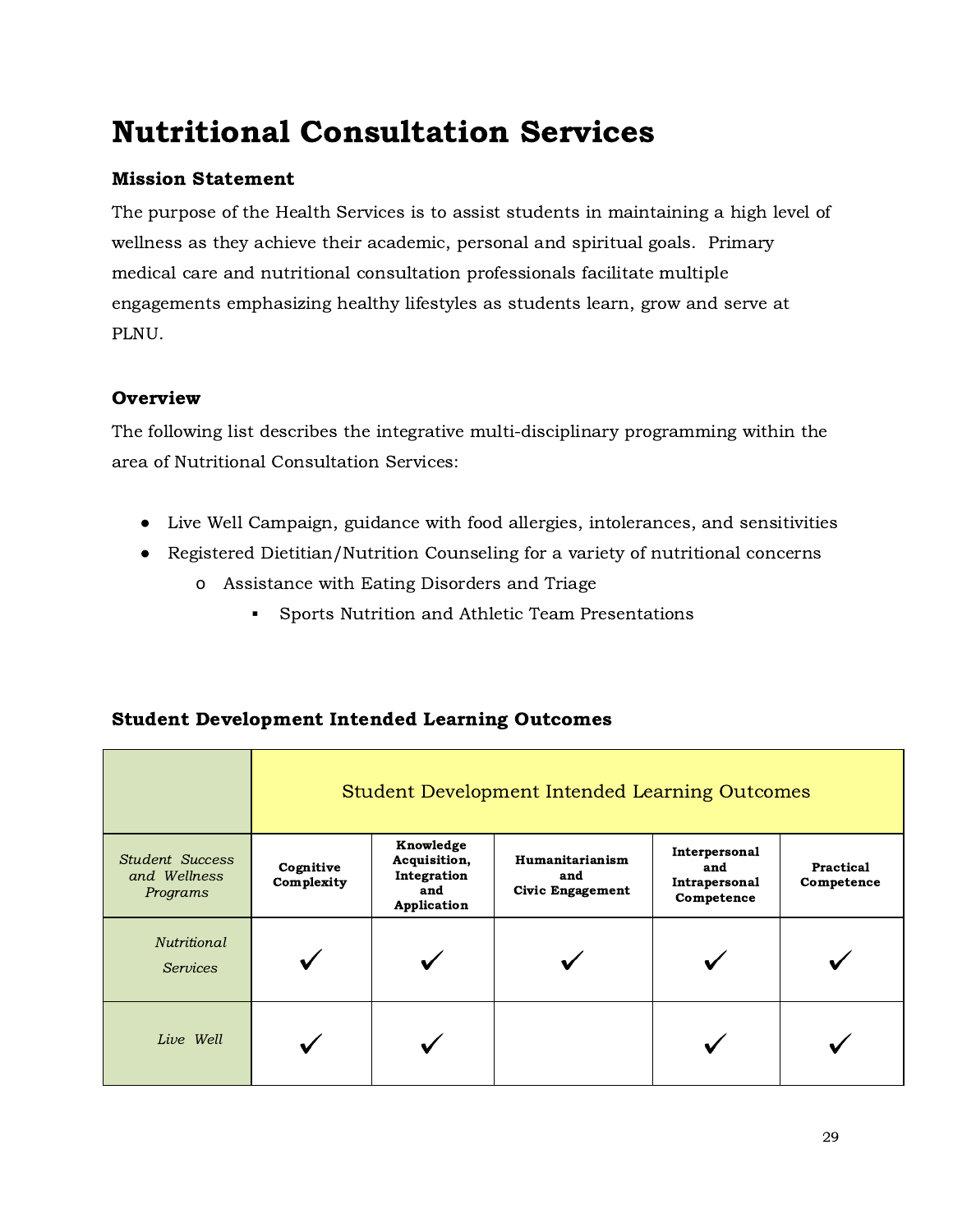# Evidence of Learning

### Student Development Learning Outcomes

Reflective of The Council for the Advancement of Standards in Higher Education (CAS) domains $^3.$  the five Student Development Learning Outcomes are reflective of the PLNU  $\,$ mission, vision, and core values statements as well as support the Institutional Learning Outcomes.

The five Student Development Learning Outcomes are:

- 1. **Cognitive Complexity** Engages with others in constructive ways, assessing assumptions and considering alternative ideas, perspectives and solutions.
- 2. Knowledge, Acquisition, Integration, and Application Seeks new information and uses co-curricular and curricular experiences to integrate knowledge with beliefs, values, and actions.
- 3. Humanitarianism and Civic Engagement Engages in humanitarianism and civic engagement, showing a willingness to engage with individuals from a variety of abilities, cultures, ethnicities, and socio-economic backgrounds.
- 4. Interpersonal and Intrapersonal Competence -Gains holistic awareness of self (including emotional, social, occupational, physical, intellectual, and spiritual) and practices self-efficacy
- 5. Practical Competence Engages in practical skill-building experiences in preparation for one's vocation.

<sup>&</sup>lt;sup>3</sup> Council for the Advancement of Standards in Higher Education. (2009). CAS professional standards for higher education ( $7^{\text{th}}$  ed.). Washington, DC. Author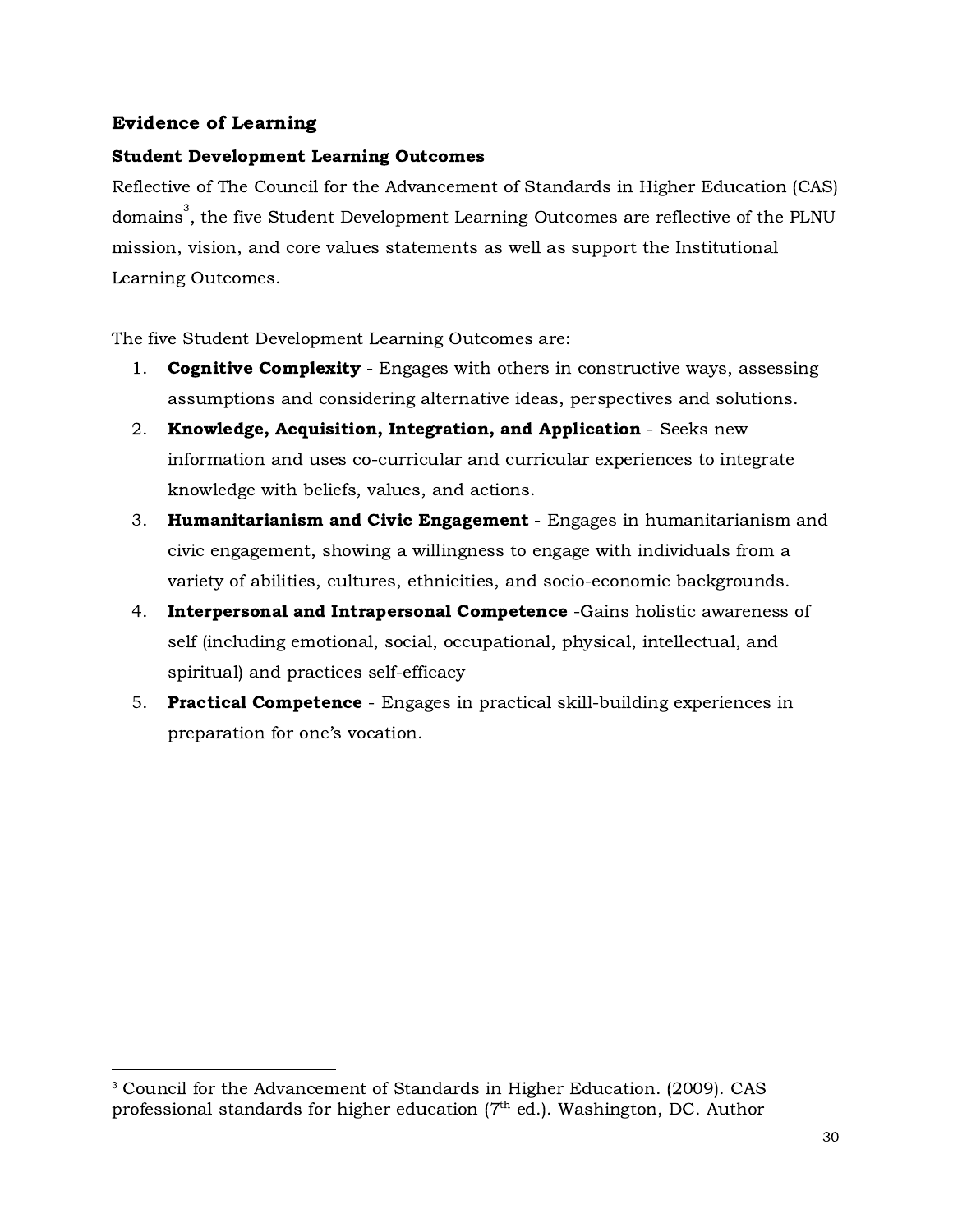#### Nutritional Consultation Services Learning Outcomes

Consistent with the PLNU institutional, Student Development and Student Success and Wellness mission, vision, and core values statements, Registered Dietitian/Nutritional Consultation Services has identified the following relevant student learning and development outcomes from the five Student Development Learning Outcome domains.

#### Cognitive Complexity

As students engage in nutritional and eating disorder counseling with the dietitian in a constructive way, they develop cognitive complexity. Students are encouraged to look at and assess assumptions they have made about food, nutrition, body image, and relationships with food and consider alternative views. The result of this interactive process creates opportunities for problem solving, openness to new ideas and perspectives, and transformation.

The Live Well Campaign allowed students to demonstrate cognitive complexity by working together with the dietitian, Sodexo dining staff, and Disability Resource Center to develop a dining plan that will be safe and promotes health. Participation in the program facilitated openness to new ideas and solutions as well as constructive conversations when changes need to occur. Lastly, student athletes are challenged to assess diet trends and think critically about nutrition misinformation, which is so prevalent in the culture of sports. Evidence-based nutrition information is offered as an alternative solution to achieve optimal performance.

#### Knowledge, Acquisition, Integration, and Application

In the context of nutritional counseling for general and disordered eating concerns, students are encouraged to critically assess their experiences with food and their body's responses to food or lack of food. They are also challenged to confront social norms and cultural pressures and how they play a role in their experiences and relationship with food. These experiences in combination with scientific evidence in the area of nutritional physiology help to create new insights and accept truth.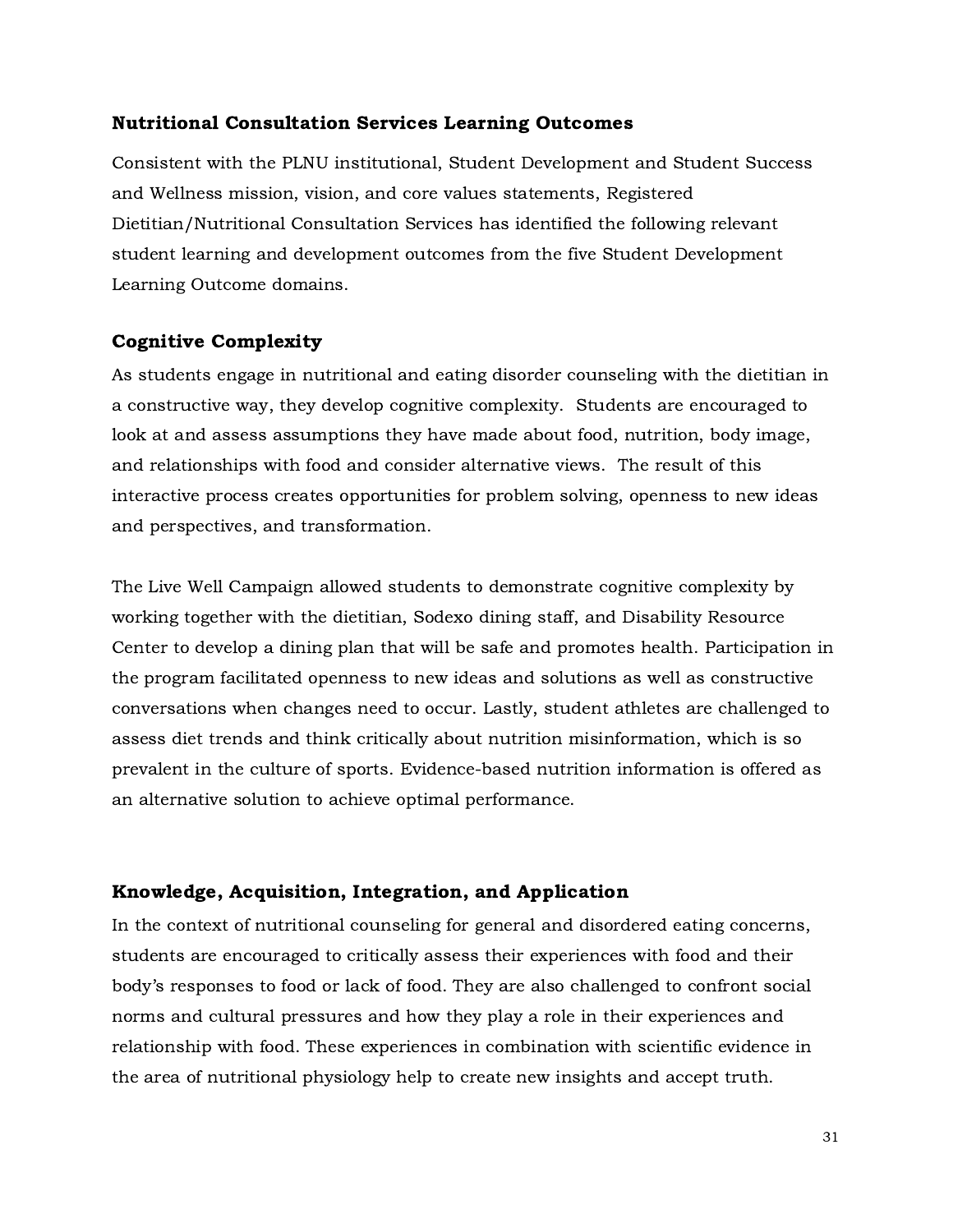There is also great opportunity to seek new information and ideas to help problem solve in the area of behavior change when it comes to eating patterns, body image, and identity. During a counseling session, the student and dietitian often brainstorm new ideas for solving the problems they may be experiencing such as temptations to use food to ease emotional stress, restrict, or to find ways to obtain safe and nutritious food for their particular situation.

The Live Well Campaign exposed students to individualized information and resources regarding food allergies, intolerances, or sensitivities and what food choices can be made to achieve a balanced and safe way to meet their dietary needs. Solving problems such as eating in the PLNU dining hall while having a particular food allergy, requires obtaining information and being open to and applying alternative ideas. The Live Well Campaign strives to support students in this endeavor. (See Appendix C).

#### Humanitarianism and Civic Engagement

Nutrition Services in the Student Success and Wellness Center are provided as a free service to all undergraduate students on the PLNU campus. Students with a variety of abilities, cultures, ethnicities, and socio-economic backgrounds are able to gain support for their nutritional needs. Due to the individualized nature of nutrition counseling, sensitivity to and necessary accommodations are customized for every situation, as needed. The Live Well Campaign is another vehicle available for engaging, understanding, and providing adequate nutrition support based on individual needs.

#### Interpersonal and Intrapersonal Competence

One of the most rewarding aspects of Nutritional and Eating Disorder Counseling is the evidence that student are growing in self-awareness. During these sessions, students are often confronted with thought-patterns, emotional triggers, and even social and spiritual aspects related to their relationship with food. They learn new ways to view health, are educated in what normal eating looks like, and to take steps in the area of respecting their physical body.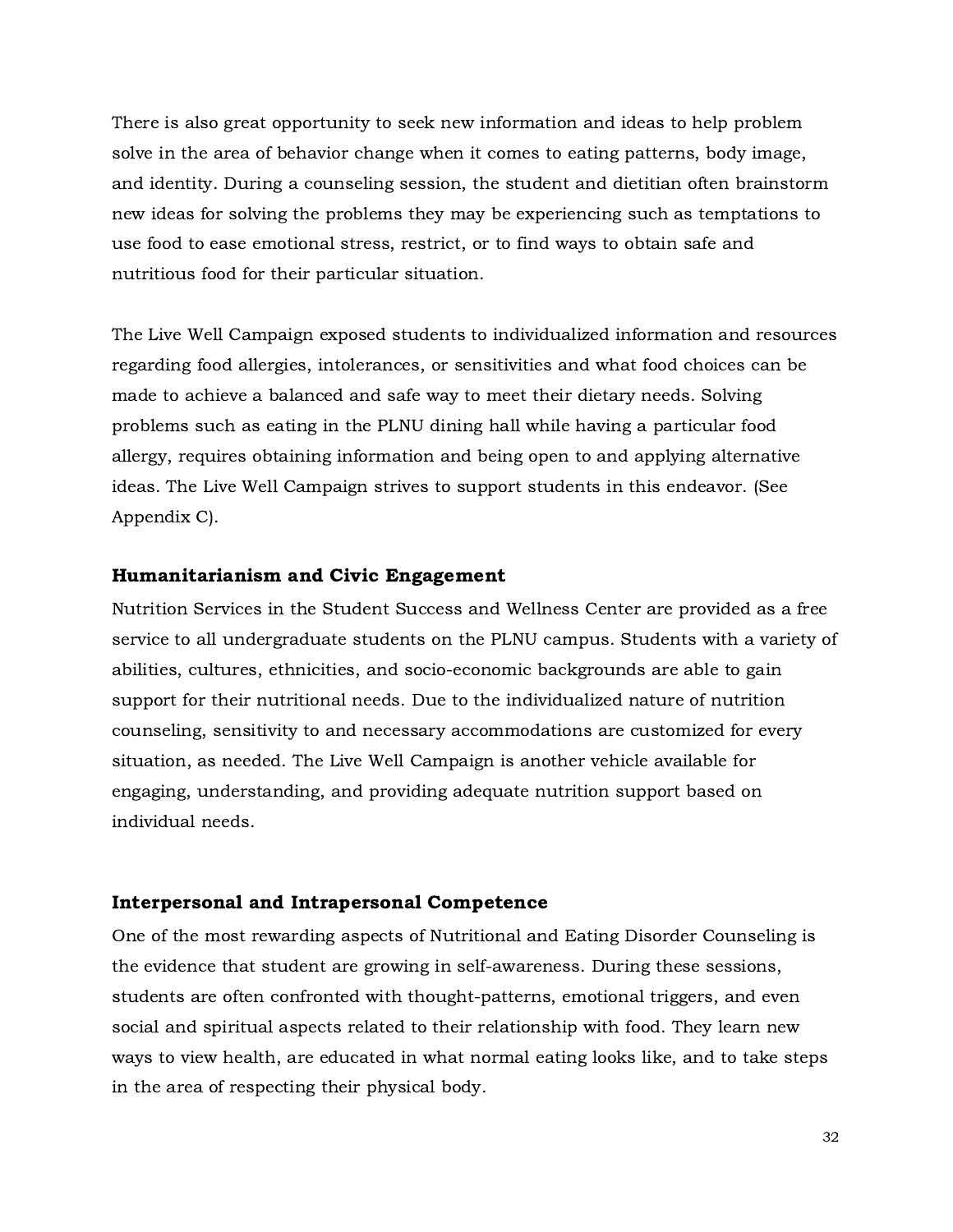Often times, awareness of emotional struggles come to light during these discussions and students are encouraged to do what is necessary to seek appropriate counseling. They practice self-efficacy to put their plan into motion. During follow-up appointments, plans and action steps are reviewed and students can see what worked for them, what was challenging, and the next action step for positive change can then be made.

Growth in self-efficacy is also evidenced by the number of students that come to the Student Success and Wellness Center for multiple services at once, including medical, counseling, and nutritional consultation, meaning they are seeking help with a holistic viewpoint. Students that have food allergies, intolerances, or sensitivities face challenges to obtain food that is safe for them while promoting health and balanced eating.

The Live Well Campaign is designed to support such students on campus while dependent on their PLNU meal plan. Self-efficacy is encouraged because students must seek out the support provided for them, be receptive to new information and health education related to their condition, and then seek out the available food items that work for their situation.

#### Practical Competence

Nutritional and Eating Disorder Counseling is very individualized and requires the students to grow in awareness of their particular concern or struggle, and together, develop an action plan of steps to move in a positive direction. Often times this will look like goal setting for the upcoming week. Students are urged to write their nutrition goals down and refer to them at least daily. We discuss any potential challenges or "roadblocks" to their goals and brainstorm tools to conquer or avoid them. They are also provided accountability within the follow-up appointments where their goals are reviewed, altered as necessary, and encouraged to continue towards the final resolution.

#### 2016-2017 Area Assessment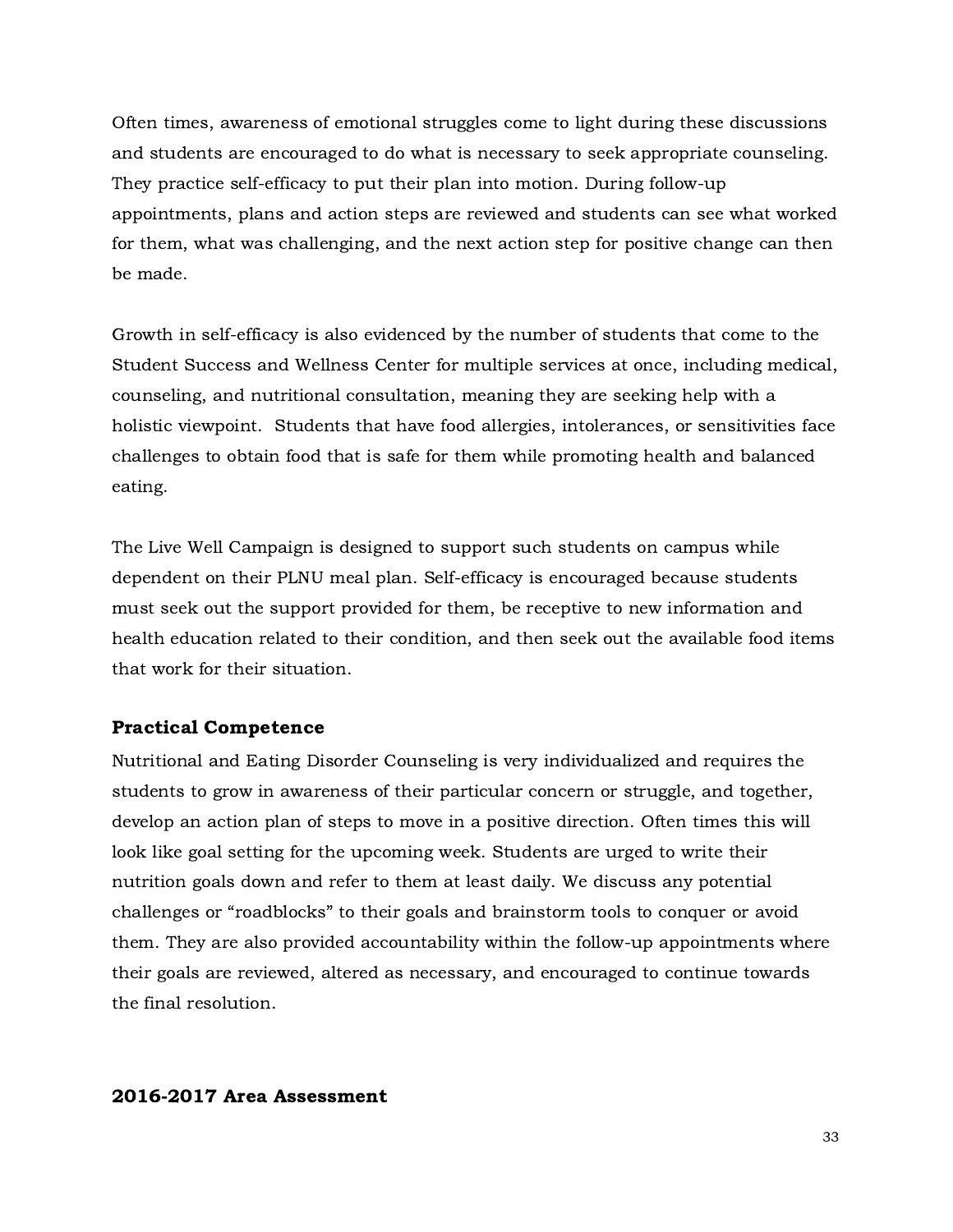For the 2016/17 academic year, the plan was to increase involvement in various areas on campus so that nutrition services would be increasingly utilized. Having a presence at NSO with opportunities to meet with students and their families in a one-on-one capacity, proved to be an effective way to initiate contact with many that would later utilize the Wellness Center for a variety of services. Monthly "Table Talks" were trialed and implemented in January 2017. These are mini-events in the Dining Hall centered around a certain nutrition topic. This was successful in terms of reaching more students with nutrition messages and invitations to come meet for individual services in the Wellness Center. In addition, in order to help disseminate appropriate sports-related nutrition information to our Student Athletes, some collaboration was done on the MAPS program: an on-line learning module that covers a multitude of nutrition topics and related science-based readings.

According to documentation of time spent, there was an increase in one-on-one nutritional counseling hours by 147%. There was a decrease in Nutritional Presentations in other areas such as Athletics and Residential Life. Even though the goal was to continue exposure in these other areas on campus, the fact that more students were seen in the Wellness Center by Nutritional Consultant Services, means the ultimate goal was still achieved.

In addition, there were many opportunities seized to help strengthen partnerships with community service providers (i.e., eating disorder treatment programs) in order to increase effectiveness and efficiency of referral processes as they become necessary.

Finally, the Live Well Campaign, which represents the relationship between Nutritional Services, Disability Resource Center, and Sodexo Dining Services in order to support students that present with food intolerances, allergies, and/or sensitivities, continues to be an evolving way to engage the students and provide education around these challenges.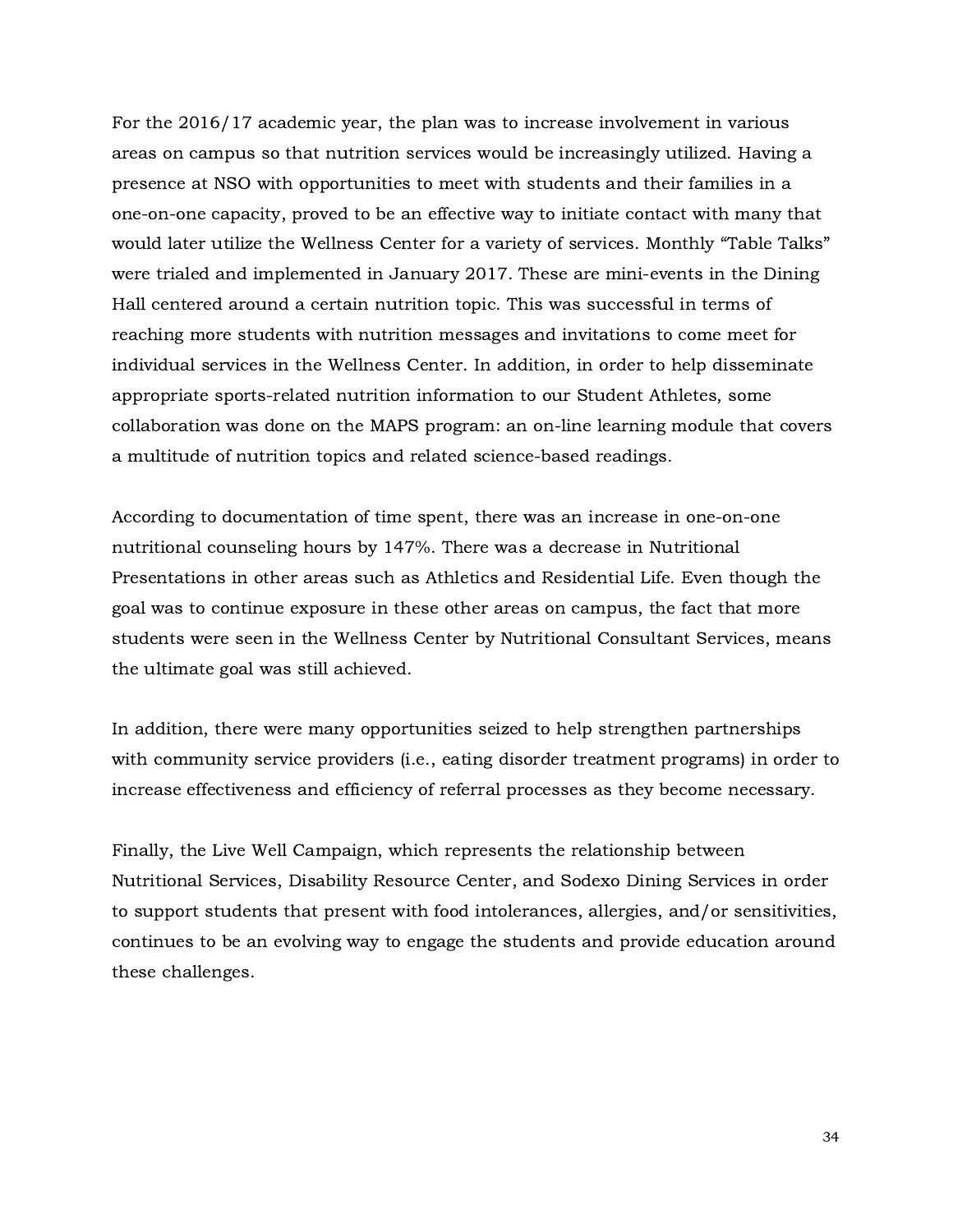# Use of Evidence of Learning

Supporting documentation for evidence of learning is described in the Appendix. Documentation includes total number of hours for Nutritional Counseling, Live Well Campaign (e.g., food allergy students), Administration, and Presentations. A review of the different topics covered throughout the year describes an encouraging trend of increased utilization of services.

# Areas of Study / Professional Development

- Center for Discovery ED Seminar and Networking Event- Spring 2017
- Continues process to earn Sports Nutrition Certification- Spring 2017
- CEU Home-Study Course on The Inflammation Syndrome- Spring 2017
- CEU Home-Study Course on Motivational Interviewing in Nutrition-Spring 2017
- CEU Home-Study Course on Hormonal Balance & Metabolism- Spring 2017
- Reviewed Intuitive Eating Program for RDs- Fall 2016
- Reviewed Eating Disorder "Boot Camp" by Jessica Setnick- Fall 2016

## Areas of Distinction

- On-going collaboration with Dining Services, Student Success and Wellness Disability Resource Center and Sodexo Marketing Manager to continue Live Well Campaign procedures and marketing materials – Fall 2015 and Spring 2016
- Presentation to Women's Soccer Fall 2016
- Caf Tours to Men's Basketball Team- Fall 2016
- Consulted with Athletic Coaches regarding diet plans for student-athletes- Fall 2016
- Nutrition "Bite" (short article) for the monthly Sodexo online newsletter- Fall 2016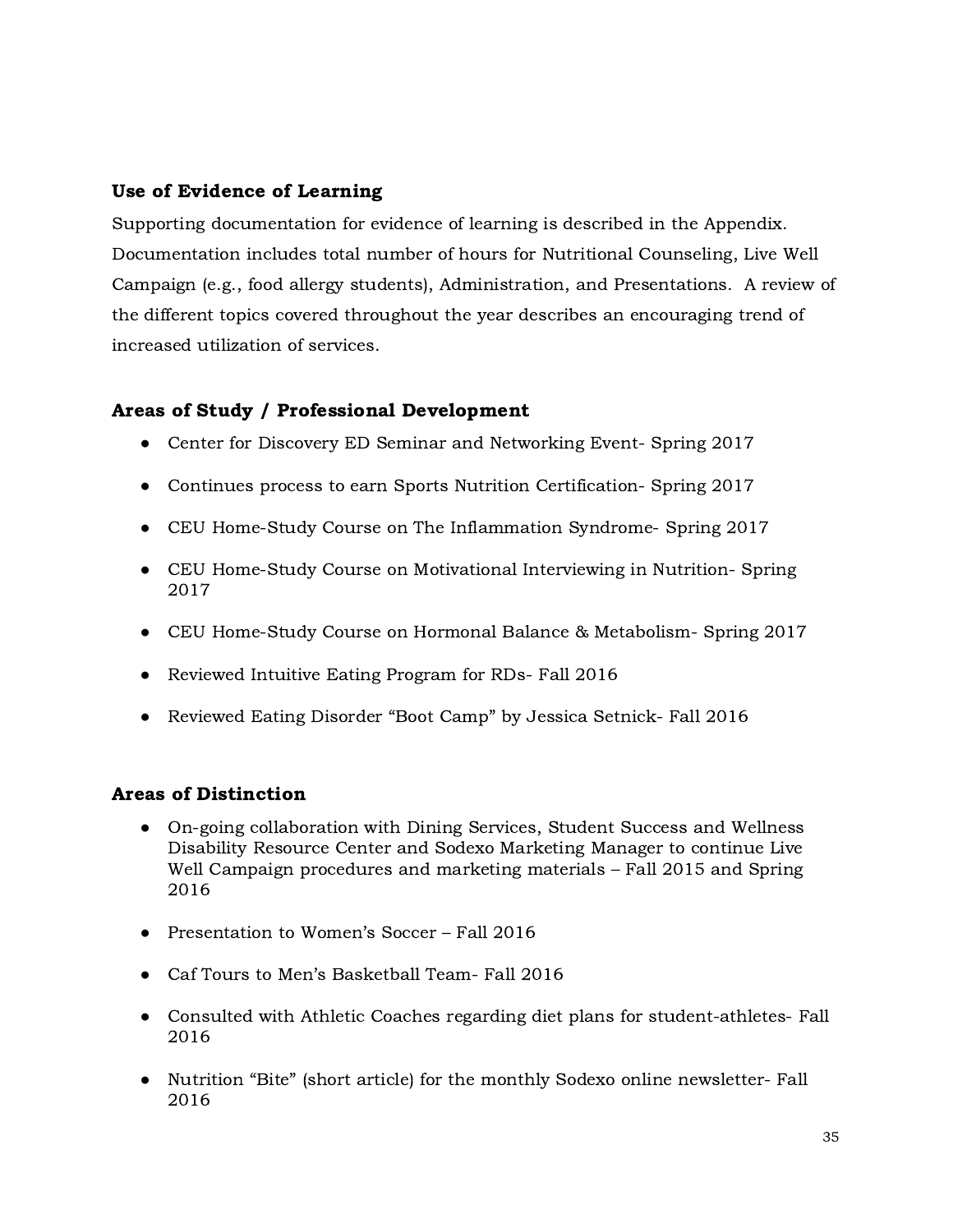- Eating Disorder Awareness Lecture to Upper Division Kinesiology Class Spring 2017
- *●* Participation in the SS&W Fuel Success, Celebrate Wellness campus fair event-Spring 2017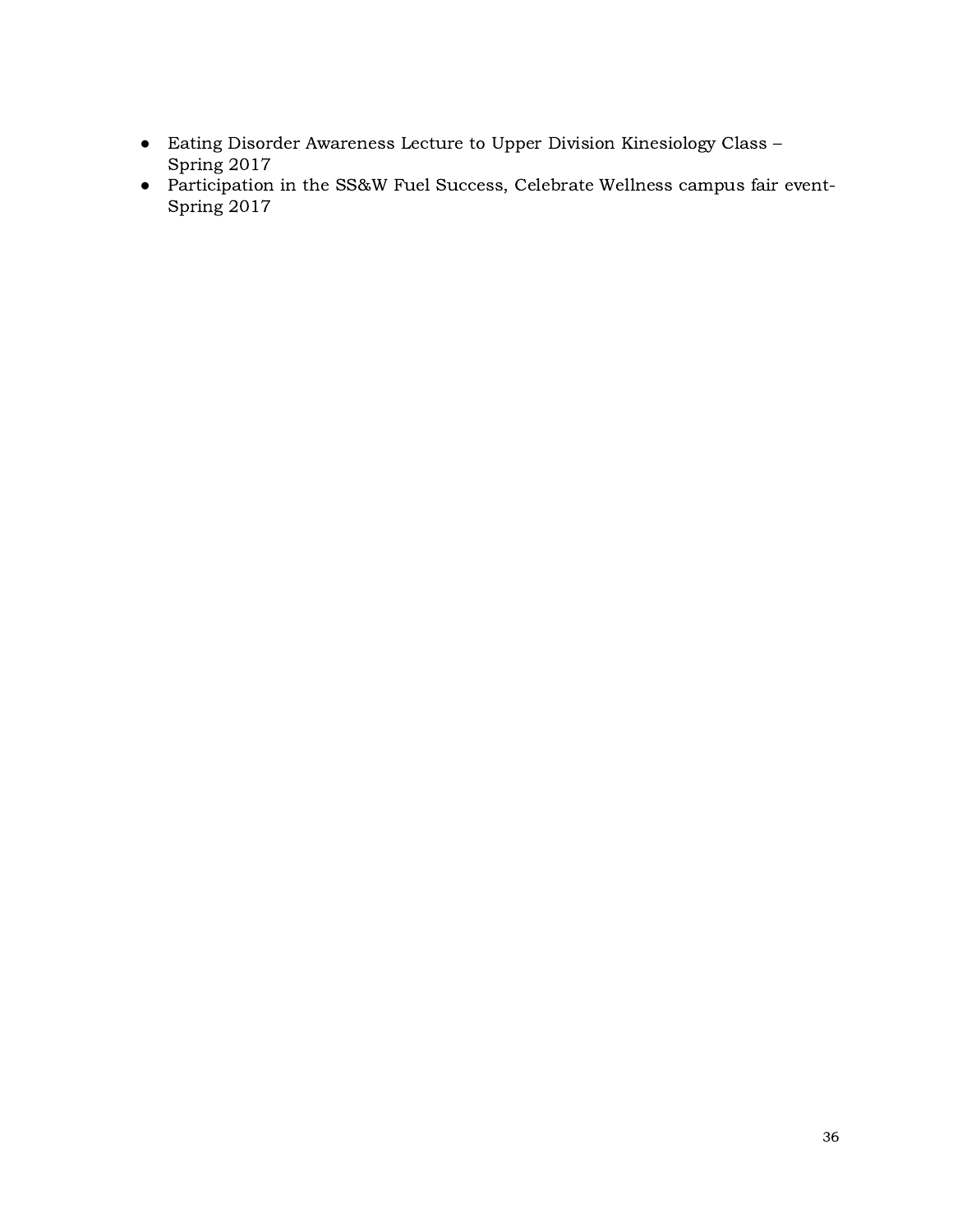# Tutorial Services

# Mission Statement

The Tutorial Center exists to provide academic enrichment resources to assist undergraduate students as they manage the demands of multiple course requirements. Tutorial services facilitate student development and academic success by helping students develop appropriate strategies and behaviors to increase learning efficiency.

# **Overview**

The following list describes the integrative multi-disciplinary programming within the department of Tutorial Services:

- Academic Coaching
- Tutorial Services

# Student Development Intended Learning Outcomes

|                                                | <b>Student Development Intended Learning Outcomes</b> |                                                                |                                            |                                                     |                         |  |  |
|------------------------------------------------|-------------------------------------------------------|----------------------------------------------------------------|--------------------------------------------|-----------------------------------------------------|-------------------------|--|--|
| Student<br>Success and<br>Wellness<br>Programs | Cognitive<br>Complexity                               | Knowledge<br>Acquisition,<br>Integration<br>and<br>Application | Humanitarianism<br>and<br>Civic Engagement | Interpersonal<br>and<br>Intrapersonal<br>Competence | Practical<br>Competence |  |  |
| Academic<br>Coaching                           |                                                       |                                                                |                                            |                                                     |                         |  |  |
| Tutorial<br><b>Services</b>                    |                                                       |                                                                |                                            |                                                     |                         |  |  |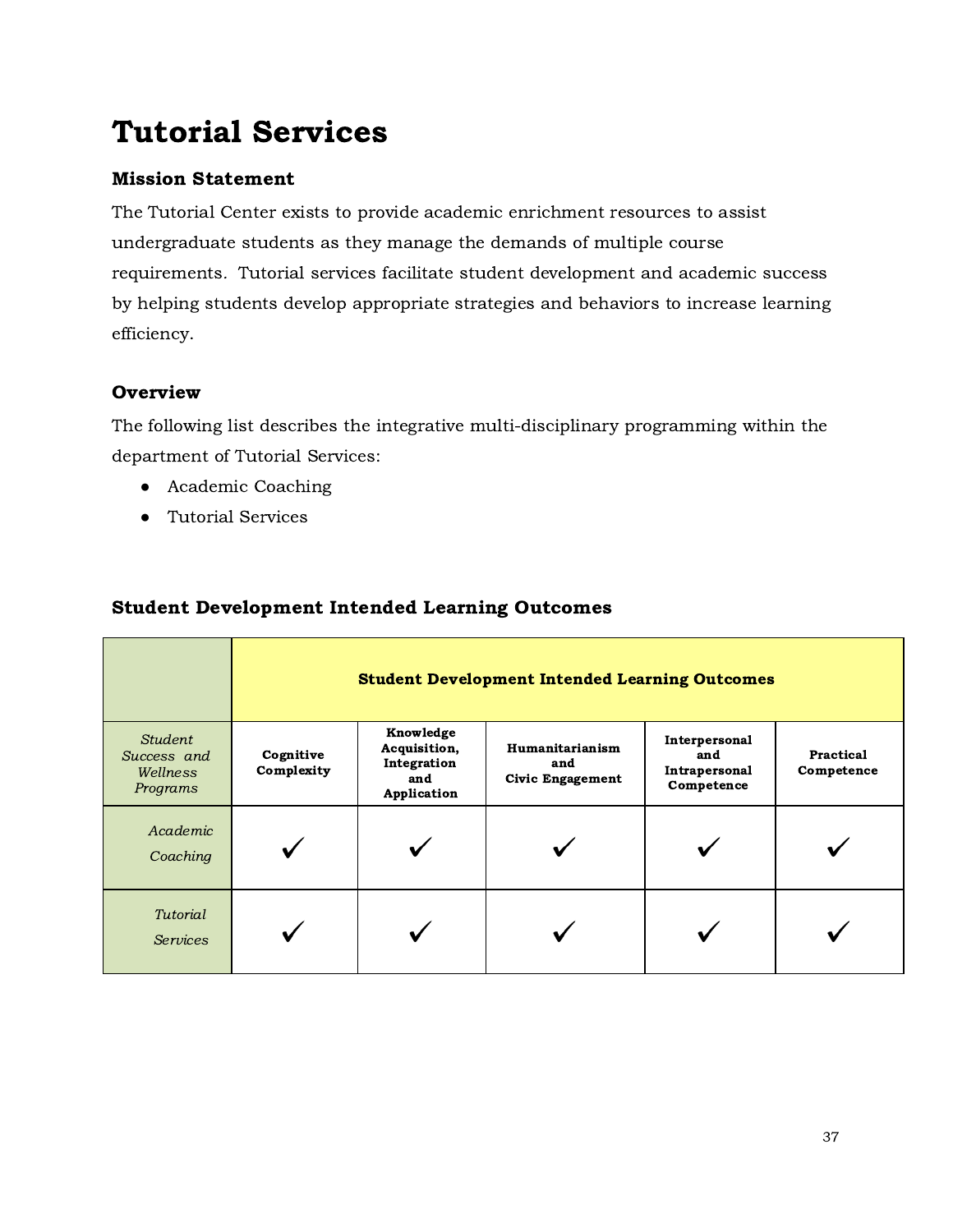# Evidence of Learning

### Student Development Learning Outcomes

Reflective of The Council for the Advancement of Standards in Higher Education (CAS) domains $\degree$ , the five Student Development Learning Outcomes are reflective of the PLNU mission, vision, and core values statements as well as support the Institutional Learning Outcomes.

The five Student Development Learning Outcomes are:

- 1. **Cognitive Complexity** Engages with others in constructive ways, assessing assumptions and considering alternative ideas, perspectives and solutions.
- 2. Knowledge, Acquisition, Integration, and Application Seeks new information and uses co-curricular and curricular experiences to integrate knowledge with beliefs, values, and actions.
- 3. Humanitarianism and Civic Engagement Engages in humanitarianism and civic engagement, showing a willingness to engage with individuals from a variety of abilities, cultures, ethnicities, and socio-economic backgrounds.
- 4. Interpersonal and Intrapersonal Competence -Gains holistic awareness of self (including emotional, social, occupational, physical, intellectual, and spiritual) and practices self-efficacy
- 5. Practical Competence Engages in practical skill-building experiences in preparation for one's vocation.

# Tutorial Services Learning Outcomes

Consistent with the institutional mission, vision, and core values statements, Tutorial Services has identified the following relevant student learning and development outcomes from the five Student Development Learning Outcome domains:

<sup>4</sup> Council for the Advancement of Standards in Higher Education. (2009). CAS professional standards for higher education ( $7^{\text{th}}$  ed.). Washington, DC. Author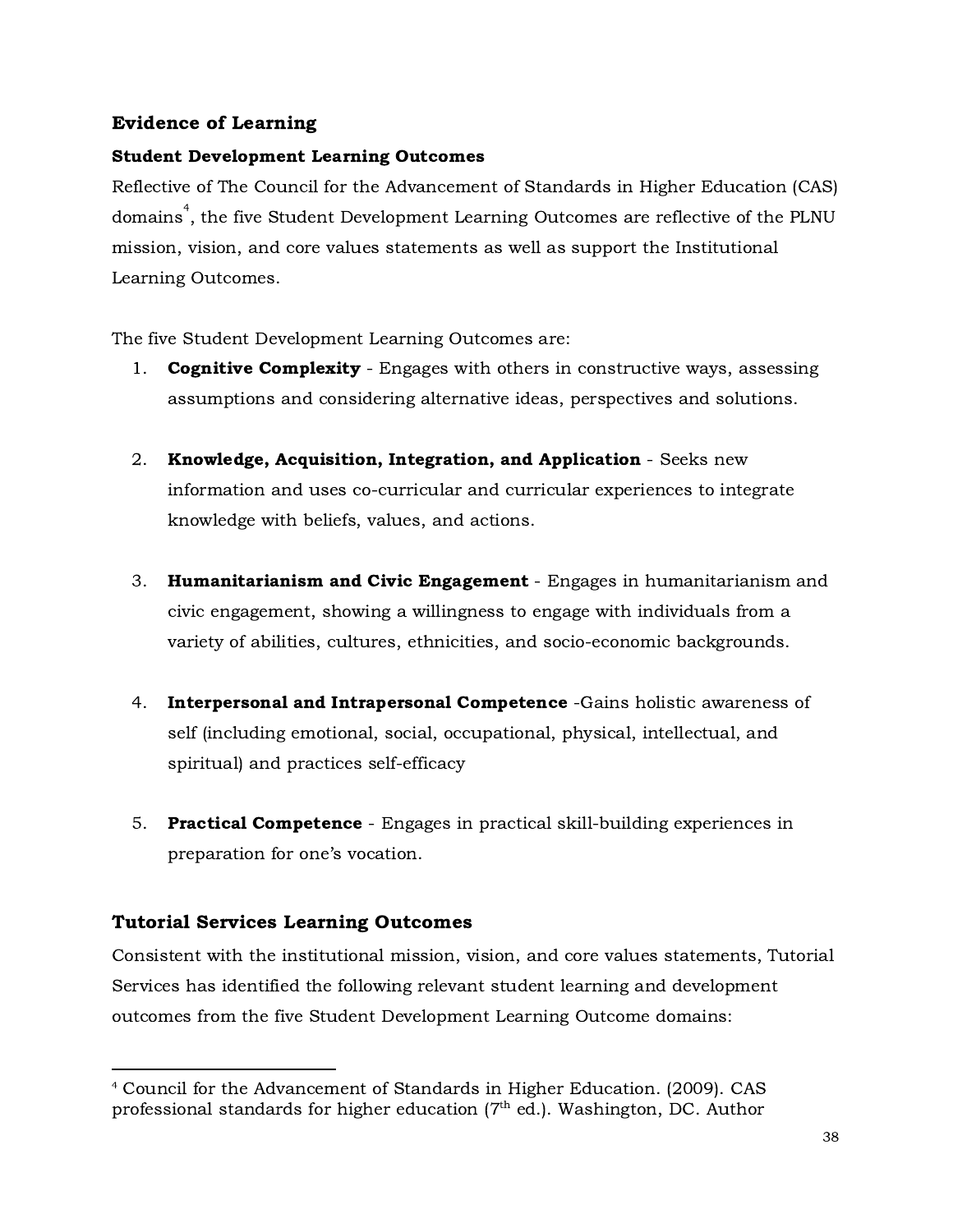### Cognitive Complexity

Tutoring sessions and Academic Coaching engages students in constructive ways. The Academic Coaching program assesses and considers alternative perspectives and solutions for helping students remain open to new ideas and perspectives for enhancing their executive functioning skills. The two programs allow students to use their experiences and other sources to create new insights about learning strategies.

### Knowledge, Acquisition, Integration, and Application

Academic Coaching and tutoring allow students to incorporate their experiences, in addition to, other sources of information to create new insights for learning. The two programs also support students in seeking new information to solve problems and allow students to use make connections between curricular and co-curricular content. Tutorial services and Academic Coaching engage students in experiential activities that prepare them for the workforce in the college setting and beyond.

#### Humanitarianism and Civic Engagement

Tutoring and Academic Coaching allow students and staff to engage with individuals from variety of abilities, cultures, ethnicity, and socioeconomic backgrounds. Both programs allow students to practice and demonstrated essential skills needed to navigate the complexities of daily life in the global community and in the microsystem of the PLNU campus.

#### Interpersonal and Intrapersonal Competence

Tutoring and Academic Coaching allow students to pursue knowledge that is integrated with beliefs, values, and action; while practicing self-efficacy to reach their academic goals. Both programs require students to recognize their need for additional academic support and actively participate in addressing their academic challenges. The tutoring program requires students (i.e. the tutee) to work in collaboration with the tutors to ensure their academic-related concerns are sufficiently addressed within the hour-long tutoring session.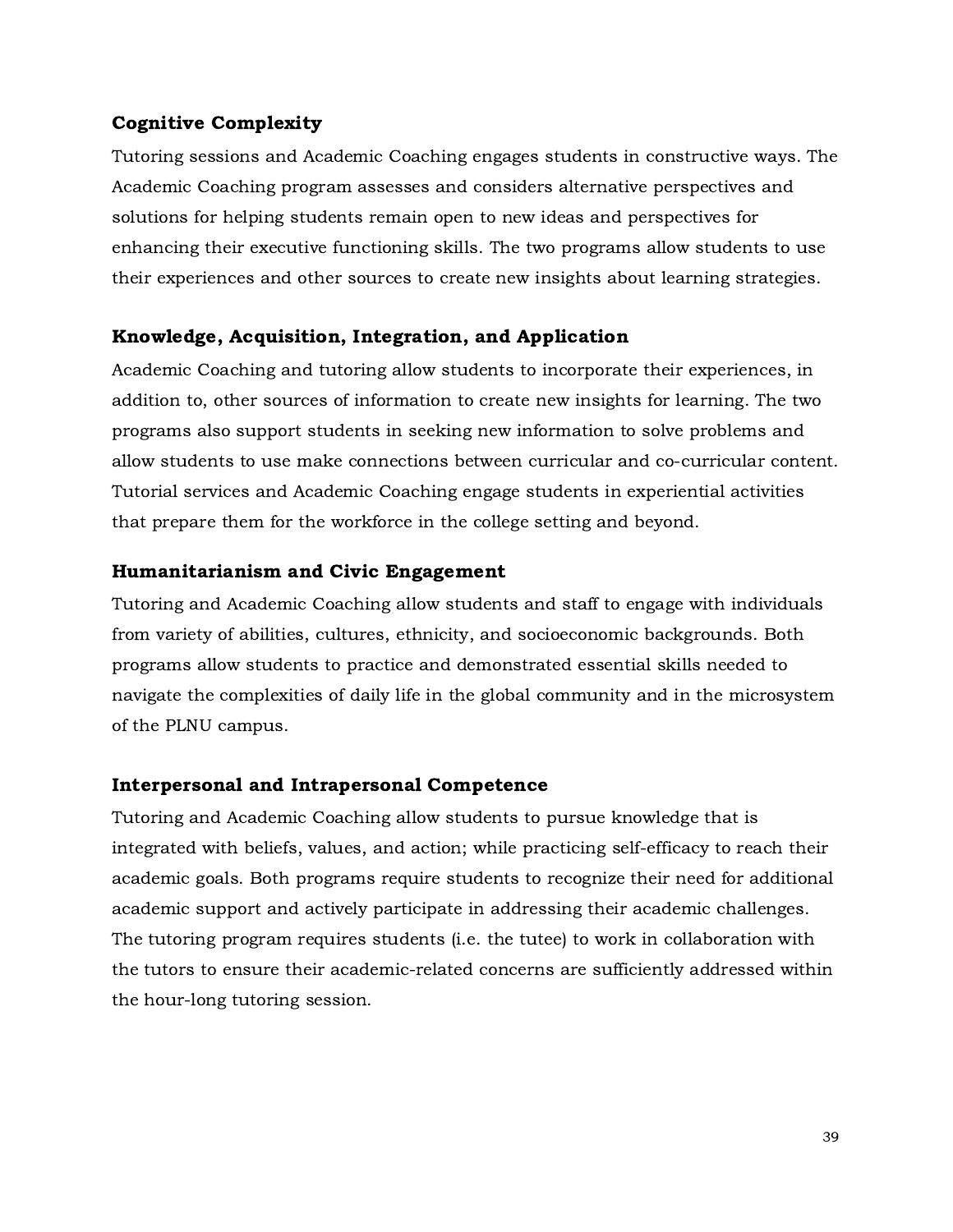### Practical Competence

The Tutoring program and Academic Coaching support the entire expected student learning outcomes for measuring Practical Competence. Tutees and tutors set an expected learning goal at the beginning of a tutoring session and engage in effective communication to meet the goal. Technology is readily available for use with in the tutoring session, as well as, other resources (i.e. computers, whiteboards, textbooks, etc.) that will support the tutoring session. The tutors demonstrate leadership skills during every tutoring session by ensuring that the session remains productive and focused on the tutoring goal while steering the tutee towards a higher level of understanding. Academic coaching support students' development of executive functioning skills. These skills are necessary for personal and professional development during and after their college career.

## 2016-2017 Area Assessment

For the 2016/17 academic year, the area of assessment was the enhancement of student worker training to meet the criteria for Level One Certification for the Center for Reading & Learning Association (CRLA).

## Use of Evidence of Learning

The Tutorial program is effective and is constantly being enhanced with additional resources and materials for the tutors and tutees. Based on feedback from face-to-face meetings and Canvas assessments, the following information was gathered:

- Tutors felt better prepared to work with students with varying abilities
- The videos demonstrating Best Practices were helpful
- Many requested additional video training on:
	- o Emotional Intelligence
	- o Workday use
	- o Working with students with autism

The goal for 2017/18 is to submit the application for Level One Certification through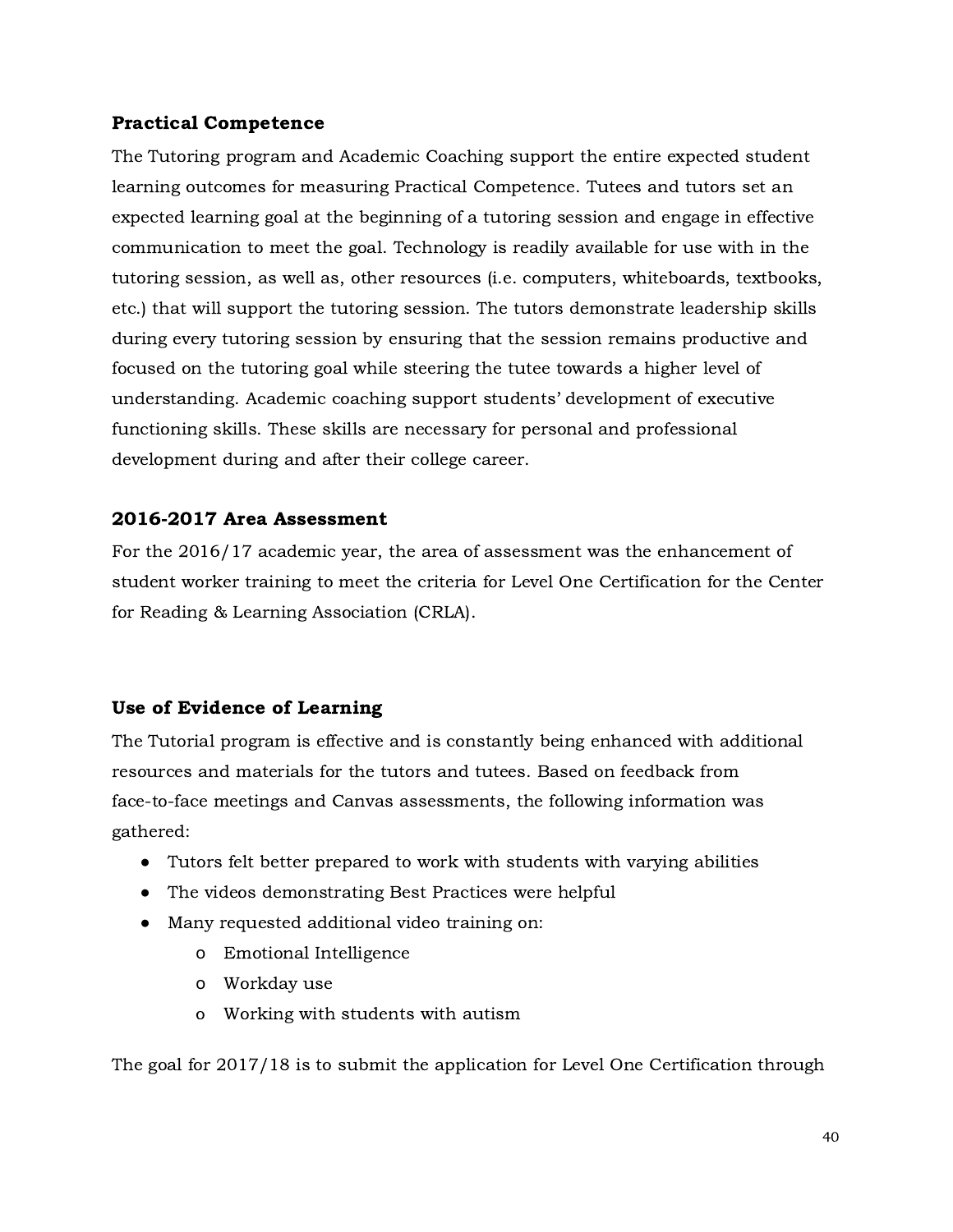the Center for Reading & Learning Association (CRLA).

# Areas of Study, Professional Development, and/or Comparator Research

Books:

- Teaching Unprepared Students by K. F. Gabriel
- Teaching Students How to Learn by S. Y. McGuire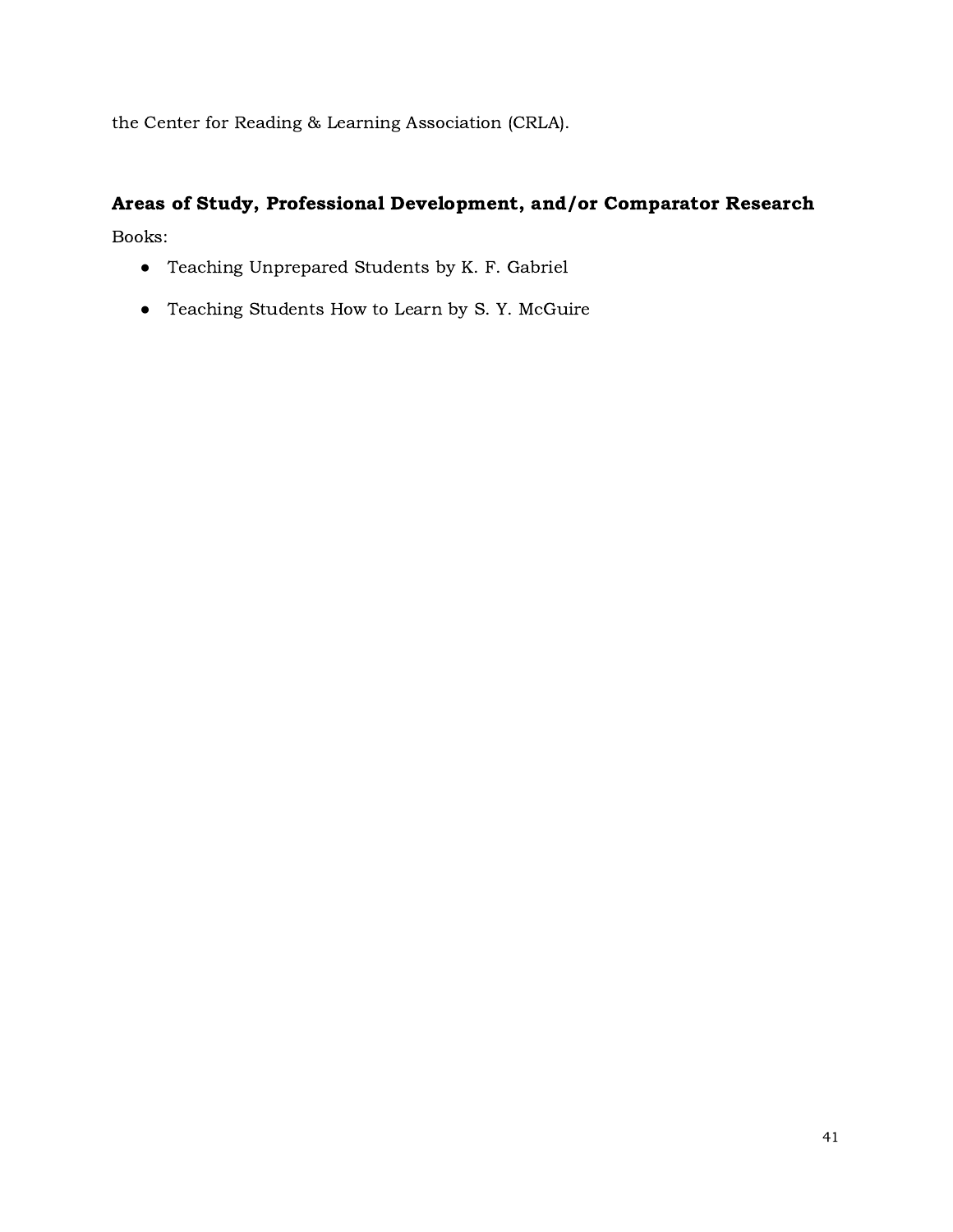# APPENDIX

# COUNSELING/UNDECLARED STUDENT ADVISING/LIFE COACHING AND HEALTH EDUCATION OUTREACH

HEALTH/MEDICAL SERVICES

NUTRITIONAL CONSULTATION

DISABILITY RESOURCE CENTER

TUTORIAL SERVICES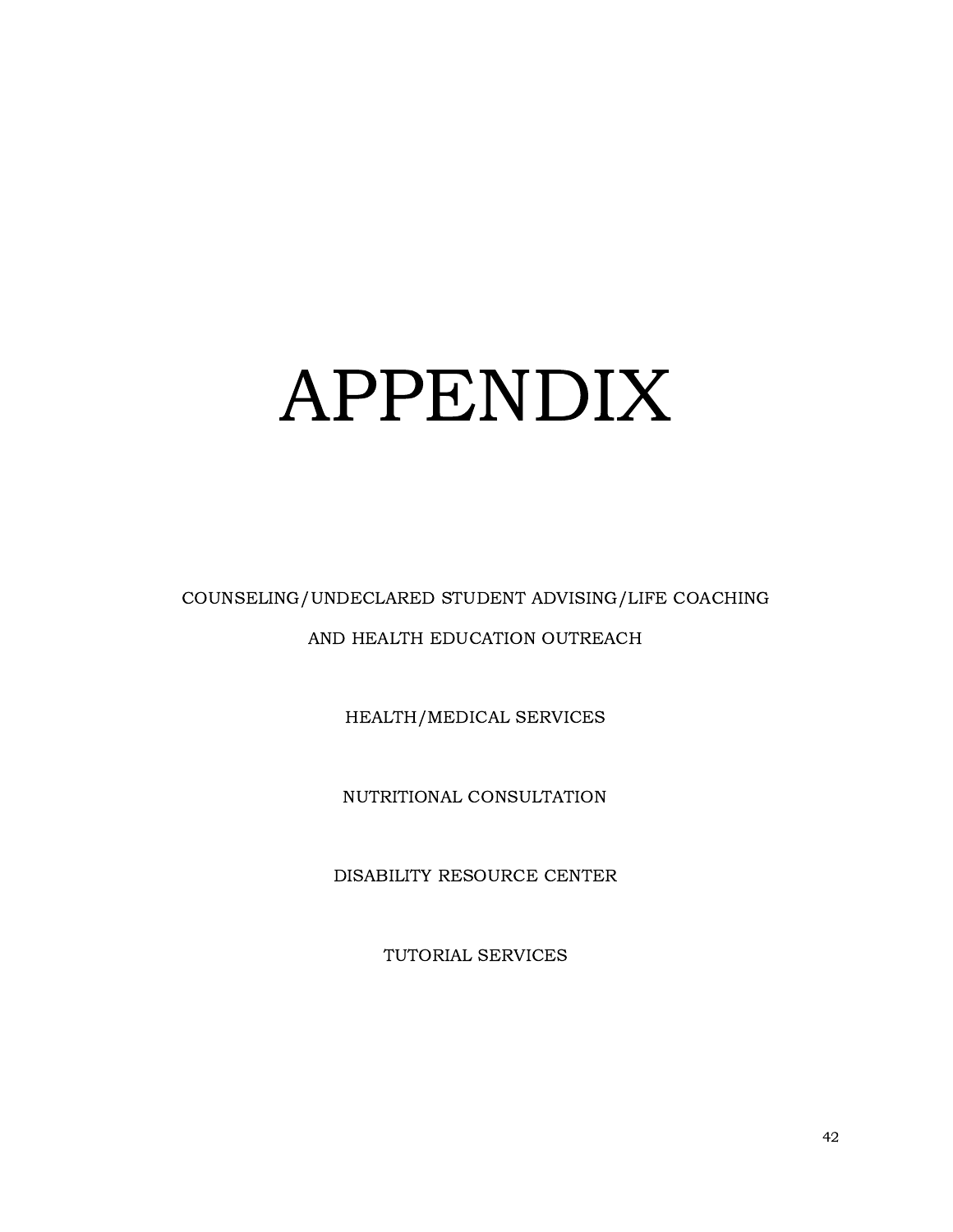# APPENDIX A: COUNSELING SERVICES

# COUNSELING/ADVISING/COACHING/ SASSI (SUBSTANCE ABUSE INVENTORIES) 2016/17

|              | <b>COUNSELOR</b>        | <b>COUNSELING</b> | CHECK-INS | <b>CRISES</b>           | <b>ADVISING</b> | <b>COACHING</b> | SASSI/<br><b>REVIEWS</b> |
|--------------|-------------------------|-------------------|-----------|-------------------------|-----------------|-----------------|--------------------------|
| $\mathsf{A}$ | (208)                   | 193               | 10        | $\overline{\mathbf{3}}$ | $\mathbf 0$     | $\mathbf 0$     | 0/2                      |
| $\pmb B$     | (533)                   | 349               | 78        | 20                      | 52              | 19              | 0/15                     |
| $\mathsf{C}$ | $(516)*$                | 301               | 101       | 10                      | 55              | 20              | 29/0                     |
| D            | (502)                   | 401               | 42        | 9                       | 38              | $\mathbf 0$     | 0/12                     |
|              | <b>TOTALS</b><br>(1759) | 1244              | 231       | 42                      | 145             | 39              | 29/29                    |

\* (PLUS 80 HOURS OF COUNSELOR SUPERVISION)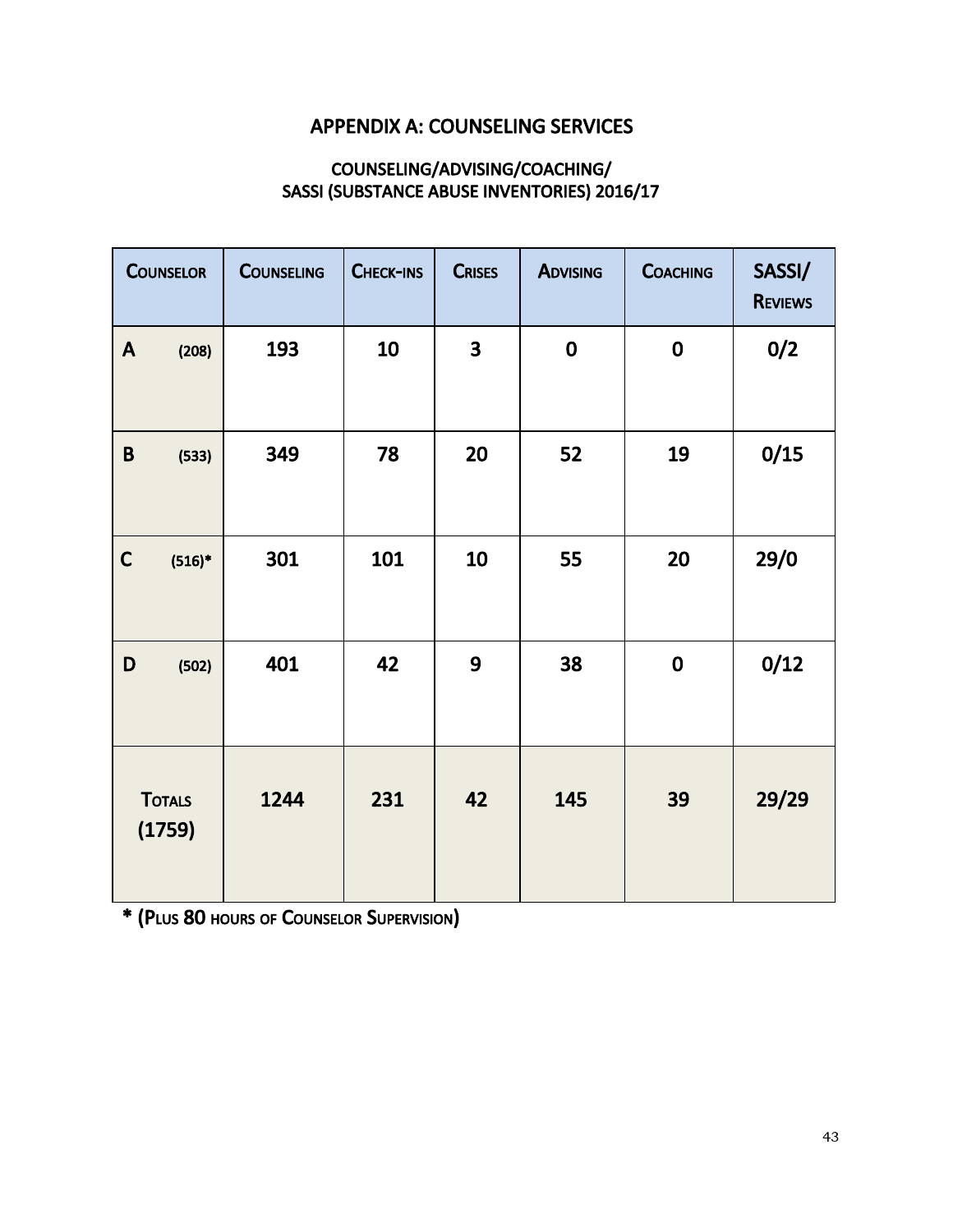# COUNSELING PRESENTING ISSUES 2016/17

| ADJUSTING TO COLLEGE / HOMESICKNESS                                                                                                                                                                                                                   | PERFECTIONISM                                                                                                                         |
|-------------------------------------------------------------------------------------------------------------------------------------------------------------------------------------------------------------------------------------------------------|---------------------------------------------------------------------------------------------------------------------------------------|
| <b>ANXIETY / PANIC ATTACKS / STRESS</b>                                                                                                                                                                                                               | PREPARING FOR / RETURNING FROM STUDY ABROAD                                                                                           |
| <b>BASIC LIFE NEEDS (ACTIVITIES OF DAILY LIVING)</b>                                                                                                                                                                                                  | PICKING (DERMATILLOMANIA) / HAIR PULLING (TRICHOTILLOMANIA)                                                                           |
| Body Image                                                                                                                                                                                                                                            | RA/STUDENT LEADERSHIP ISSUES                                                                                                          |
| <b>CHANGING NEGATIVE LIFE PATTERNS</b>                                                                                                                                                                                                                | <b>RELATIONSHIP ISSUES AND SKILLS:</b><br><b>DATING</b><br><b>LEADERS</b><br><b>FAMILY</b><br><b>PEERS</b><br>FRIENDSHIP<br>ROOMMATES |
| <b>CONCERNS ABOUT ACADEMIC MAJOR</b>                                                                                                                                                                                                                  | <b>SCHOOL RELATED STRUGGLES</b>                                                                                                       |
| CUTTING / SELF-HARM                                                                                                                                                                                                                                   | SEXUAL PURITY / PROMISCUITY / PORNOGRAPHY (VIDEO/GAMING)                                                                              |
| <b>DEPRESSION / DEPRESSED MOOD</b>                                                                                                                                                                                                                    | SEXUAL ASSAULT / HARASSMENT                                                                                                           |
| <b>DIFFICULT FAMILY HISTORY:</b><br>Abandonment<br>ABUSE - EMOTIONAL/PHYSICAL/SEXUAL/VERBAL<br><b>ALCOHOLISM</b><br><b>DEATH OF FAMILY MEMBER</b><br><b>DIVORCE</b><br><b>DOMESTIC VIOLENCE</b><br><b>SUBSTANCE ABUSE</b><br><b>SUICIDAL IDEATION</b> | <b>SEXUAL ORIENTATION / SAME SEX ATTRACTION</b>                                                                                       |
| <b>DOMESTIC VIOLENCE / DATING VIOLENCE</b>                                                                                                                                                                                                            | <b>SLEEP DEPRIVATION</b>                                                                                                              |
| EATING DISORDER / DISORDERED EATING / EXTREME EXERCISE                                                                                                                                                                                                | <b>SOCIAL ANXIETY</b>                                                                                                                 |
| FEARS:<br><b>BEING ALONE</b><br><b>NOT BEING GOOD ENOUGH</b><br><b>PUBLIC SPEAKING</b><br>FAILURE<br><b>FUTURE</b><br>THROWING UP (EMETOPHOBIA)                                                                                                       | SOCIAL SKILLS / INTERPERSONAL COMMUNICATION                                                                                           |
| <b>GRIEF AND LOSS:</b><br>DEATH<br><b>FAMILY OF ORIGIN ISSUES</b><br>PARENT'S DIVORCE<br>PET LOSS<br>ROMANTIC RELATIONSHIP DISRUPTIONS                                                                                                                | SPIRITUAL GROWTH / EXPLORATION OF FAITH                                                                                               |
| INDIVIDUATION / IDENTITY                                                                                                                                                                                                                              | <b>SPORTS TEAM DYNAMICS</b>                                                                                                           |
| <b>LIFE CYCLE TRANSITIONS</b>                                                                                                                                                                                                                         | <b>SUBSTANCE ABUSE / MEDICATION MISUSE</b>                                                                                            |
| LOW SELF-ESTEEM / SELF-WORTH / SENSE OF SELF                                                                                                                                                                                                          | <b>SUICIDAL IDEATION</b>                                                                                                              |
| <b>MILITARY ISSUES</b>                                                                                                                                                                                                                                | TRAUMA / PTSD                                                                                                                         |
| MOLESTATION / SEXUAL ABUSE / CPS REPORTING                                                                                                                                                                                                            | <b>UNRESOLVED PAST ISSUES</b>                                                                                                         |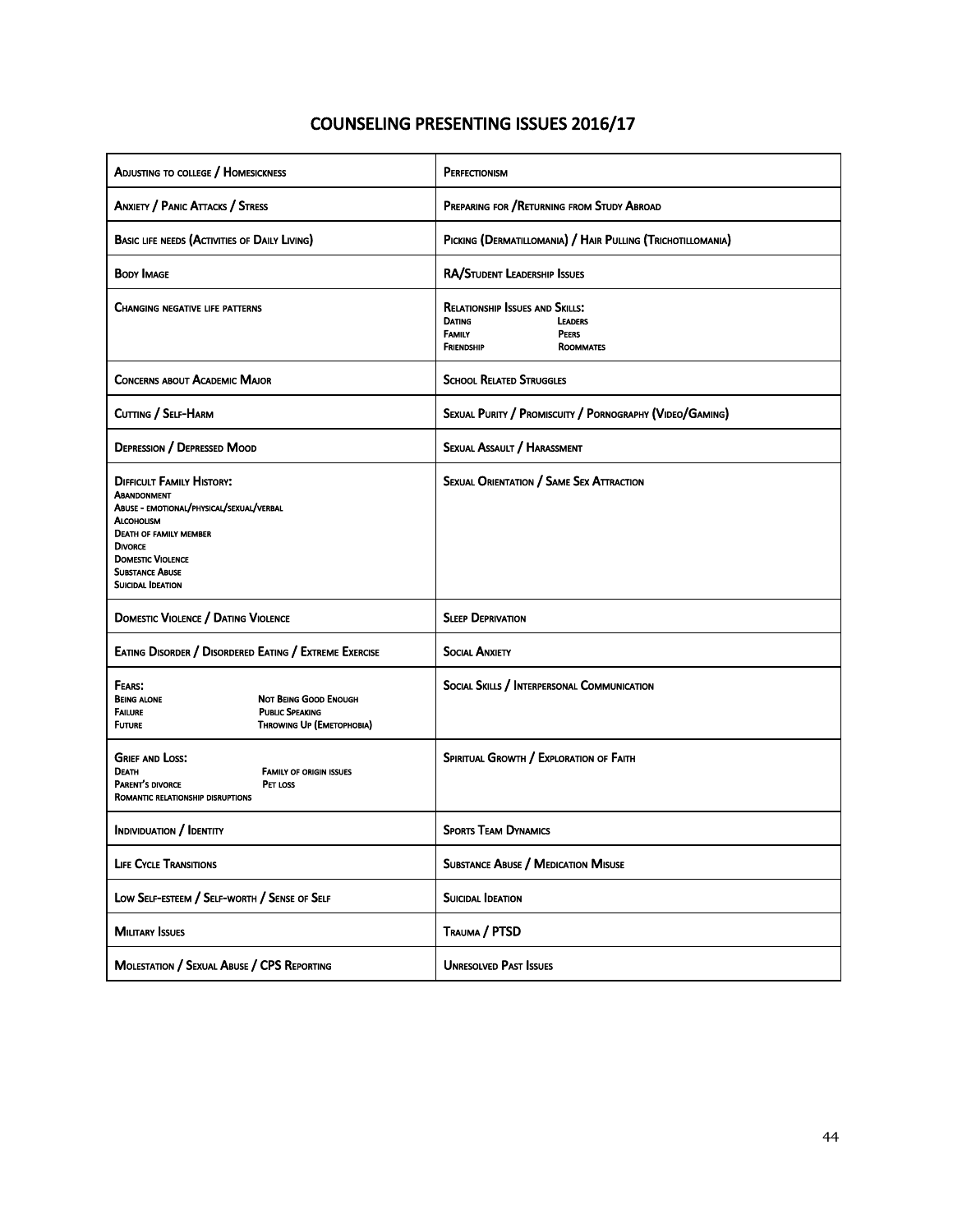| <b>EVENT</b>                    | # OF PARTICIPANTS                                                                           | <b>PARTNERS</b>                                                                                                                      |
|---------------------------------|---------------------------------------------------------------------------------------------|--------------------------------------------------------------------------------------------------------------------------------------|
| <b>DEPRESSION SCREENING</b>     | <b>ASSESSMENTS = 39</b><br>POSTER PARTICIPANTS = 91<br><b>NEW COUNSELING REFERRALS = 10</b> | N/A                                                                                                                                  |
| PAWS AWHILE (FALL)              | 561                                                                                         | <b>SD HUMANE SOCIETY</b><br><b>OFFICE OF STRENGTHS AND VOCATIONS</b>                                                                 |
| FUEL SUCCESS - CELEBRATE HEALTH | <b>INFORMATION FAIR = APP. 300</b><br>(47 COMPLETED PASSPORTS)                              | <b>4 COMMUNITY PARTNERS</b><br><b>PLNU STUDENT DIETETICS CLUB</b>                                                                    |
| <b>ALCOHOL AWARENESS DAY</b>    | STUDENT BODY @ CHAPEL                                                                       | PLNU DEPARTMENT OF PUBLIC SAFETY<br><b>MOTHERS AGAINST DRUNK DRIVING</b><br><b>ADD</b><br><b>TEEN CHALLENGE</b><br>LA JOLLA RECOVERY |
| PAWS AWHILE (SPRING)]           | 507                                                                                         | <b>SD HUMANE SOCIETY</b><br><b>OFFICE OF STRENGTHS AND VOCATIONS</b>                                                                 |
|                                 | <b>TOTAL PARTICIPANTS</b><br>1,498 + STUDENT BODY<br>@ALCOHOL AWARENESS                     | <b>TOTAL PARTNERS</b><br>11                                                                                                          |

# HEALTH EDUCATION OUTREACH ACTIVITIES 2016/17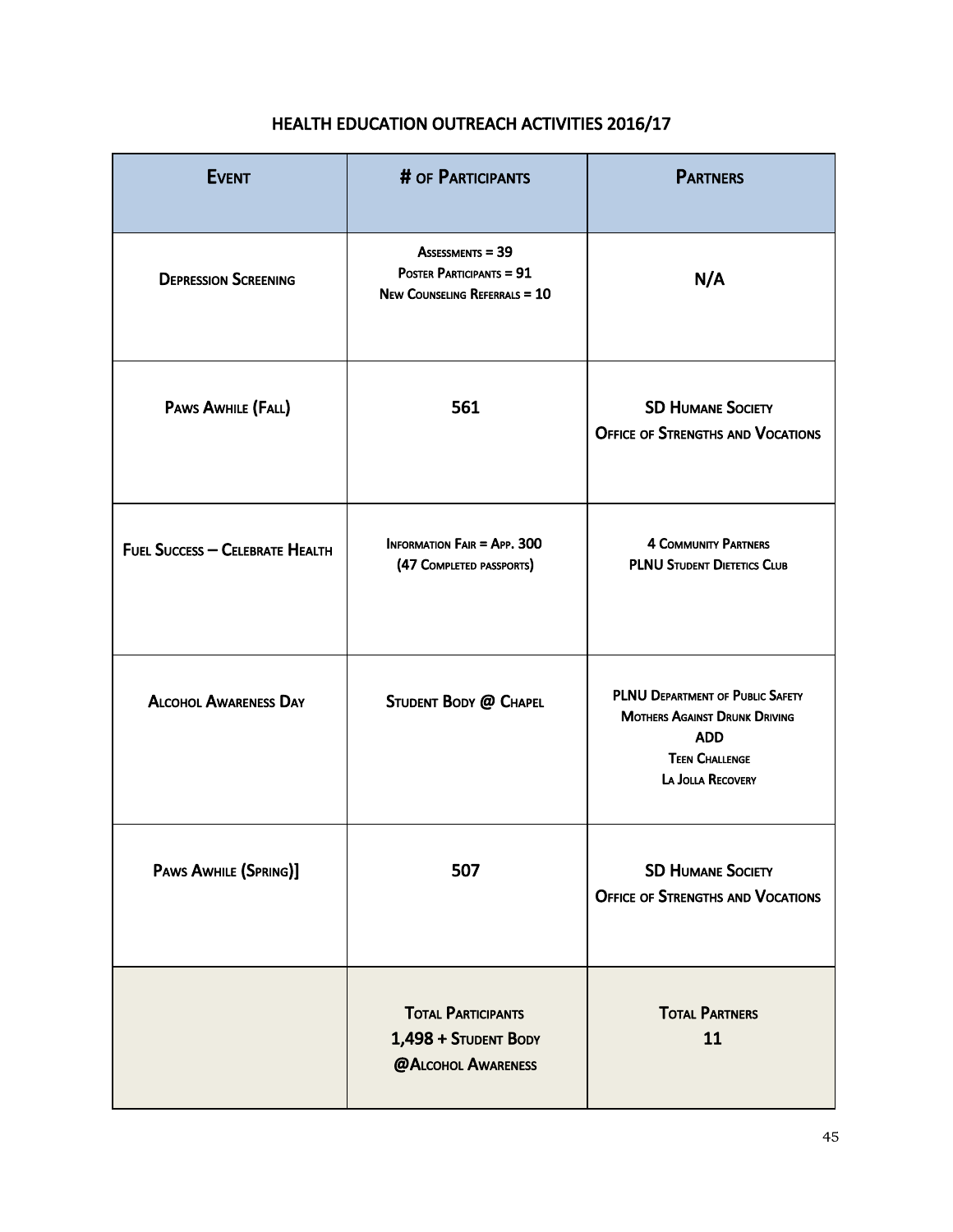# APPENDIX B:

# 2016/17 HEALTH/MEDICAL SERVICES

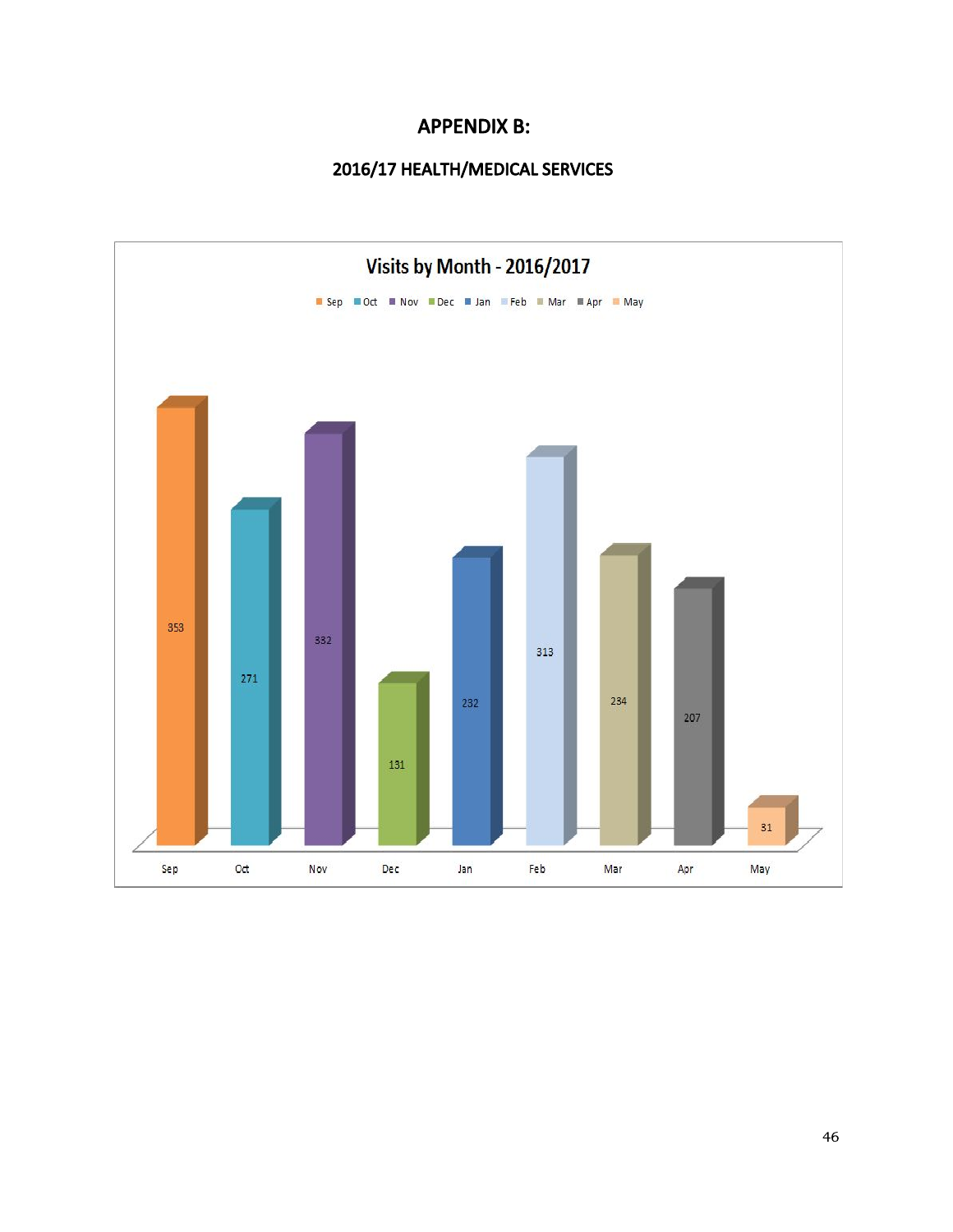# HEALTH SERVICES/MEDICAL VISITS BY GENDER 2016/17

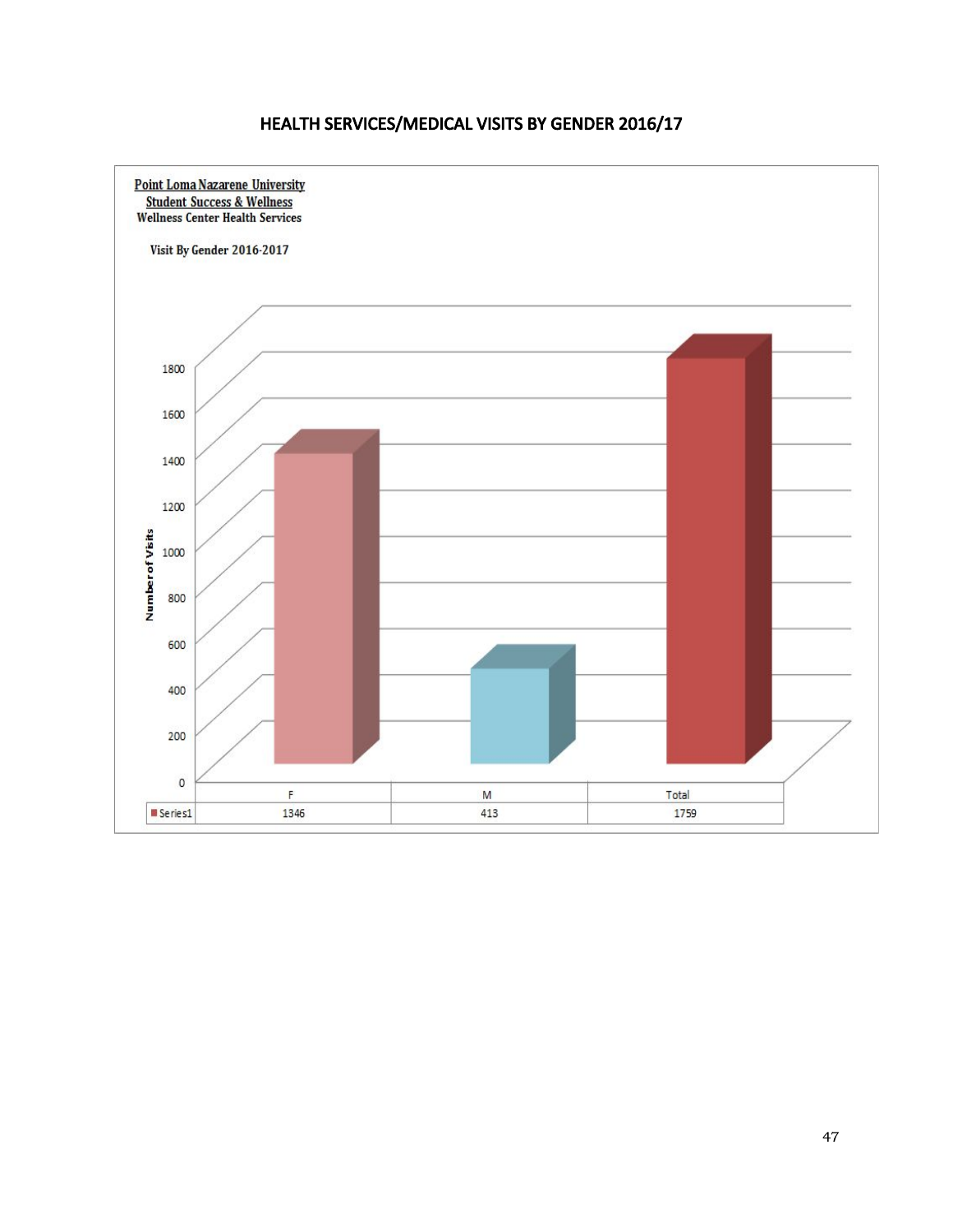# HEALTH SERVICES/MEDICAL VISITS BY CLASS 2016/17

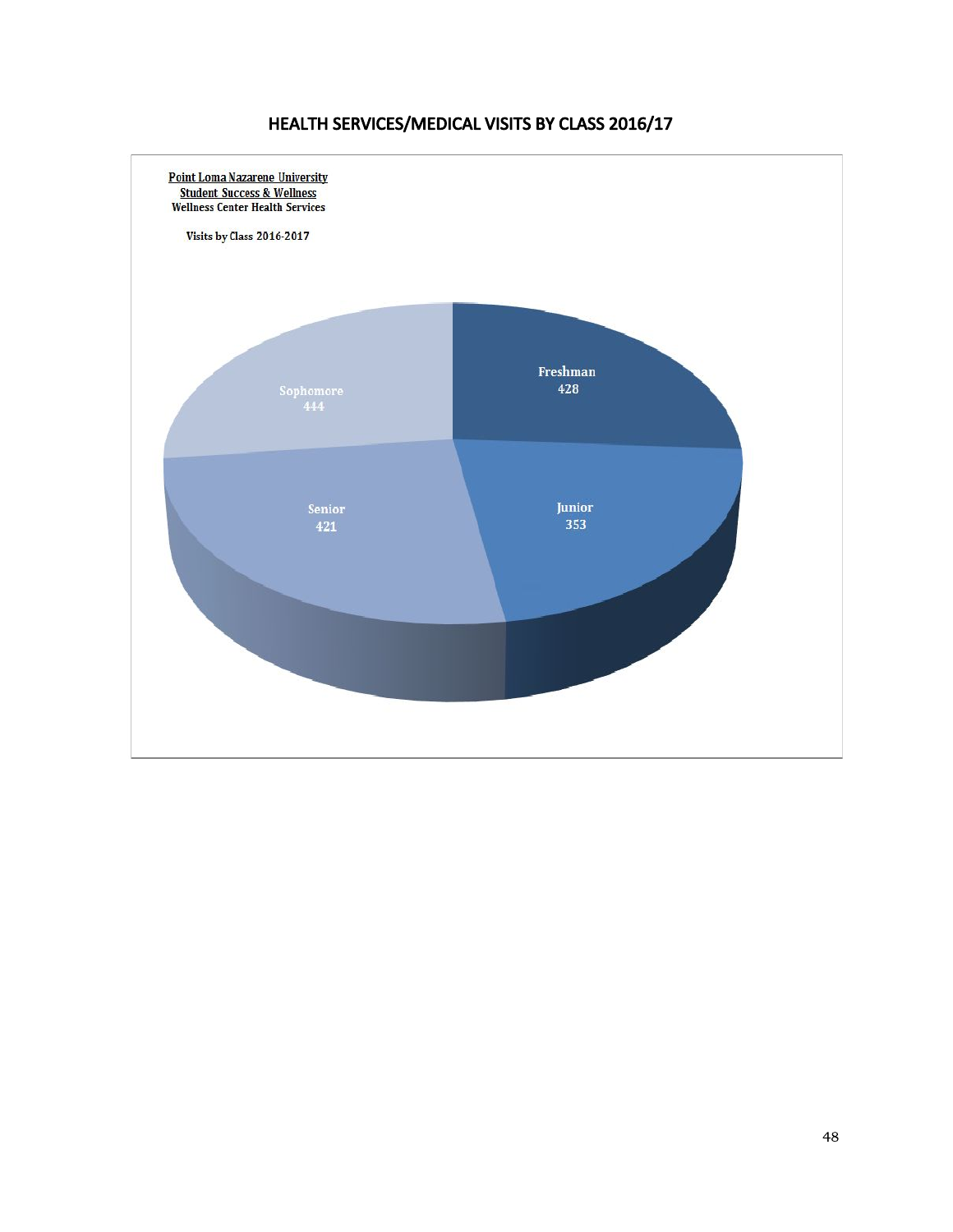

# HEALTH SERVICES/MEDICAL VISITS - APPOINTMENT REASON FALL 2017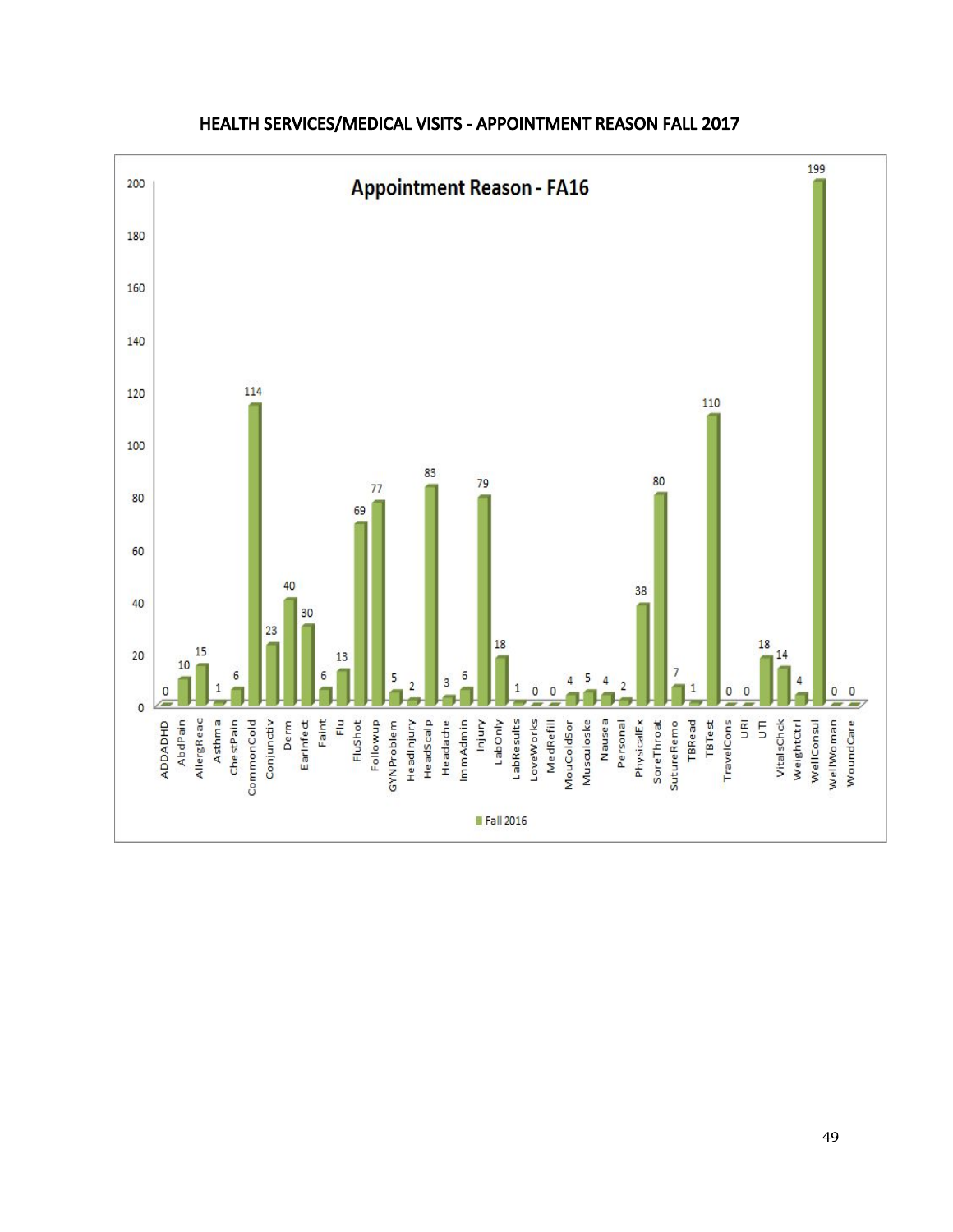

# HEALTH SERVICES/MEDICAL VISITS - APPOINTMENT REASON SPRING 2017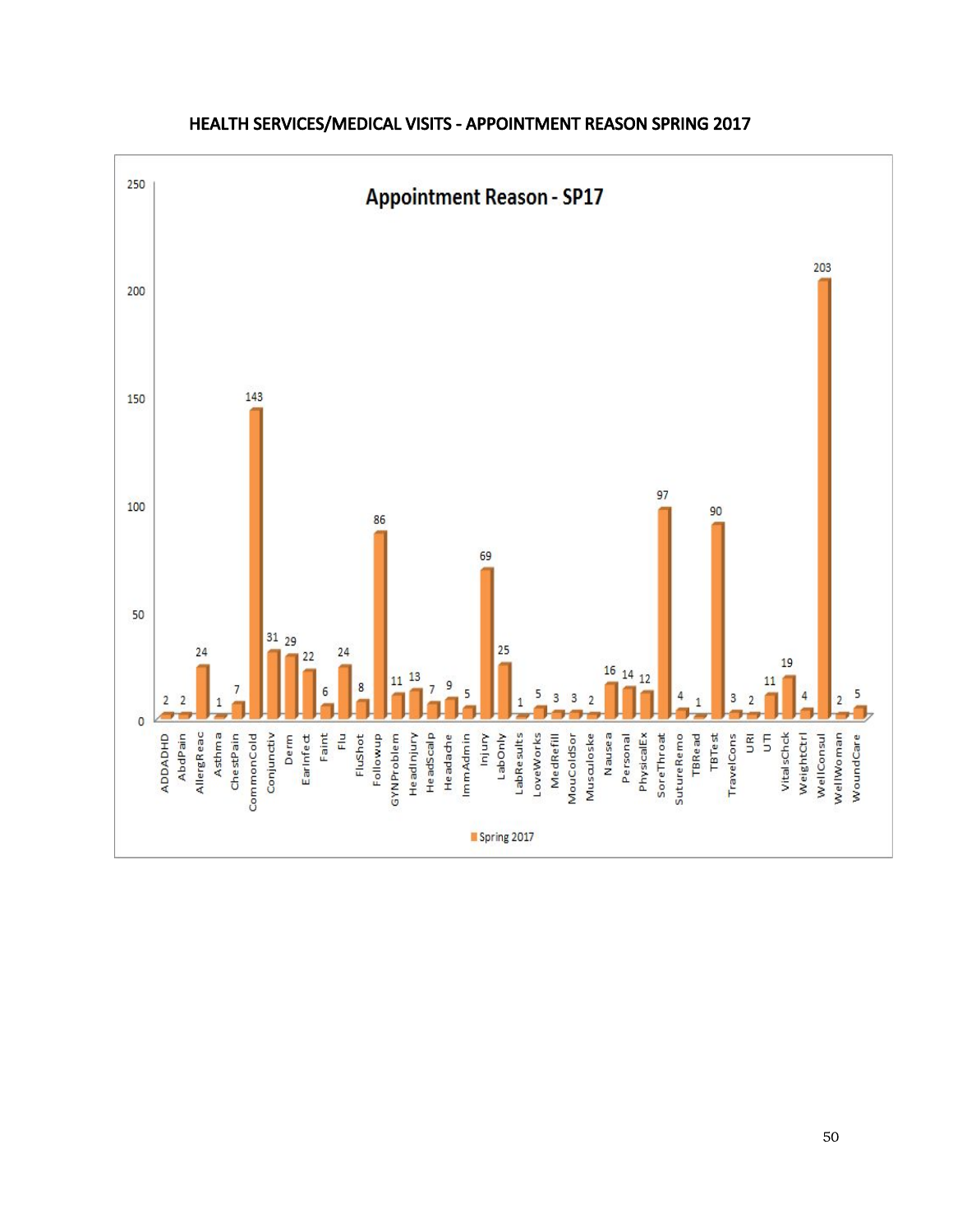# APPENDIX C:

# NUTRITIONAL CONSULTATION SERVICES 2016/17

|                                         | <b>Nutritional Counseling</b><br>(hours) | Live<br>Well/Sodexo<br>(hours) | Admin (hours) | Presentation<br>(hours) | <b>Total Hours</b> |
|-----------------------------------------|------------------------------------------|--------------------------------|---------------|-------------------------|--------------------|
| Fall<br>2016                            | 70                                       | 18.5                           | 65            | $\overline{0}$          | 153.5              |
| <b>Spring</b><br>2017                   | 70.25                                    | 8                              | 53.75         | 9.25                    | 141.25             |
| <b>Total</b><br><b>Hours</b><br>2016/17 | 140.25                                   | 16.5                           | 118.75        | 9.25                    | 294.75             |

# NUTRITIONAL CONSULTATION CONTACT HOURS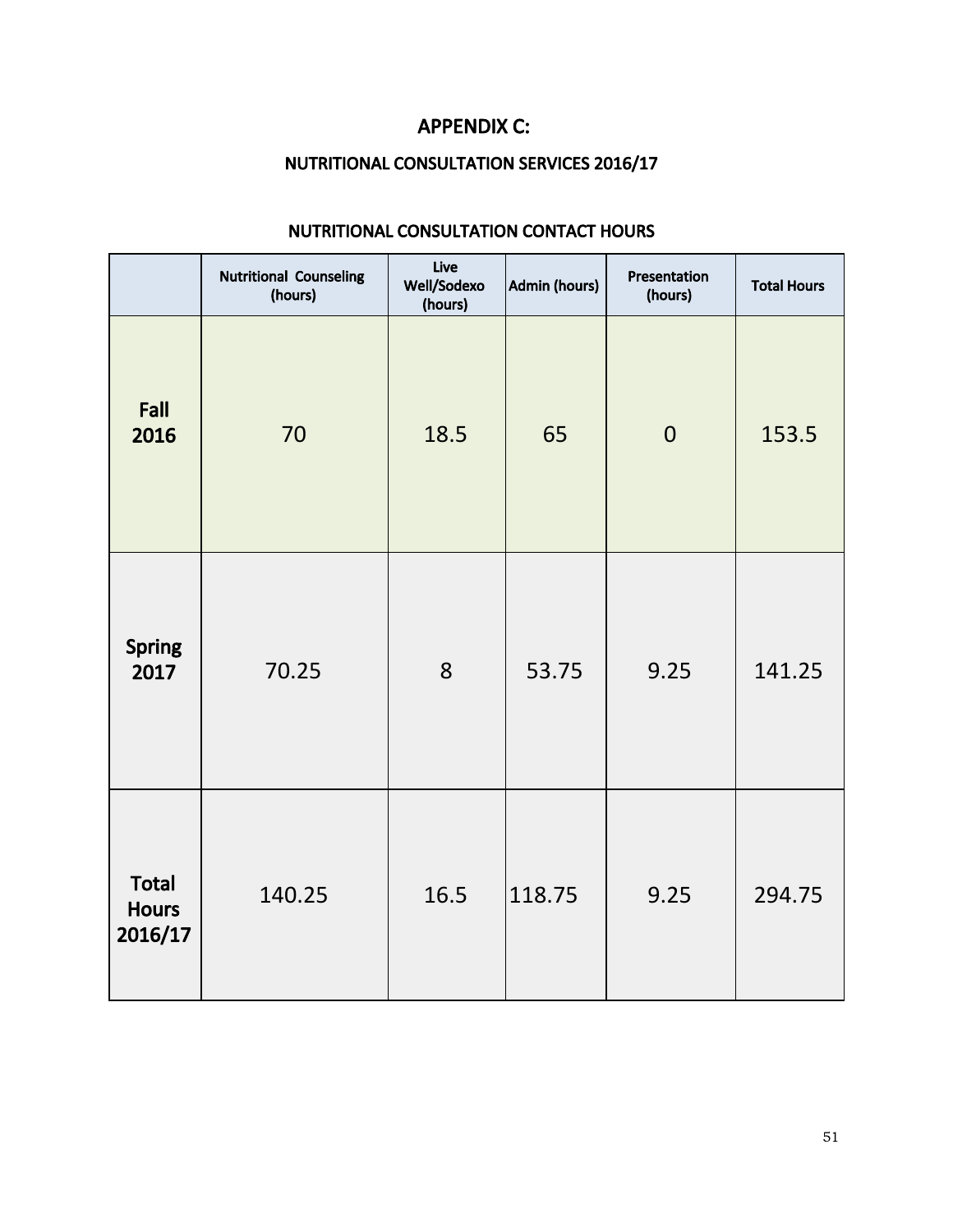# APPENDIX D:

# DISABILITY RESOURCE CENTER 2016/17

# DRC PROGRAM ACTIVITY

| <b>Program Activity</b>                                                                 | <b>Statistics</b>                    |
|-----------------------------------------------------------------------------------------|--------------------------------------|
| <b>Meetings (Annual)</b>                                                                | Director: 267<br><b>ADSS: 162</b>    |
| <b>Proctored Exams</b>                                                                  | 793                                  |
| <b>Proctored Exams</b><br>(Percentage Change 15/16 vs 16/17)                            | 77.4% Increase                       |
| <b>Academic Coaching</b><br><b>Fall 2016 (13 students)</b><br>Spring 2017 (20 students) | 3.02 GPA average<br>3.21 GPA average |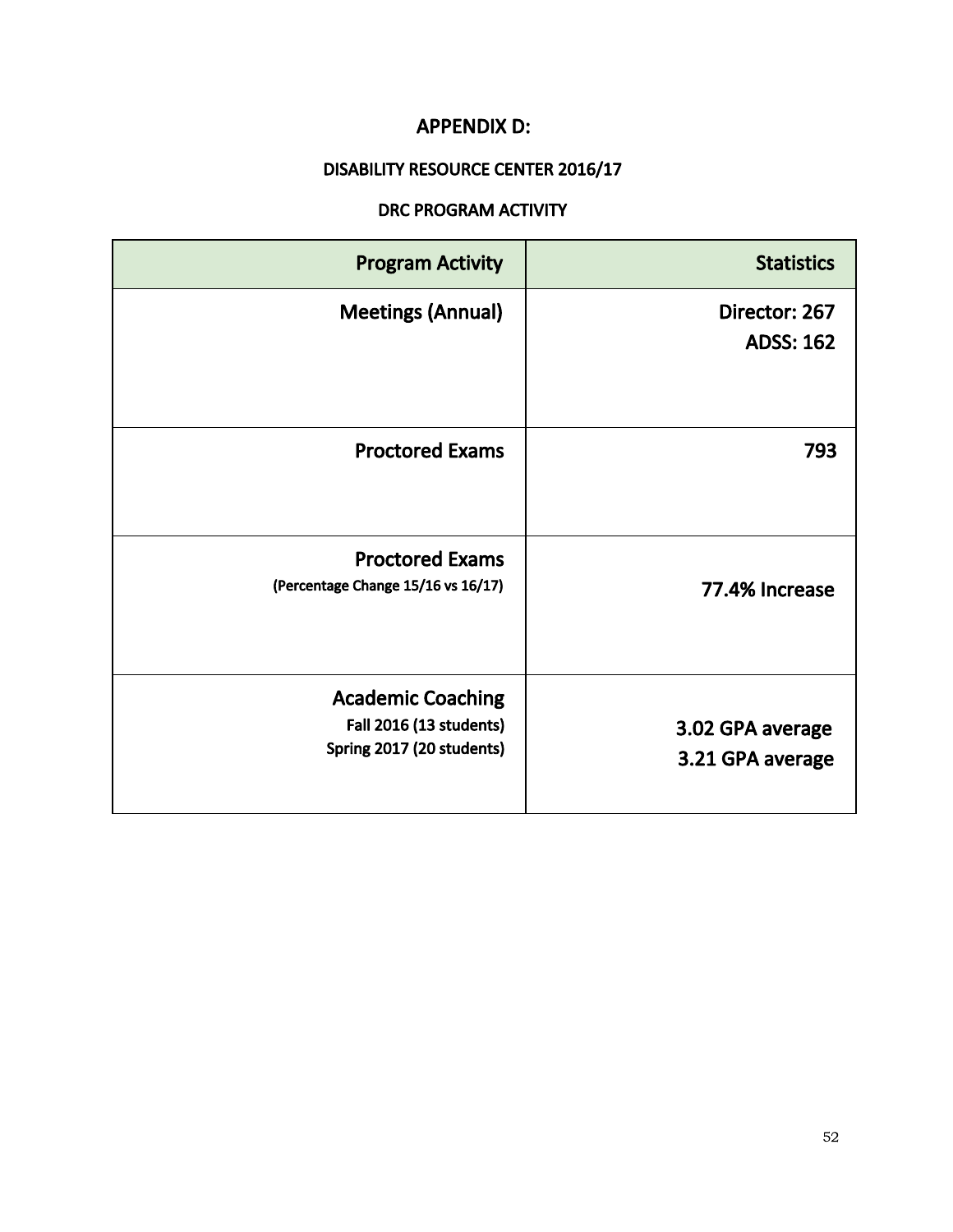# APPENDIX E:

# TUTORIAL CENTER 2016/17

| <b>PROGRAM ACTIVITY</b>                                                                                 | <b>STATISTICS</b>                                                                                                                                                                              |
|---------------------------------------------------------------------------------------------------------|------------------------------------------------------------------------------------------------------------------------------------------------------------------------------------------------|
| Visits: tutoring; independent study; paper<br>editing; review sessions                                  | <b>Tutoring</b><br>3,767<br>$\equiv$<br>Ind. Study<br>4<br>$\equiv$<br><b>Paper Editing</b><br>102<br>$\equiv$<br><b>Review Sessions</b><br>1,505<br>$=$                                       |
| Percentage Change 15-16 vs. 16-17 for<br>tutoring, independent study, paper editors,<br>review sessions | 64.18% increase total<br>$= 5.40\%$ increase<br>Tutoring<br>Ind. Study<br>$= -95.05%$ decrease<br><b>Paper Editing</b><br>$= -32%$ decrease<br><b>Review Sessions</b><br>$= 227.17\%$ increase |